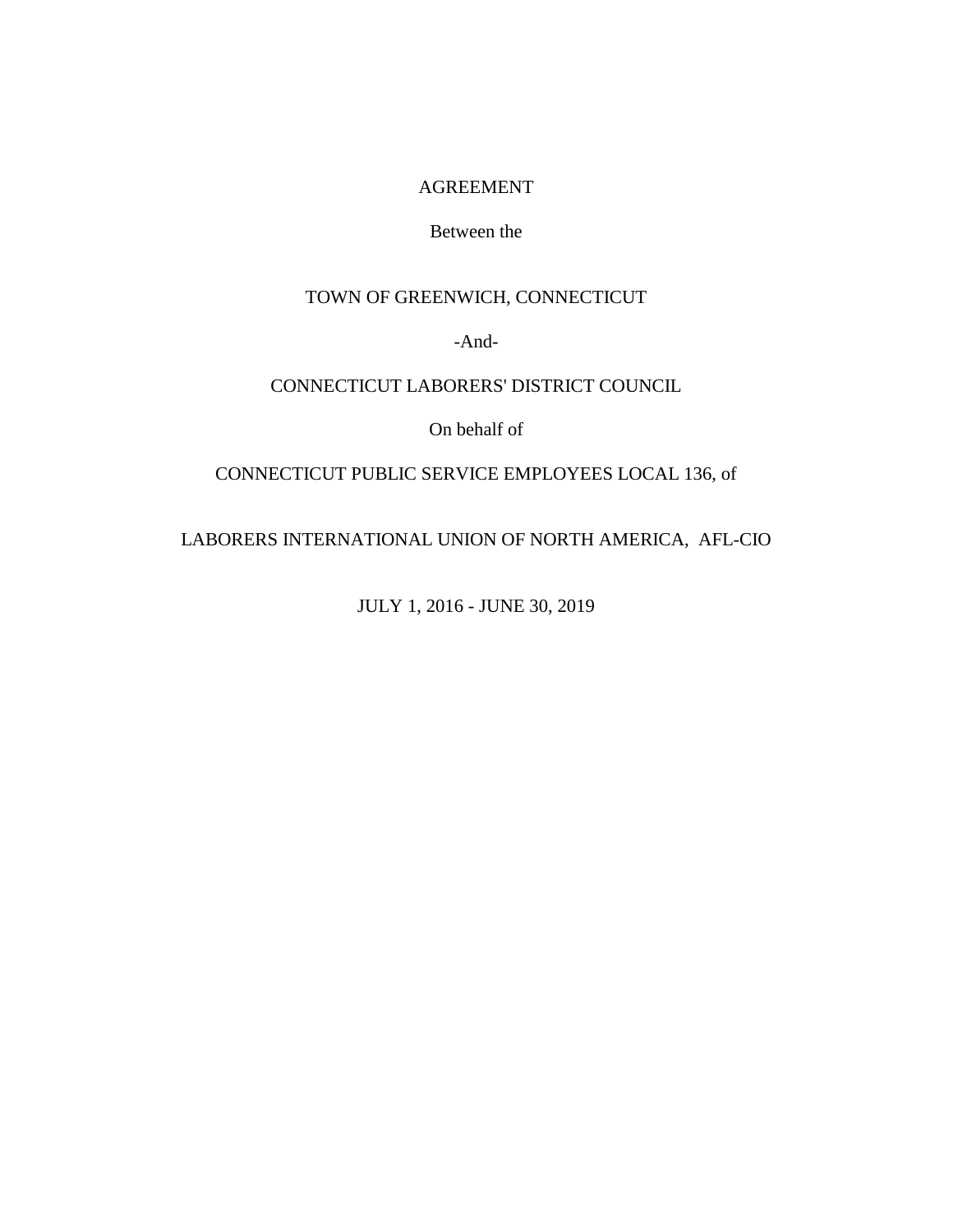# TABLE OF CONTENTS

| <b>ARTICLE</b>       | <b>SUBJECT</b>                             | <b>PAGE</b>    |
|----------------------|--------------------------------------------|----------------|
| 1                    | <b>RECOGNITION</b>                         | $\overline{2}$ |
| $\overline{2}$       | NON-DISCRIMINATION                         | 3              |
| 3                    | <b>MANAGEMENT RIGHTS</b>                   | $\overline{4}$ |
| $\overline{4}$       | <b>NOTICE</b>                              | 5              |
| 5                    | <b>WAGES</b>                               | 5              |
| 6                    | <b>COLLECTIVE BARGAINING</b>               | 8              |
| $\overline{7}$       | <b>HOURS AND WORK WEEK</b>                 | 9              |
| 8                    | TEMPORARY ASSIGNMENTS                      | 14             |
| 9                    | <b>HOLIDAYS</b>                            | 14             |
| 10                   | <b>SICK LEAVE</b>                          | 15             |
| 11                   | <b>VACATION</b>                            | 17             |
| 12                   | PERSONAL LEAVE                             | 19             |
| 13                   | <b>INSURANCE</b>                           | 19             |
| 14                   | <b>RETIREMENT</b>                          | 23             |
| 15                   | <b>INJURY LEAVE</b>                        | 27             |
| 16                   | <b>BEREAVEMENT LEAVE</b>                   | 26             |
| 17                   | <b>FMLA AND ADA</b>                        | 27             |
| 18                   | HEALTH APPOINTMENTS AND EXAMINATIONS       | 27             |
| 19                   | <b>TRANSPORTATION ALLOWANCE</b>            | 28             |
| 20                   | <b>GRIEVANCE PROCEDURE</b>                 | 29             |
| 21                   | <b>APPOINTMENTS</b>                        | 31             |
| 22                   | <b>SENIORITY AND LAYOFFS</b>               | 32             |
| 23                   | DEDUCTION OF UNION DUES                    | 33             |
| 24                   | <b>SAVINGS CLAUSE</b>                      | 33             |
| 25                   | <b>OUTSIDE ACTIVITIES</b>                  | 34             |
| 26                   | DISCIPLINE OR DISCHARGE AND RESIGNATION    | 34             |
| 27                   | <b>UNIFORMS</b>                            | 34             |
| 28                   | <b>DURATION</b>                            | 35             |
| 29                   | <b>DEFINITIONS</b>                         | 35             |
| 30                   | SUBSTANCE ABUSE TESTING                    | 35             |
| 31                   | PERFORMANCE REVIEW                         | 35             |
| <b>APPENDIX I</b>    | <b>JOB CLASSIFICATION TABLE</b>            | 38             |
| <b>APPENDIX II</b>   | <b>SALARY SCHEDULE</b>                     | 42             |
| <b>APPENDIX III</b>  | NURSE CLASSIFICATION SALARY SCHEDULE       | 43             |
| <b>APPENDIX IV</b>   | ASSISTANT TOWN ATTORNEY CLASSIFICATION     |                |
|                      | <b>SALARY SCHEDULE</b>                     | 46             |
| <b>APPENDIX V</b>    | <b>AGENCY SHOP</b>                         | 47             |
| <b>APPENDIX VI</b>   | <b>SALARY GRADE ALLOCATION PROCEDURE</b>   | 48             |
| <b>APPENDIX VII</b>  | <b>EMPLOYEE USE OF TOWN OWNED VEHICLES</b> | 50             |
| <b>APPENDIX VIII</b> | DENTAL BENEFITS SUMMARY                    | 51             |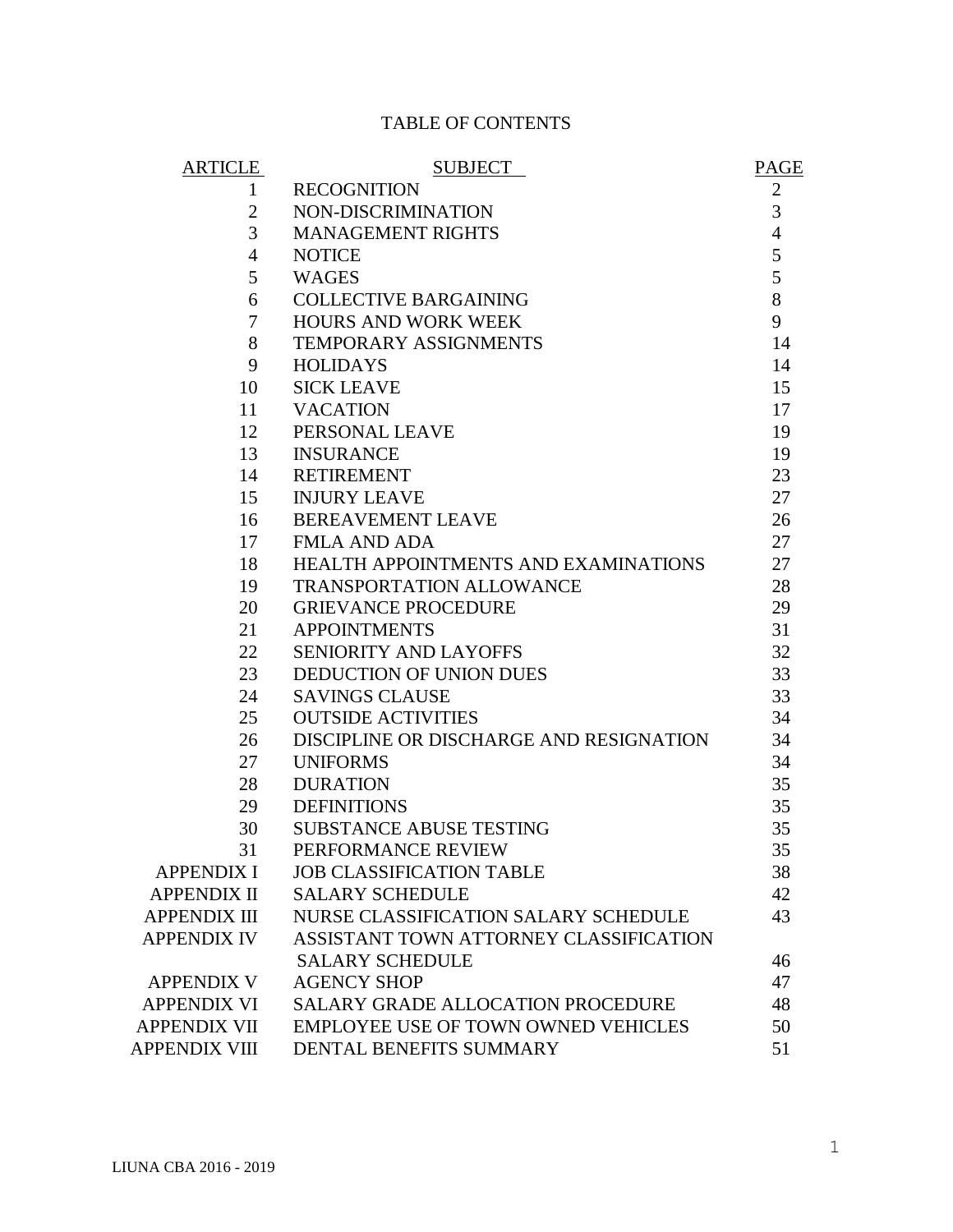### COLLECTIVE BARGAINING AGREEMENT BETWEEN THE TOWN OF GREENWICH and CONNECTICUT LABORERS' DISTRICT COUNCIL on behalf of LABORERS INTERNATIONAL UNION OF NORTH AMERICA

The TOWN OF GREENWICH ("Town") and the CONNECTICUT LABORERS' DISTRICT COUNCIL on behalf of CONNECTICUT PUBLIC SERVICE EMPLOYEES LOCAL 136, of LABORERS INTERNATIONAL UNION OF NORTH AMERICA AFL-CIO ("Union" or sometimes "LIUNA") agree as follows:

#### **1. RECOGNITION**

- A. In accordance with the Connecticut Municipal Employees Relations Act, the Town recognizes the Union as the exclusive bargaining representative for all professional and management employees including engineers, attorneys, social workers, Public Health Laboratory Director, Director of Environmental Health, Librarians, and employees in the classifications set forth in Appendix I but excluding all elected officials, Town Administrator, Superintendent of Schools, Town Treasurer, department heads and their deputy or assistant department heads, reporting to the following appointing authorities: First Selectman and/or Board of Selectman, Board of Estimate and Taxation, Board of Education, Board of Health, Greenwich Library Board of Trustees, Perrot Library Board of Trustees, Planning and Zoning Commission, Inlands Wetlands and Watercourses Agency, Conservation Commission, The Nathaniel Witherell Board, Board of Social Services and the Retirement Board; positions not included in Appendix I as of the date of this Agreement; and those representing the Employer in the collective bargaining process, i.e., Director of Labor Relations, Employee Benefits Administrator, Director of Management and Budget, Senior Management Analyst and Executive Assistant to the Selectmen.
- B. The terms and provisions of this contract shall apply to the following categories of employees:
	- 1) Full-time employee who is employed to work the standard workweek;
	- 2) Permanent, part-time employee who is hired for a period of no less than six (6) months and is regularly scheduled to work less than the standard workweek, but at least thirty-two (32) hours per bi-weekly payroll period and at the Greenwich and Perrot Libraries at least forty (40) hours per bi-weekly payroll period. Employees who during the life of the contract have their hours reduced to less than thirty-two (32) or for employees at the Greenwich and Perrot Libraries forty (40) hours per bi-weekly payroll period shall remain within the bargaining unit and be treated for benefit purposes as if they are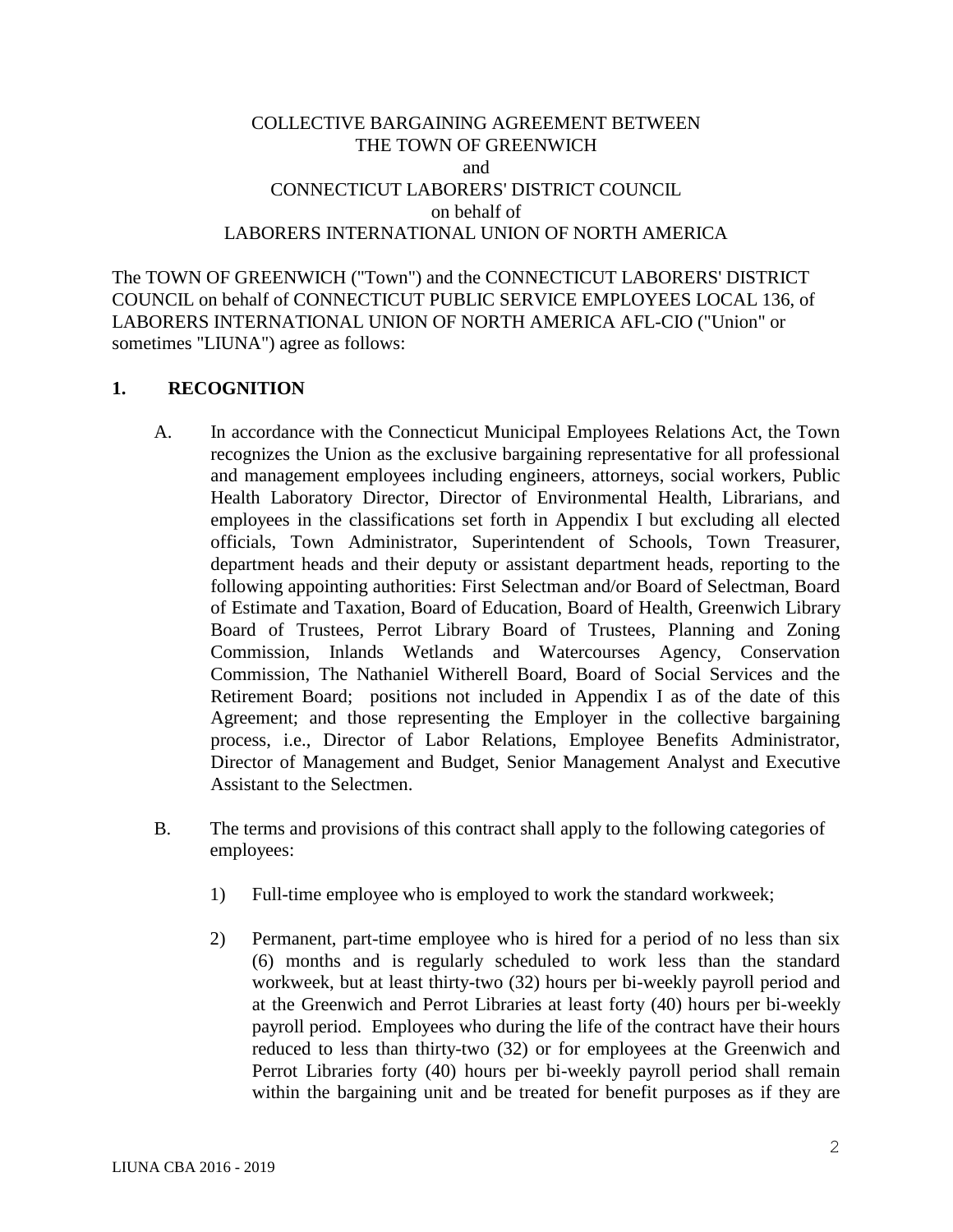working thirty-two (32) hours or for employees at the Greenwich and Perrot Libraries forty (40) per bi-weekly payroll period.

Probationary employees may be dismissed without recourse to the grievance and arbitration provisions of this Agreement during the probationary period. The six (6) month probationary period may be extended for one additional three (3) month period at the written request of the department head provided the employee and the Union agree in writing to such extension.

- C. All permanent, full-time employees employed in a title specified in Appendix I, shall receive all benefits of this Agreement. All permanent, part-time employees employed in a title specified in Appendix I, shall receive the benefits of Articles 5, 8, 9 and 10 as specified.
- D. When the Town intends to create a new position or a new classification and there is a reasonable basis for believing that the Union may wish to review whether such position or classification belongs in the bargaining unit, the Town shall notify the Union of the proposed new position or classification. Upon request of the Union, the Town shall meet with the Union to discuss whether it belongs in the bargaining unit. The positions or classifications covered by this provision are those that meet the following criteria:

1) The work is at the professional, supervisory or managerial level;

2) The position or classification is of a nature comparable to others in the bargaining unit; and

3) The proposed salary is not less than the lowest salary listed in the appropriate salary Appendix of this Agreement.

## **2. NON-DISCRIMINATION**

- A. No discrimination shall be practiced by the Town or the Union against any employee because of membership or non-membership in the Union, or by the Town or the Union against any member or officer because of participation or nonparticipation in legitimate activities of the Union.
- B. Neither the Town or the Union shall discriminate against any employee in the application of the terms of this agreement or Town employment policies in violation of state or federal employment discrimination statutes. An alleged violation of employment discrimination in violation of state or federal employment discrimination statutes shall not be subject to the Article 20 grievance procedure of this agreement. An employee alleging an alleged violation of state or federal employment discrimination statutes may exercise all legal rights in pursuing a complaint against the Town or Union as set forth in such state or federal employment discrimination statutes.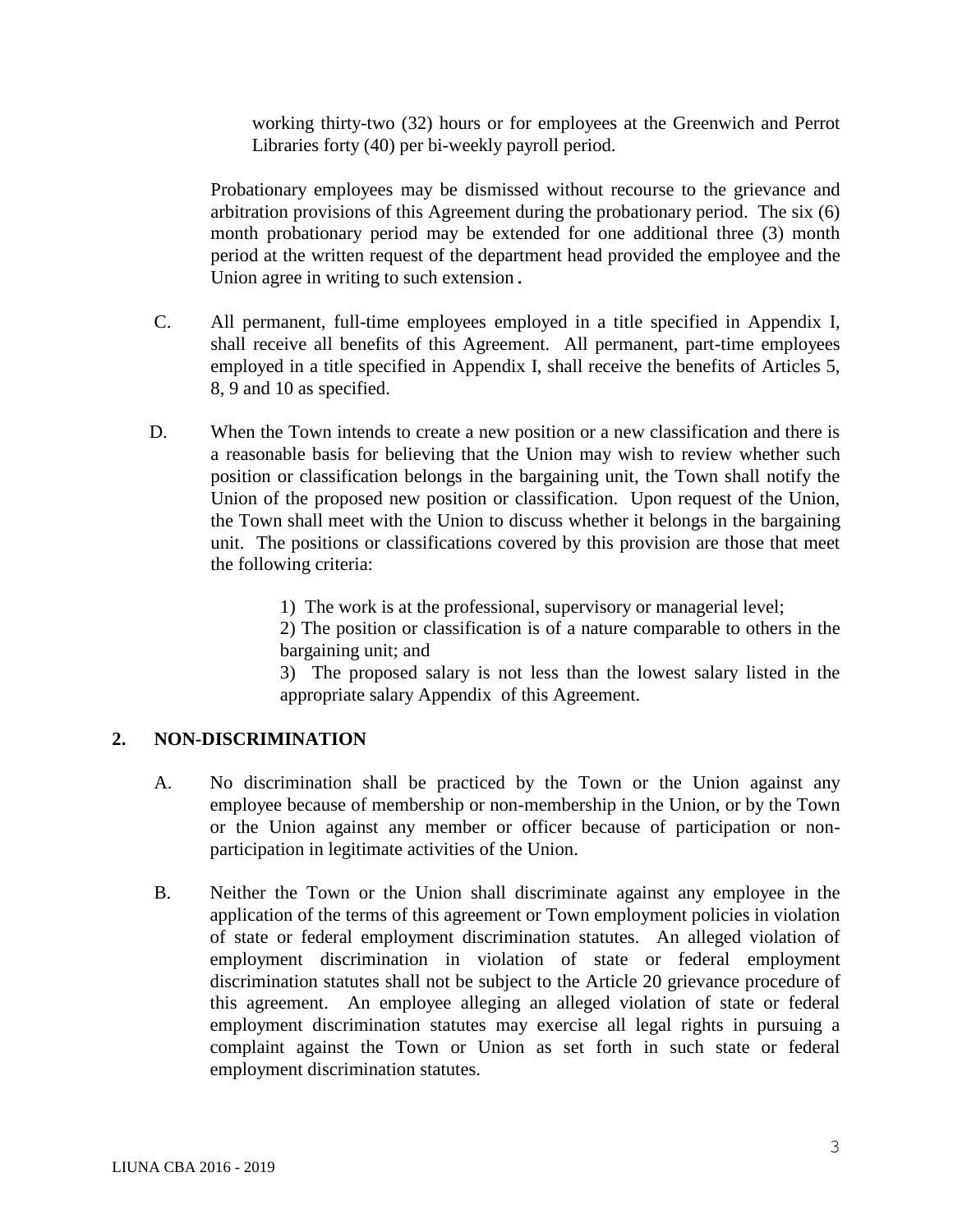C. The use of the masculine or feminine gender in this Agreement shall be construed as including both genders and not a sex limitation unless the Agreement clearly requires a different construction.

## **3. MANAGEMENT RIGHTS**

- A. The Town shall have all management rights not specifically restricted by this Agreement; and the Town shall administer this Agreement and exercise its rights so as to be fair and impartial to all employees and so that the dignity of the individual shall at all times be protected.
- B. The Town has and will continue to retain, whether exercised or not, all of the rights, powers, and authority heretofore had by it, except where such rights, powers, and authority are specifically relinquished, abridged, or limited by the provisions of this Agreement. The Town shall have the sole and unquestioned right, responsibility, and prerogative of management of the affairs of the Town and direction of the working forces, including, but not limited to, the following:

(1) To determine the care, maintenance, and operation of equipment and property used for and on behalf of the purposes of the Town.

(2) To establish or continue policies, practices, and procedures for the conduct of Town business and, from time to time, to change or abolish such policies, practices, or procedures.

(3) To discontinue processes or operations or to discontinue their performance by employees.

**(**4) To select and to determine the number and types of employees required to perform the Town's operations.

(5) To determine the content of job classifications, subject to the Town's obligation to negotiate secondary effects of new or changed job descriptions on terms and conditions of employment. The Town shall provide a copy of any revised job description to the employees in the classification and a copy to the Union.

- C. The above rights, responsibilities and prerogatives are inherent to the Town by virtue of statutory and charter provisions and are not subject to delegation in whole or in part.
- D. The Town may subcontract rehabilitation services at Nathaniel Witherell that have been performed by members of the bargaining unit in the classifications of Coordinator of Rehabilitation Services, Occupational Therapist and Physical Therapist. These classifications shall continue to be recognized to the bargaining unit.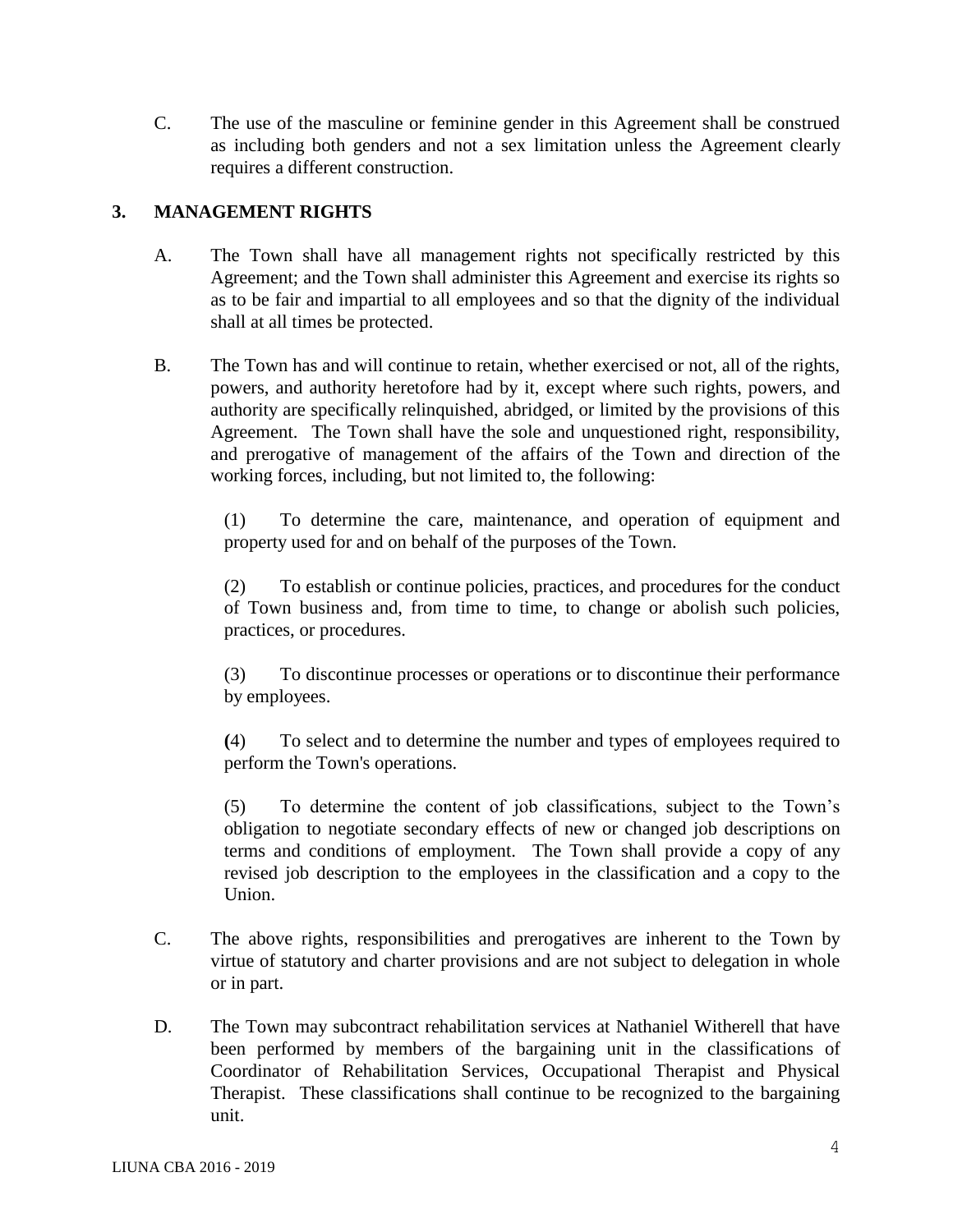## **4. NOTICE**

- A. The Town shall give each present employee in the bargaining unit, and each such new employee when hired, a copy of this Agreement. The Town shall make available copies of any other relevant documents for inspection.
- B. Employees shall have the right, to be exercised reasonably, to review any material in their personnel files. Employees shall be notified of any material placed in or removed from their personnel files at the time such action is taken. If the Town shall fail to provide the notification herein required, such material shall not be used in any disciplinary, grievance, or arbitration proceeding involving the employee.
- C. The Union shall have the right to post notices and other communications on a bulletin board provided by the Town in a reasonable location subject to the approval of the contents by the Town, which approval shall not be unreasonably withheld. Officers and agents of the Union shall have the right of visitation of the Town's facilities for the purpose of adjusting grievances and administering the terms of this Agreement, as long as the visitation does not interfere unreasonably with Town business.

## **5. WAGES**

A. General Employees

1. Employees, except for employees covered by paragraphs B and C of this Article 5 shall be paid in accordance with the salary schedules annexed hereto as Appendix II.

2. The Town may, without further negotiations with the Union, offer hiring bonuses as a hiring incentive. One-half of the hiring bonus shall be paid within thirty (30) days of hire and one-half shall be paid within thirty (30) days of the employee completing his/her probationary period.

B. Nathaniel Witherell Professional Employees

1) Employees in Nathaniel Witherell professional classifications shall be paid in accordance with the salary schedules annexed hereto as Appendices II and III. The Town retains the right to offer a hiring bonus in recruiting nurses with one-half of the bonus paid within thirty-days of hire and the remaining one-half paid upon the completion of the employee's probationary period. A part time nurse who is scheduled to work 16 hours or more per week is included within the bargaining unit. A part time nurse who is scheduled to work less than 16 hours is not included within the bargaining unit. A part time nurse included within the bargaining unit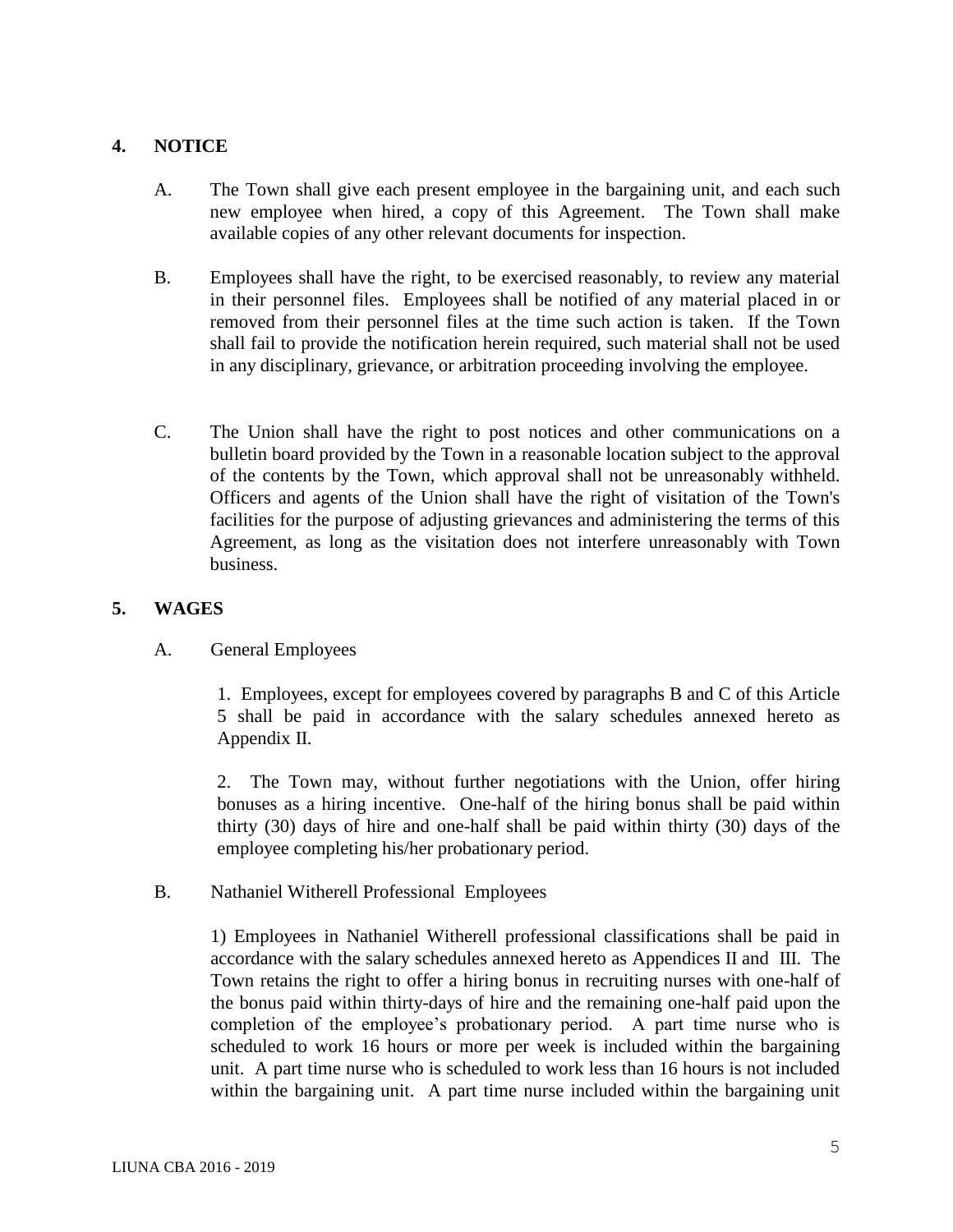shall be paid an hourly rate that is 120% of the established rate for their classification.

The Town may hire a nurse at the starting rate for the classification up to the range maximum depending upon experience and subject to the prior approval of the Director of Human Resources. Should the Town hire a nurse for a bargaining unit position at the maximum rate for the classification, and then any nurses in the bargaining unit at a step less than maximum shall thereupon be increased to the maximum step.

2) A differential of one dollar fifty-five cents (\$1.55) shall be paid as a shift premium for day shifts, for all hours of work performed on weekends. The differential for evening weekend shifts shall be two dollars fifteen cents (\$2.15) per hour, and two dollars seventy-five cents (\$2.75) per hour for night weekend shifts. A weekend is defined as that period between 7:30 a.m. Saturday to 7:30 a.m. Monday. This differential shall not be included in the computation of the overtime rate but shall be paid in addition to the overtime rate.

3) In addition to the differentials provided for above, a differential of one dollar eighty cents (\$1.80) shall be paid for all hours of work performed on the evening shift and two dollars twenty-five cents (\$2.25) per hour for all hours worked on the night shift. This differential shall not be included in the computation of the overtime or holiday rate but shall be paid in addition to the overtime rate.

4) a) A nurse who is assigned to perform the duties of a Assistant Director of Nursing shall be paid additional compensation of thirty dollars (\$30.00) per shift.

b) A nurse who is assigned to perform the duties of an Patient Care Coordinator shall be paid additional compensation of eighteen dollars (\$18) per shift so assigned.

c) A day shift nurse assigned to perform the functions of both a Patient Care Coordinator and medication nurse on a unit shall be paid additional compensation equal to the sum of thirty-six dollars (\$36.00) per shift so assigned. A nurse assigned to perform the functions both the Assistant Director of Nursing and Patient Care Coordinator shall be paid additional compensation equal to the sum of fortyeight dollars (\$48.00) per shift so assigned.

### C. Assistant Town Attorneys

Employees in Assistant Town Attorney classifications shall be paid in accordance with the salary schedule annexed hereto as Appendix IV. For the period July 1, 2016, through June 30, 2017, each Assistant Town Attorney shall receive a onetime lump sum payment equal to 2.4% of the their annual base pay. For the period July 1, 2017, through June 30, 2018, each Assistant Town Attorney shall receive a one-time lump sum pensionable payment equal to 2.25% of their annual base pay.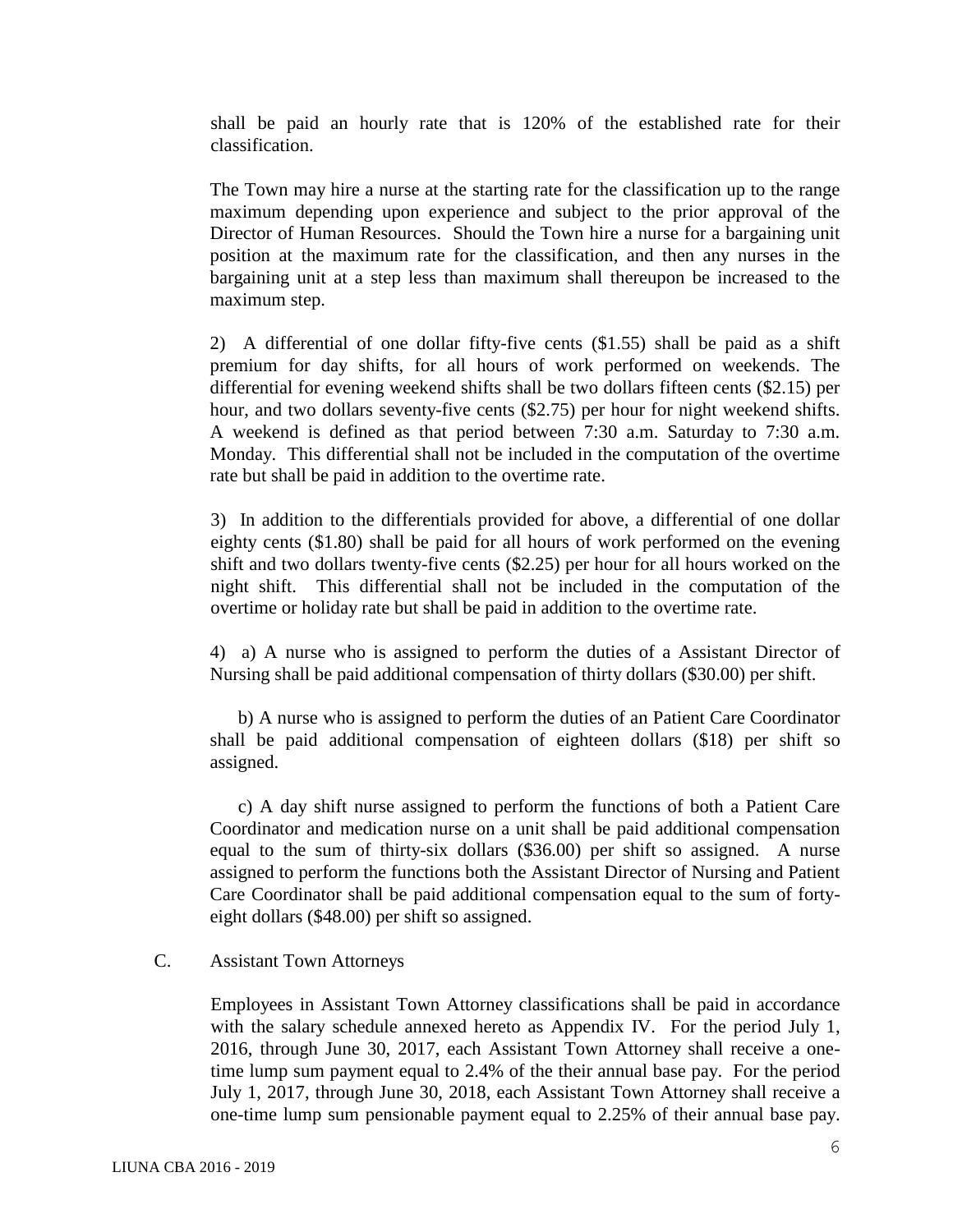Effective July 1, 2018, each Assistant Town Attorney shall receive a one-time lump sum bi-weekly pensionable payment equal to 1.5 % of their bi-weekly base pay.

- D. On July 1 of each year, except for employees serving in their probationary period, employees covered by paragraphs A and C of this Article who are not at the maximum step of their salary grade shall be advanced a step as provided on the applicable Salary Schedule Appendix annexed to this Agreement. Employees serving in their probationary period shall first become eligible for step increases beginning on July 1 following completion of their probationary period. Employees covered by paragraph B of this Article who are not at the maximum step of their salary grade shall be advanced a step as provided on the applicable Salary Schedule Appendix annexed to this Agreement. An employee shall not be eligible to advance to the succeeding step if the employee has received a job related formal written notice of discipline, that includes a penalty of a suspension, within the twelvemonth period preceding the effective date of the step increase. In such event the employee shall next be eligible to advance to the succeeding step the following July 1. An employee may grieve the withholding of an increment directly to Step II of the grievance procedure.
- E. LIUNA recognizes the Town's managerial right to establish new positions and to reclassify existing positions subject to the duty to negotiate as to the salary grade placement. In order to provide for an effective method to satisfy this requirement, the parties have agreed to the procedure as set forth in Appendix VI annexed to this Agreement for newly created positions and reclassified positions to the bargaining unit.
- F. Permanent, part-time employees shall be paid a prorated salary based upon the appropriate rate per year specified in applicable Salary Schedule Appendix annexed to this Agreement.
- G. All wage payments shall be made through direct deposit. Employees shall provide the information necessary to the Town to implement direct deposit of wage payments. Employee's shall receive an electronic notice each payday that their pay advice is available for access.
- H. Upon providing the Union and members with sixty (60) days written notice, the Town may implement, on a one time basis, a five-day payroll lag without further negotiations with the Union. The lag shall be implemented by delaying the delivery of each bi-weekly pay check by one business day until a five day lag has been accomplished. For example, upon implementation of the payroll lag the bi-weekly paycheck that would be due on a Friday will be issued on the following Monday. Thereafter, the next four successive bi-weekly paychecks will be issued on Tuesday, Wednesday, Thursday and Friday thereby creating a five-day payroll lag. At termination of employment with the Town, the employee shall be paid the five-days of payroll lag with his or her final paycheck at the rate of pay in effect upon the employee's separation of service with the Town. Following the implementation of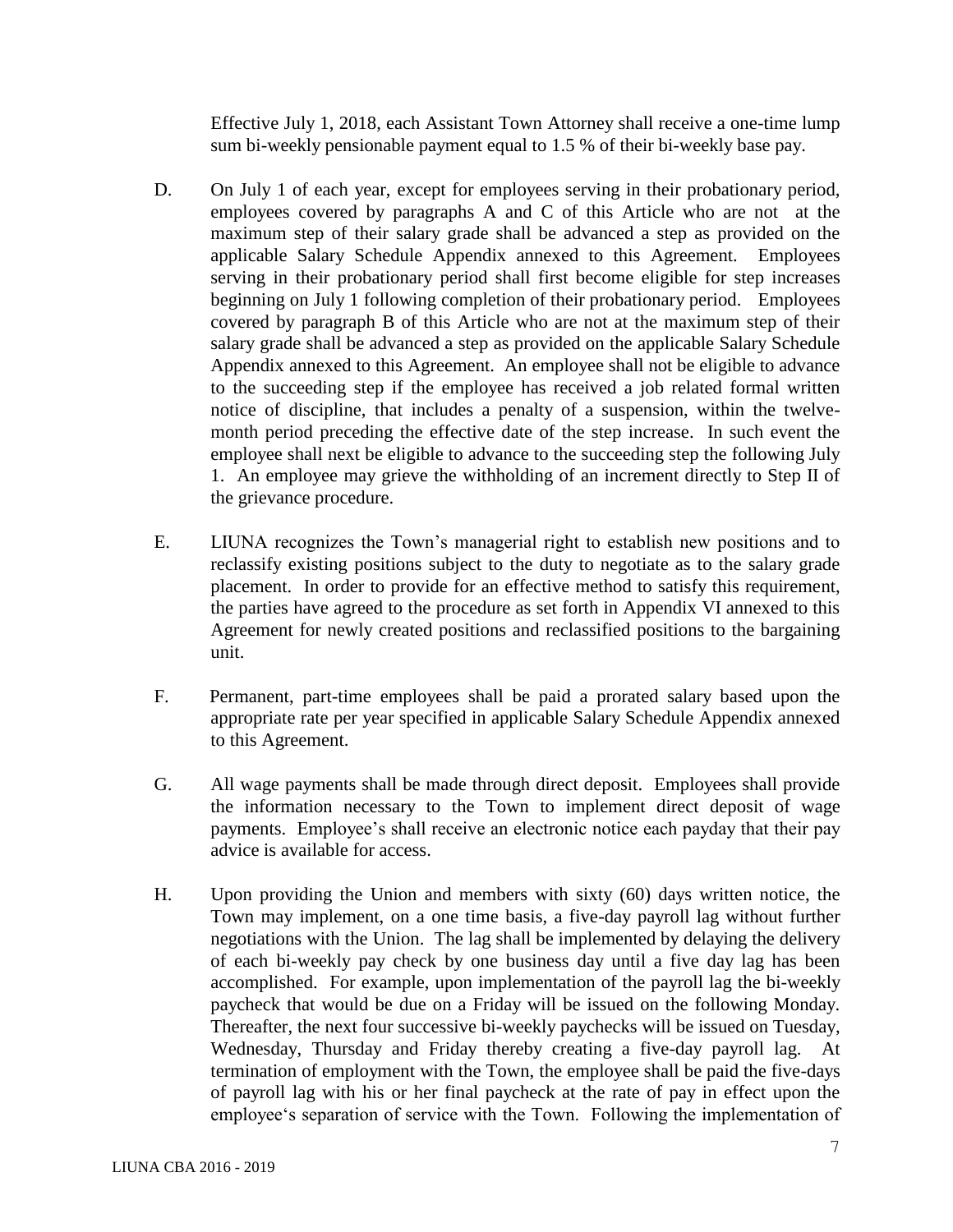the payroll lag, newly hired employees will receive his or her first paycheck on a five day lag basis. It is understood that the result of the implementation of the payroll lag will result in employees receiving fifty-one (51) weeks of regular pay in a fifty-two (52) week period.

### **6. COLLECTIVE BARGAINING**

- A. All collective bargaining with respect to hours, wages and other conditions of employment shall be conducted by authorized representatives of the Union and the Town.
- B. The members of the Union Negotiating Committee, but no more than six (6) persons, shall be granted time off from duty with full pay for all meetings with the Town for the purpose of negotiating the terms of an agreement when such meetings take place at a time during which such members are scheduled to be on duty, as long as the time off does not interfere unreasonably with Town business in which case the meeting shall be promptly rescheduled.
- C. The members of the Union Grievance Committee, but not more than three (3) persons (together with not more than five (5) other employees directly associated with the grievance, which five shall be entitled to take not more than one and onehalf (1 1/2) hours per month non-cumulative under this section) shall be granted leave from duty with full pay for all reasonably necessary meetings concerning the processing of grievances with the Town when such meetings are held at a time when such members are scheduled to be on duty, as long as the time off does not interfere unreasonably with Town business in which case the meeting shall be promptly rescheduled.
- D. Each member of the bargaining unit who is a director of the Greenwich Municipal Employees Credit Union shall be granted leave from duty with full pay up to five (5) hours per month non-cumulative, for all necessary directors' meetings of the Credit Union when such meetings take place at a time during which such members are scheduled to be on duty; provided, however, that the aggregate number of directors so granted such leave (whether from the bargaining unit or otherwise) shall not exceed a total of twenty (20) hours per month.
- E. Designated Union representatives or officials shall be granted a total of twenty-five (25) paid working days per year on an accumulative basis to attend Union conferences, conventions and meetings. The Union will provide the Town with reasonable advance notice of such leave.
- F. LIUNA Local 136, at its own expense, shall have the right to conduct an independent financial audit of Nathaniel Witherell. To that end, the Town recognizes LIUNA's right to reasonably review published financial reports, budgets and other published financial statements for Nathaniel Witherell and will provide reasonable access to such reports to auditors retained by LIUNA.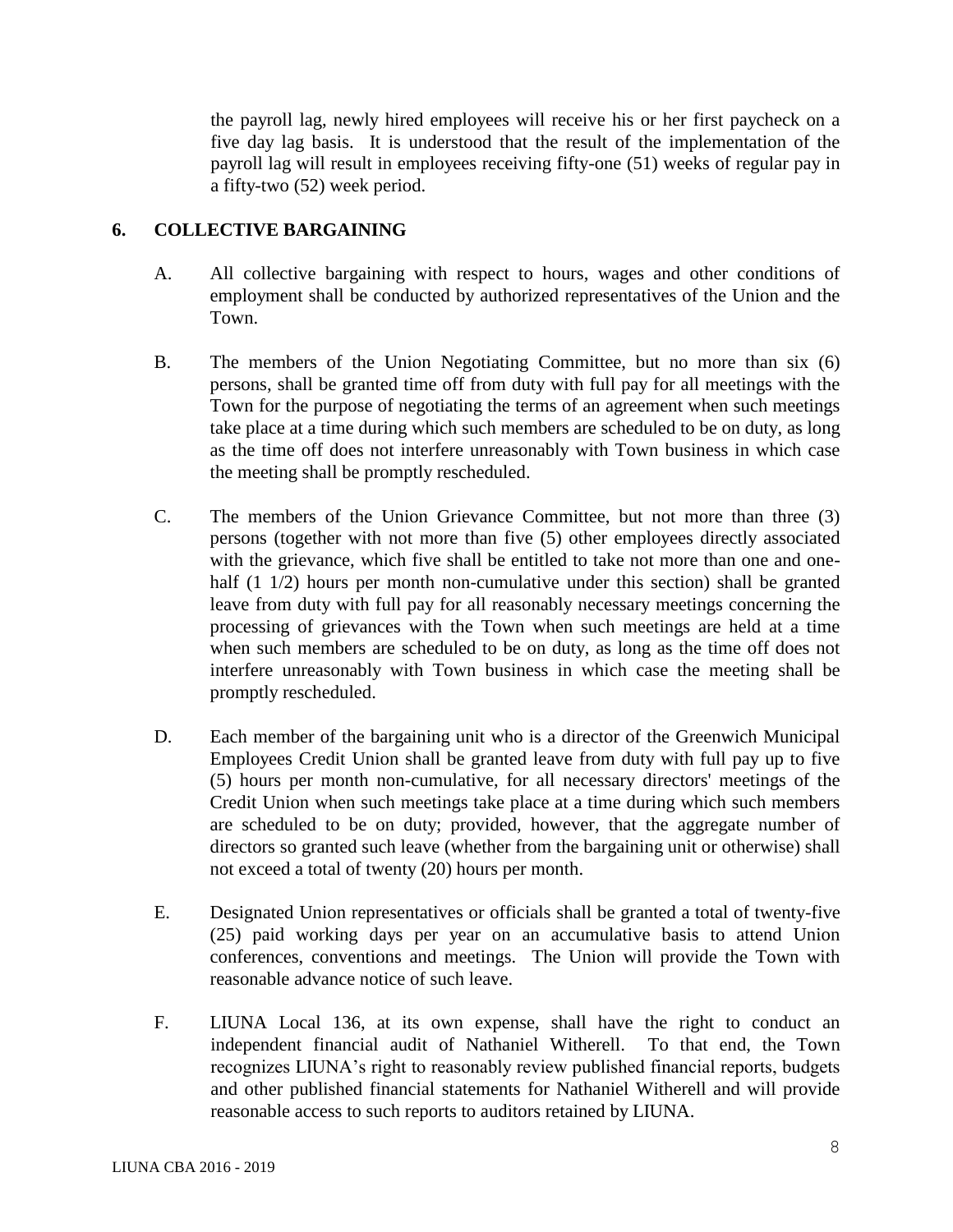### **7. HOURS AND WORK WEEK**

- A. For each regular full-time employee, the standard workweek shall be thirty-five (35) hours, generally Monday through Friday, and the standard workday shall be seven (7) hours, except as otherwise provided in paragraph C (Library) and paragraph D (Nathaniel Witherell), or as required for the fulfillment of job responsibilities. The Town and Local 136 recognize that an employee may be required to work hours beyond the standard workday or workweek to fulfill his or her managerial and/or professional job responsibilities. However in no event may a nonexempt employee work in excess of his or her standard workday or workweek without express prior authorization from the department head. A department head may modify the schedule of an employee for attendance at evening meetings, evening office hours and other routine business matters to remain within the standard workday or workweek of the employee. Routine Town Hall evening office hours shall be limited to one evening per week. Employees shall be afforded an opportunity for a minimum of eight (8) hours of rest prior to reporting to work.
- B. Except as otherwise provided in paragraph C (Library) and paragraph D (Nathaniel Witherell), a nonexempt employee shall be compensated for work performed in excess of his or her standard workweek as follows: for hours worked in excess of 35 up to 40 hours at the straight time rate of pay and for hours in excess of 40 hours at the time and one half rate of pay. For purposes of calculating overtime at the time and one half rate of pay (hours worked over 40) preapproved paid vacation and preapproved personal leave shall be considered as time worked. All other paid or unpaid absences shall be considered as time not worked.
- C. Employees Assigned to Greenwich and Perrot Libraries:

1) For each full-time librarian the standard workweek shall be thirty-five (35) hours, Monday through Saturday. All past practices providing for a workweek of less than thirty-five (35) hours per week shall be discontinued.

2) All work performed on Sunday shall be compensated at one and one-half (1 1/2) times the regular rate.

3) All work performed on regularly scheduled holidays shall be compensated at two and one-half (2 1/2) times the regular rate, which pay shall include holiday pay.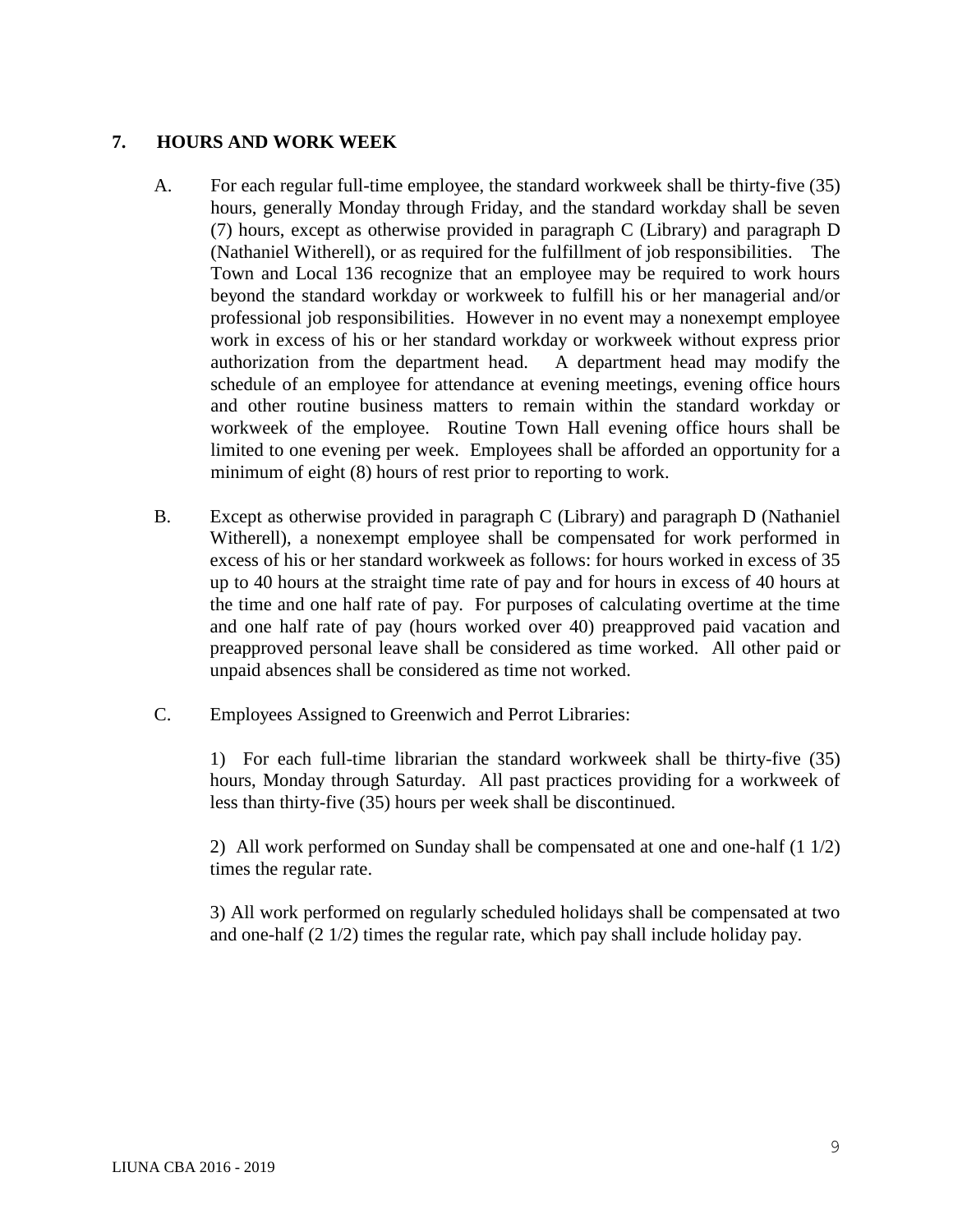D. Employees Assigned to Nathaniel Witherell:

The standard workweek shall consist of forty (40) hours consisting of eight (8) hour shifts on any five days during the workweek.

Upon mutual agreement between the individual nurse and the administration, the number of hours per shift may be flexible, not to exceed the standard workweek for that employee.

Non-nursing classifications may be regularly scheduled to work any five (5), seven (7) hour days, except Sunday in the workweek.

The Town shall determine the shifts to be worked as provided in this section and number of employees to be assigned to each shift. Each employee shall bid on shifts twice per year, in March for the six-month period April through September and in September for the six-month period October through March. An employee shall be assigned a shift based on the seniority of the employees bidding on the shift. In the event there is no employee biding on a shift the least senior employee shall be assigned to that shift. Each employee shall include with the shift bid his or her vacation request for that six-month period. Vacations shall be approved based on the operational and staffing requirements of the department and the seniority of the employee.

All work schedules shall be determined and posted at least two (2) weeks in advance of the workday. Such determination shall also include notice of days off for the holidays to be worked, such days to be selected by the employee with the consent of the department head.

All work performed in excess of standard workweek provided in this paragraph D in a seven (7) day period shall be compensated at the rate of time and one-half. For purposes of calculating overtime at the time and one half rate of pay (hours worked over 40) preapproved paid vacation and preapproved personal leave shall be considered as time worked. All other paid or unpaid absences shall be considered as time not worked

E. 1) An exempt employee shall be required to work reasonable hours in excess of the standard workday and/or workweek necessary to fulfill his or her managerial and/or professional job responsibilities without additional compensation.

2) Notwithstanding paragraph 1 above, an exempt employee who is expressly directed by his or her department head to work on a regularly scheduled day off after completing a minimum of thirty-five hours of work in that workweek or on a Town holiday set forth in Article 9 shall be compensated for time worked on such day at the straight time rate. A department head may request in advance that the Director of Human Resources authorize that compensation be paid to an exempt employee at the straight time rate for time worked during the standard workweek in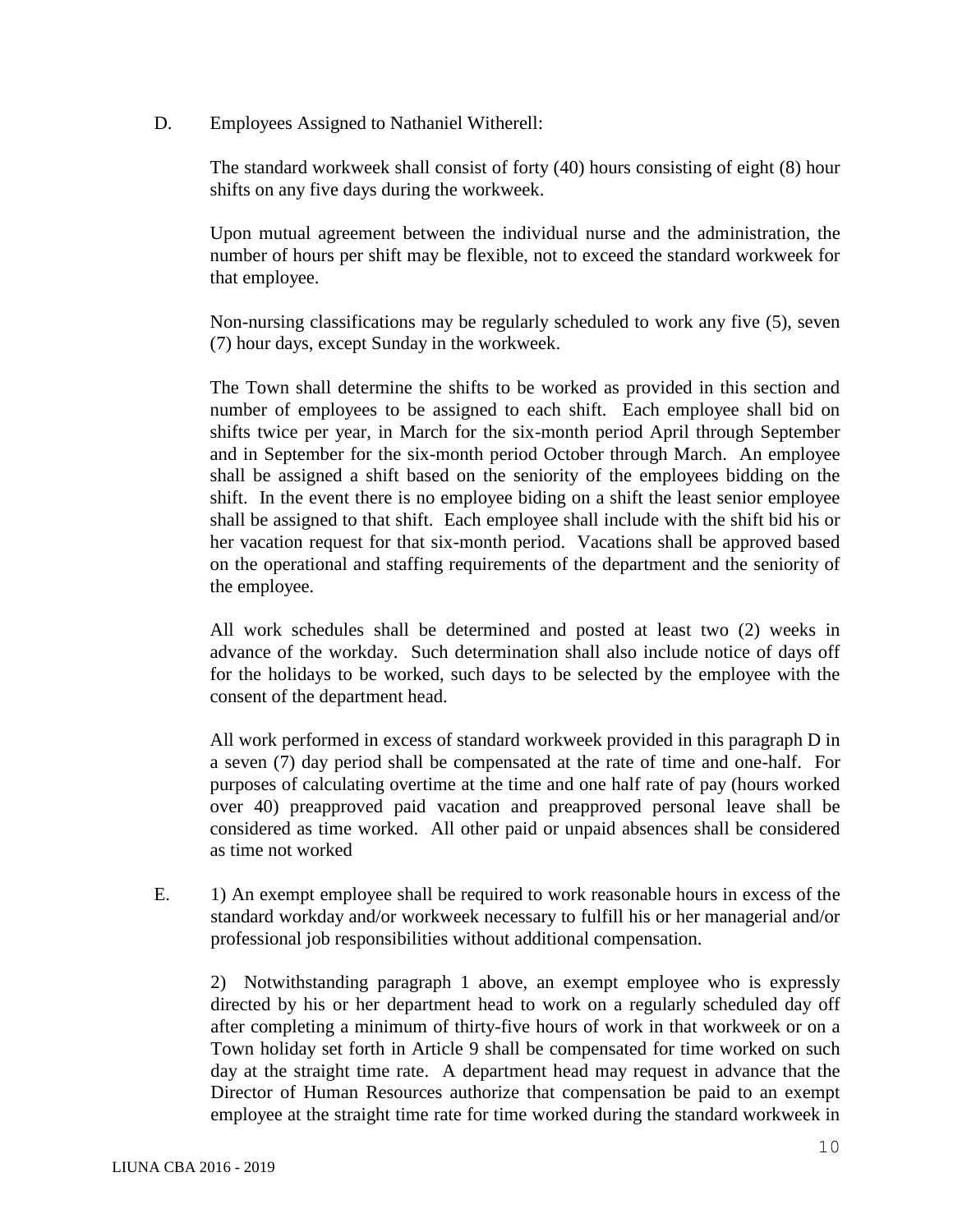excess of that contemplated in paragraph 1 in a circumstance when one or more of the following conditions apply:

- a. The department is experiencing an unusually large volume of work due to circumstances that are unforeseen and therefore could not be reasonably planned for by the department head.
- b. Modifying the exempt employee's schedule as permitted pursuant to paragraph A of this Article is not an option due to the large volume of work or the work cannot be rescheduled or otherwise delayed.

An exempt employee, with the prior approval of the department head, may request to receive compensatory time at the straight time rate in lieu of payment as compensation authorized pursuant to this paragraph.

- F. Except for employees assigned to the Department of Parks and Recreation, compensatory time must be taken within one hundred and twenty (120) days of being earned at times mutually agreed upon by the employee and the Department Head. Permission to take compensatory time will not be unreasonably withheld. For employees assigned to the Department of Parks and Recreation the following shall govern the use of compensatory time.
	- 1) The Town and LIUNA Local 136 agree that compensatory time should only be authorized after all reasonable attempts have been made between the employee and the supervisor to alter the employee's weekly work schedule to remain within the work week as set forth in Article 7 (A) and  $(C)$   $(1)$ .
	- 2) The supervisor shall authorize the minimal number of employees and hours as is necessary to accomplish the work when scheduling employees after business hours, weekends and on holidays.
	- 3) When required, the supervisor shall authorize compensatory time on an hour for hour basis. An employee may accrue a maximum of one hundred five (105) hours of compensatory time at any point in time.
	- 4) It is the responsibility of the employee to make a request to use accrued compensatory time to remain within the one hundred five (105) hour maximum accrual. Requests shall be made directly to the employee's supervisor.
	- 5) At his discretion, the Director of Parks and Recreation may schedule an employee off on a regular work day with such time to be charged against compensatory time in order to insure that an employee does not exceed the one hundred five (105) hour maximum accrual.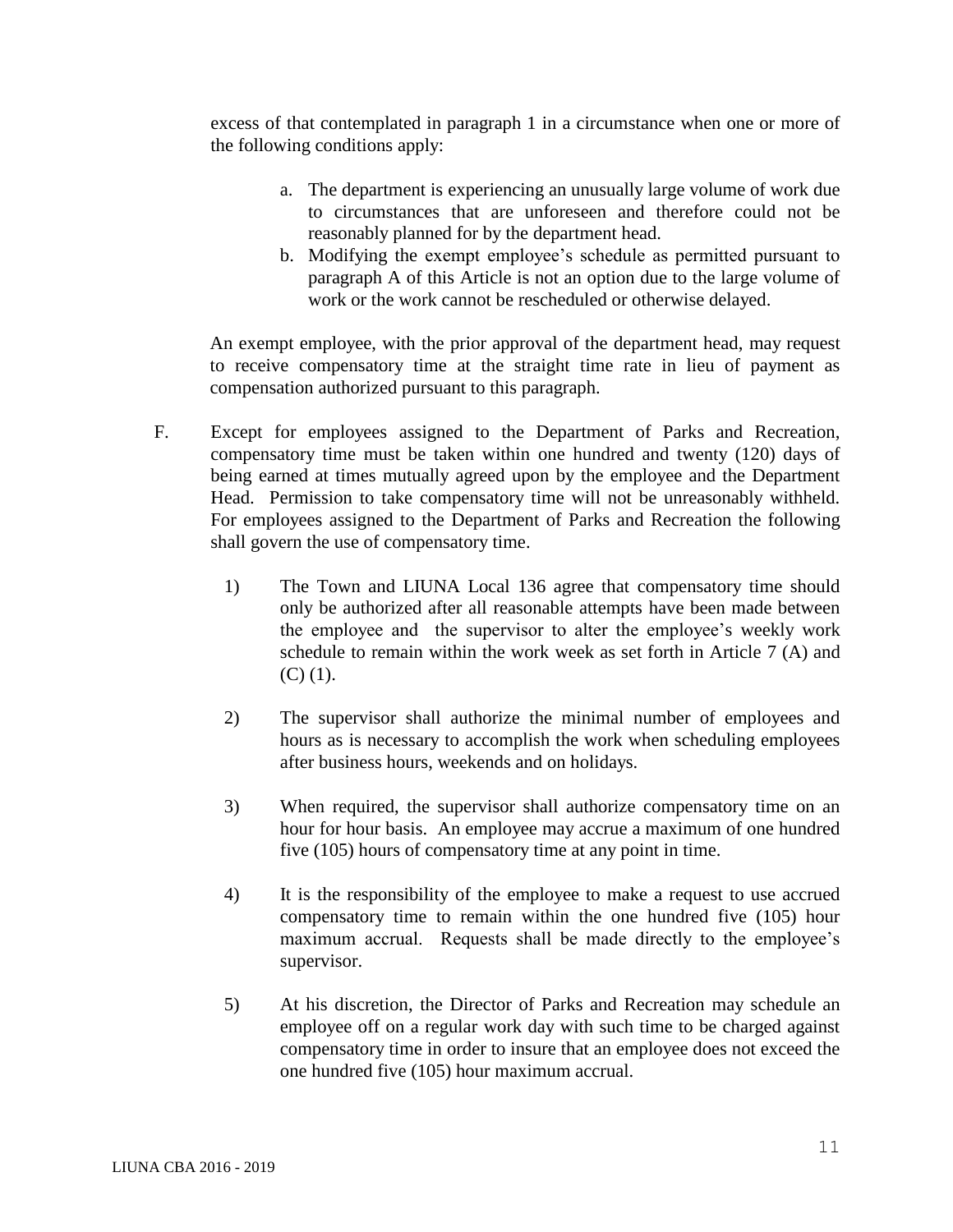- 6) Upon separation of service for any reason any accrued compensatory time remaining to the employee shall be forfeited and there shall be no entitlement to payment for such accrued compensatory time.
- 7) The Director of Parks and Recreation may make an exception to the maximum compensatory time accrual due to unforeseen business necessity; for example, to provide coverage for another employee on longterm leave or due to emergency conditions.
- 8) Employees whose classifications are included in paragraph G (Emergency Operations) of this Article shall continue to be covered by the terms of such paragraph.
- G. In the event of an emergency operation, employees in the classifications listed below who are required by their department head to participate in the emergency operation shall be compensated as follows: for work performed outside of the normal workday but during the regular workweek the straight time rate of pay for the first five (5) hours worked and the time and one-half rate of pay for each hour worked in excess of five (5) hours; for work performed on a scheduled day off, the time and one-half rate of pay for each hour worked with a guarantee minimum of three (3) hours of work or pay; and for work performed on a Town holiday as set forth in Article 9 of this Agreement the double time rate of pay for each hour worked with a guarantee minimum of three (3) hours of work or pay.

Employees in the following classifications are eligible for emergency operations compensation as set forth in this paragraph "G": Assistant Building Official, Assistant Superintendent of Building Construction and Maintenance, Bacteriologist and Laboratory Technician, Building Construction and Maintenance Supervisor (BOE), Building Official, Business Office Manager, Director of Environmental Services, Director of Family Health, Director of Special Clinical Health, Environmental Asset Engineer, Environmental Health Services Manager , Environmental Operations Manager, Highway Asset Engineer, Highway Operations Manager, Highway Planning and Program Manager, Highway Superintendent, Laboratory Director, Library Facilities Manager, Maintenance Manager–Sewer, Operations Manager-Boats and Harbor, Operations Manager–MFO, Parks Operations Manager, Process Control Manager, Project Manager BC & M Division, Superintendent of Building Construction and Maintenance, Superintendent of Marine and Facility Operations, Superintendent of Parks and Trees, Supervisor of Building Operations (BOE), Tree Operations Manager, Wastewater Division Manager.

For the purposes of this paragraph "G", emergency operations is defined as operations necessitated by the effects of adverse weather conditions, including but not limited to: snow and ice storms, windstorms, and heavy rainstorm resulting in flooding.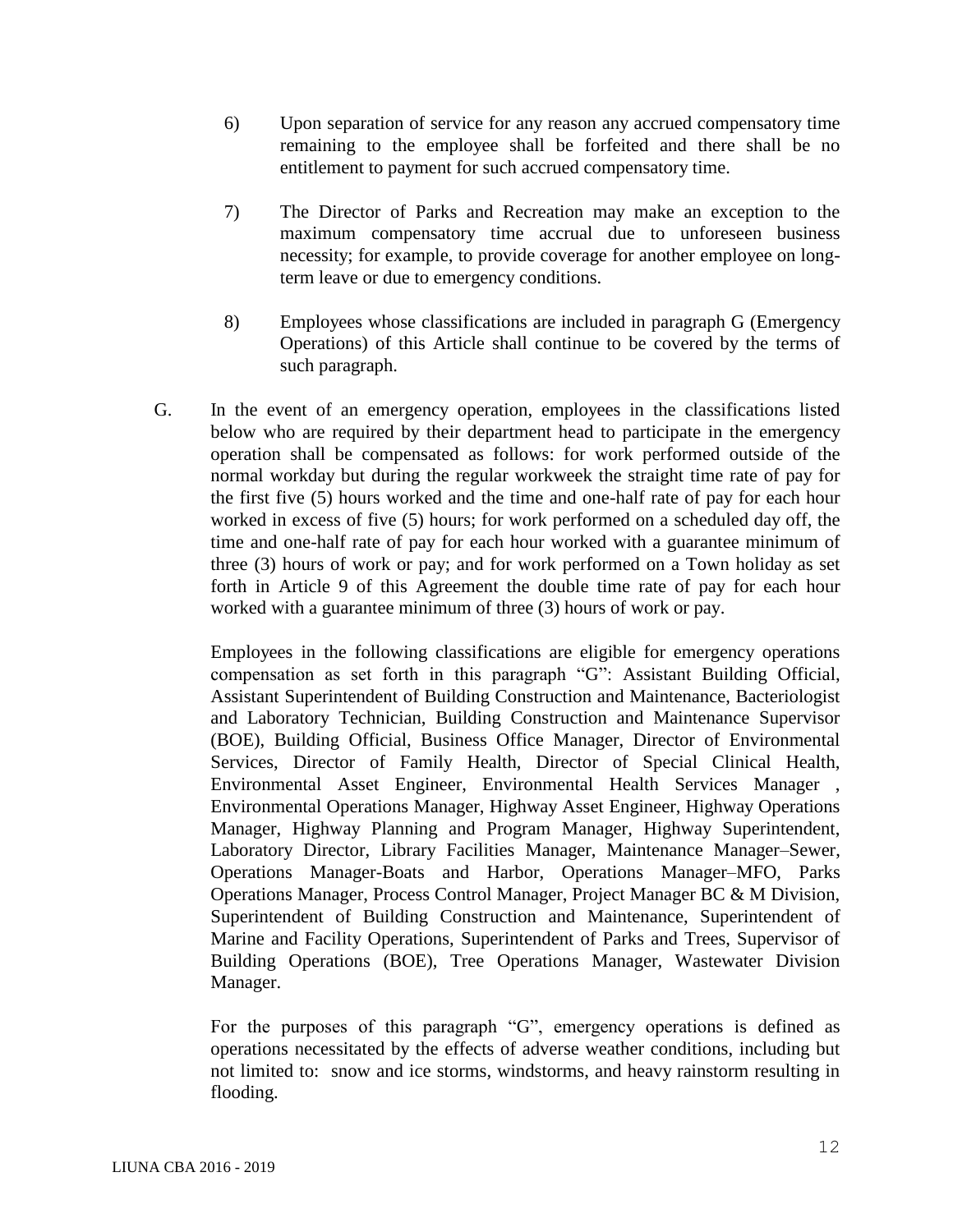H. Information Technology Classifications - On-Call and Remote Connection **Assignments** 

1) An employee employed in an information technology classification assigned to the Greenwich Library or Town's Information Technology Department and who is assigned to be on-call shall be paid twenty-five dollars (\$25.00) for each day assigned on-call. In the event the employee who is on-call is required to report to work from on-call, s/he shall be paid a minimum of three (3) hours pay at time and one half for a nonexempt employee and at the straight time rate for an exempt employee. If such employee works in excess of three (3) hours, the employee shall be paid overtime for all hours worked at time and one half for a nonexempt employee and at the straight time rate for an exempt employee.

2) A nonexempt employee employed in an information technology classification assigned to the Greenwich Library or the Town's Information Technology Department who is required to perform his or her job duties by remote connection into the Town's information system during off duty hours and the performance of such job duties is in excess of fifteen (15) minutes shall be compensated pursuant to the overtime provisions of paragraph B of this Article.

3) A nonexempt employee employed in an information technology classification assigned to the Town's Information Technology Department when required to perform scheduled system maintenance on a Saturday and/or Sunday either by remote connection or by requiring the employee to report to work. In instances when a nonexempt employee performs system maintenance by remote connection s/he shall be compensated as provided in paragraph B of this Article. In instances when a nonexempt employee is required to report to work s/he shall be compensated pursuant to the overtime provisions of paragraph B of this Article. In instances when an exempt employee is required to report to work s/he shall be compensated pursuant to the provisions of paragraph C of this Article.

- I. Department Heads may promulgate rules and procedures governing the authorization of work beyond the standard workweek, flexible scheduling and use of compensatory time consistent with the terms of this agreement. In no event may an employee work in excess of his or her regularly scheduled workweek without express authorization from their supervisor.
- J. Due to the varied responsibilities of Town agencies and departments during weather or other emergency situations, certain employees may be required to work as scheduled and others may be required not to report to work. Accordingly there is no expectation that employees will have their terms and conditions of employment administered on a uniform basis during such emergencies. There is also no expectation that appointing authorities will make uniform decisions as to the status of their agency or department during weather or other emergency situation. Generally employees who are directed not to report to work will not be required to use paid leave time and employees who are directed to report to work will be paid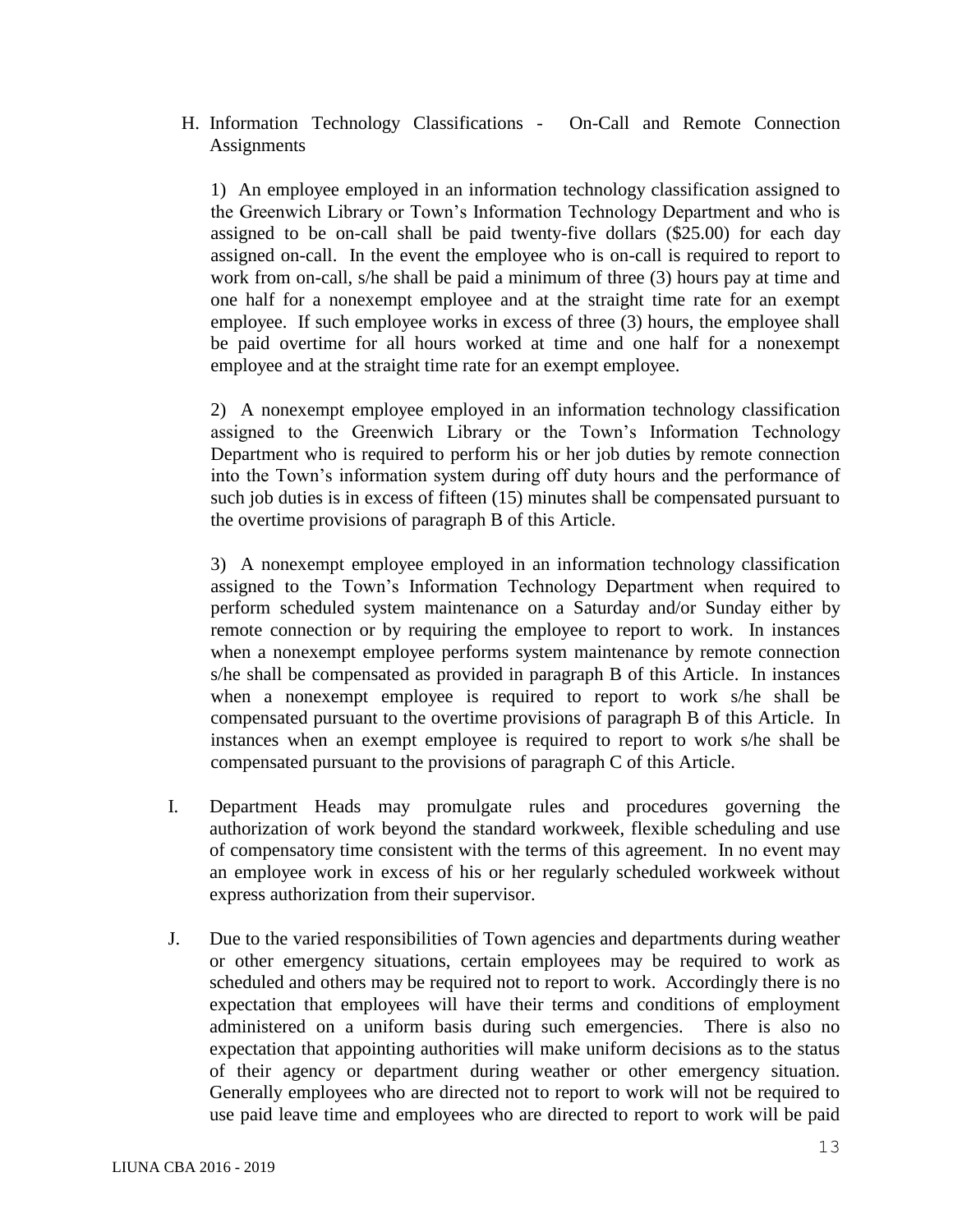pursuant to the terms of the collective bargaining agreement. Employees employed by the Board of Education will continue to follow established practices when school is closed due to weather related or other emergency conditions. Employees employed at Nathaniel Witherell shall continue to follow established practices during weather or other emergency conditions in order to provide care on a continued twenty-four hour weekly basis. Employees employed at the Greenwich and Perrot Libraries shall continue to follow established practices.

#### **8. TEMPORARY ASSIGNMENTS**

Any employee who, at the express direction of the Department Head, is assigned to the essential duties and responsibilities of a classification in a higher pay grade shall be paid at the higher pay grade. The employee's rate of pay for the work in the higher grade shall be the minimum of the higher pay grade or ten percent (10%) over his/her current rate whichever is higher, not to exceed the maximum rate for the classification in the higher pay grade. This provision does not apply to nurses who are covered by the Appendix III salary schedule. The Town shall provide notice to the Union of a bargaining unit employee who has been directed to perform the essential duties and responsibilities of a classification in a higher pay grade when such temporary assignment exceeds one complete payroll period.

### **9. HOLIDAYS**

A. 1. Except as otherwise provided in paragraph 2 of this section A, each employee shall receive the following twelve (12) paid holidays:

| New Year's Day                | Labor Day              |
|-------------------------------|------------------------|
| Martin Luther King's Birthday | Columbus Day           |
| President's Day               | Veteran's Day          |
| Good Friday                   | Thanksgiving Day       |
| <b>Memorial Day</b>           | Day after Thanksgiving |
| July 4th                      | Christmas Day          |

2. Each full-time employee assigned to Nathaniel Witherell shall receive the following nine (9) paid holidays:

| New Year's Day                | Labor Day              |
|-------------------------------|------------------------|
| Martin Luther King's Birthday | Thanksgiving Day       |
| President's Day               | Day after Thanksgiving |
| <b>Memorial Day</b>           | Christmas Day          |
| July 4th                      |                        |

An full-time or part-time nurse who works on any of the nine (9) holidays specified in this Section 2 shall be paid at time and one-half and shall receive a regular work day off to be selected by the nurse with the approval of the department head.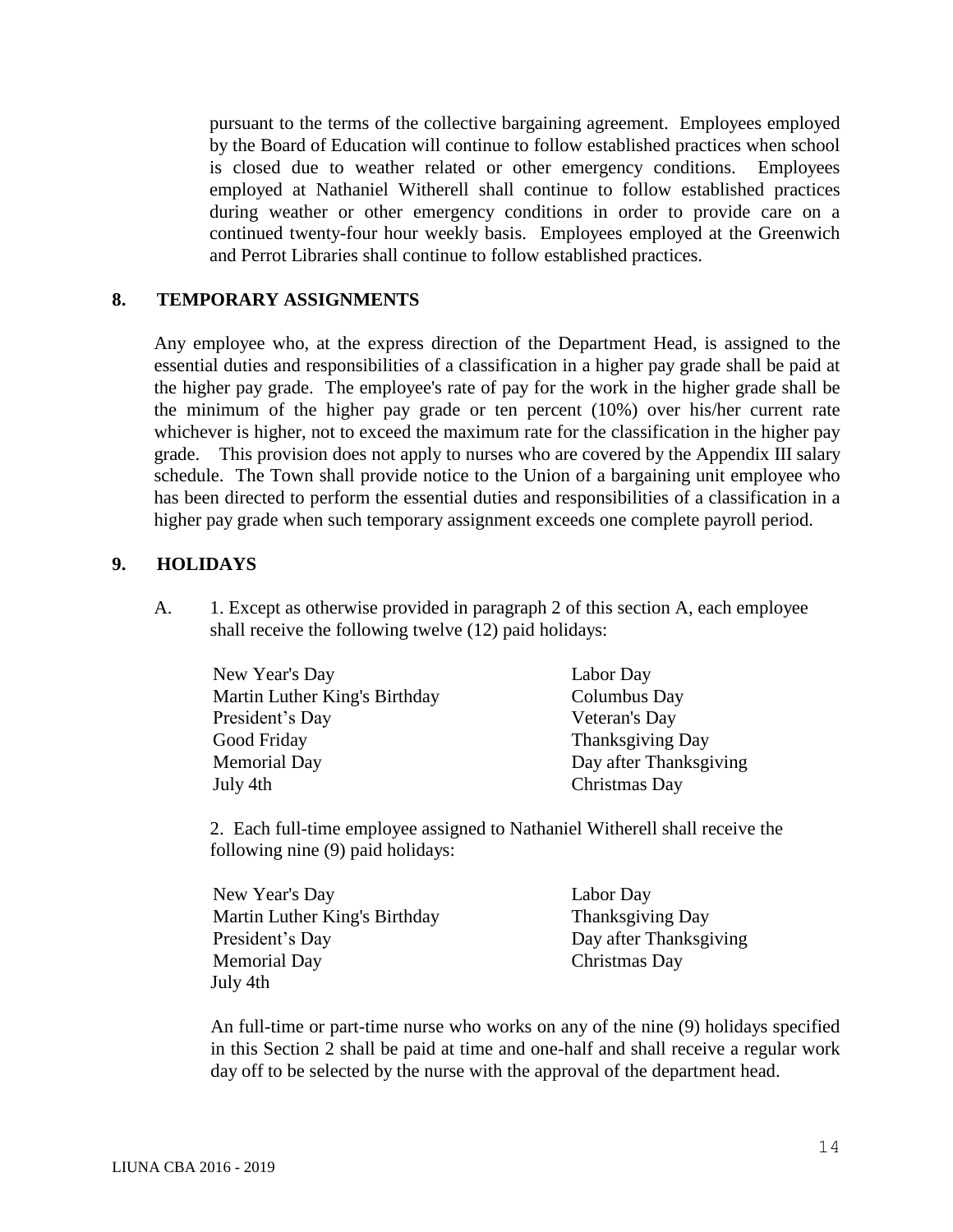An employee, other than a full-time nurse, who is directed to report to work on any of the nine (9) holidays specified in this Section 2 shall be paid, in addition to the day's pay for the holiday, the hourly straight time rate of pay each for each hour worked on the holiday.

A part-time employee shall be paid at the time and one-half rate of pay for work performed on any of the nine (9) holidays specified in this Section 2.

- B. At the option of the Town, and upon not less than thirty (30) day notice to the Union, either or both of the days on which Columbus Day and Veteran's Day are celebrated may be changed to another day or days. The Greenwich Board of Education, Resource Recovery Facility at Holly Hill and/or the Griffith E. Harris Golf Course may establish alternate holidays or provide floating holidays as an alternative to the holidays the following holidays: Good Friday, Columbus Day, Veteran's Day and the Day after Thanksgiving provided that the total number of annual paid holidays is equal to the number of holidays set forth in paragraph A.
- C. When a holiday falls on a regular day off, for employees scheduled to work a five (5) day operation, the holiday shall be celebrated on a regular workday to be scheduled by the department head, and for employees scheduled to work a seven (7) day operation, the holiday shall be celebrated on a regular work day to be selected by the employee with the approval of the department head and the workday selected need not be uniform.
- D. Permanent, part-time employees shall be entitled to the holidays specified in this Article and shall receive as holiday pay an amount prorated on the basis of the part of the standard work week which they are scheduled to work.
- E. An employee who is directed to report to work on a holiday specified in paragraph A of this Article or an alternate holiday as provided in paragraph B shall be paid, in addition to the day's pay for the holiday, the hourly straight time rate of pay each for each hour worked on the holiday. In order to qualify for compensation for working on a holiday, the employee must be directed in writing by his or her department head to report to work on the holiday to include the maximum number of hours the employee is authorized to work. An employee who is covered by the terms of Article 7 (G), shall, during an emergency operation, be compensated pursuant to the terms of such Article 7 (G) in lieu of this paragraph "E".

## **10. SICK LEAVE**

A. 1. An employee shall earn sick leave at the rate of one (1) day per month for each year of continuous service through completion of the ninth (9th) year of service and two (2) days per month for each year of service commencing with the beginning of the tenth (10th) year of service except for employees hired on or after July 1, 2011, who shall earn one and one-half (1½) days per month commencing with the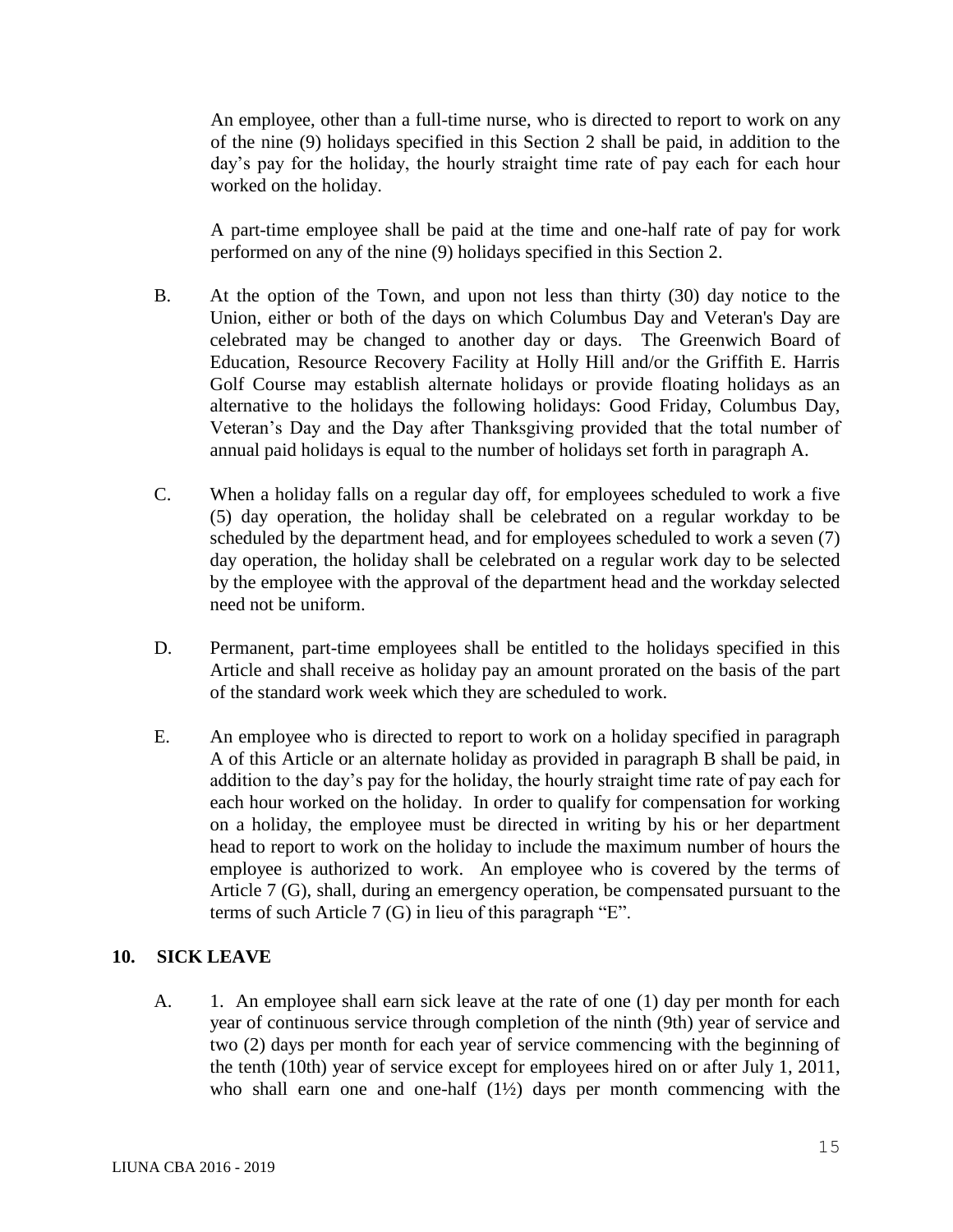beginning of the tenth  $(10<sup>th</sup>)$  year of service. Sick leave may be accumulated to a maximum of one hundred and eighty (180) days.

2. An employee who has accumulated 180 sick days as of June 30 and did not use all his/her earned sick leave during that fiscal year, will receive one (1) extra paid vacation day (1/2 or full day) in the following fiscal year for each four (4) unused sick days earned during that fiscal year above the 180 days.

3. Part-time employees, except employees assigned to Nathaniel Witherell, shall earn six (6) prorated sick days per year. Part-time employees assigned to Nathaniel Witherell are not eligible for paid sick leave except as otherwise provide by Connecticut General Statutes.

4. Sick leave credits will be recorded in hours based on a seven (7) hour day for thirty-five (35) hour workweek full-time employees and on an eight (8) hour day for full-time employees on a forty (40) hour workweek.

- B. At the time of retirement under the provisions of this Agreement, an employee shall be paid at the rate of his/her last position with the Town for fifty percent (50%) of his/her accumulated sick leave, provided that in no instance shall s/he be paid for more than ninety (90) days sick leave. For the purposes of this section, "retirement" shall be defined in accordance with the Retirement System of the Town. Employees hired on or after September 23, 1997, shall not be entitled to the benefits provided by this paragraph. Such employees shall not receive any payment for unused accumulated sick leave at retirement.
- C. An employee with accrued sick leave credit, except as otherwise provided in section E below, shall be allowed to utilize such sick leave in full day or quarter-hour increments for the following purposes:

1. An employee who has contracted or incurred and is suffering from any nonservice connected sickness or disability, including that resulting from pregnancy, which renders him/her unable to perform the duties of his/her position, shall be eligible to receive paid sick leave to the extent s/he have accrued sick leave credit.

It is the responsibility of the employee requesting sick leave to notify or cause notification to be made to his or her supervisor in advance of the start of the workday. Sick leave notification must be made for each workday that sick leave is requested except if waived by the supervisor, except in the case of an emergency.

2. An employee shall be eligible to receive paid sick leave when there is an illness or disability involving a member of his/her immediate family, which requires the employee's personal care and attendance, provided that requiring the employee to report to work would cause a serious hardship on the member of the immediate family suffering from the illness or disability or the member of the immediate family is a child.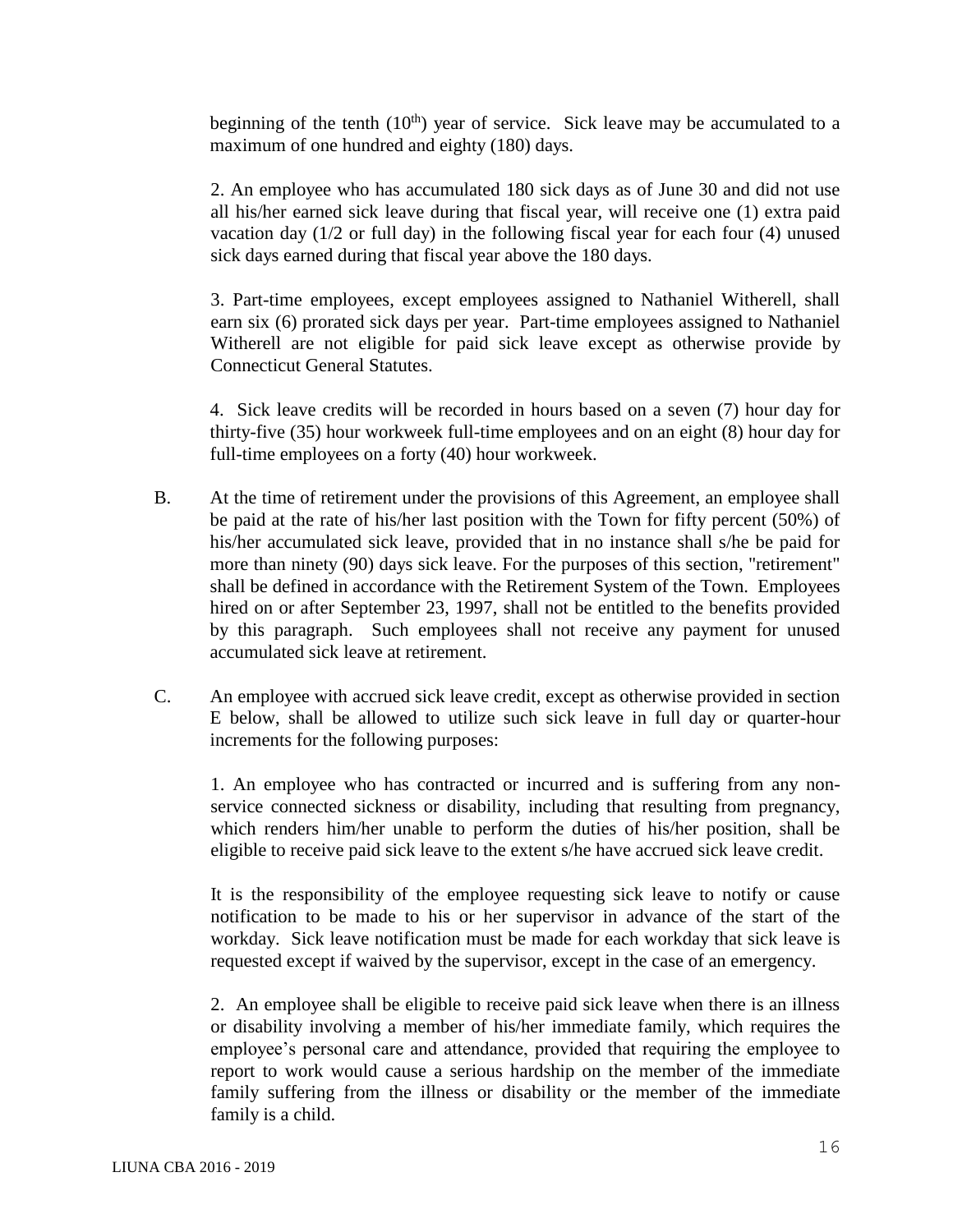For purposes of this section, immediate family is defined as spouse, child, stepchild, parent, stepparent, grandparent, brother, sister, grandchild, parent-in-law, or any other relation domiciled with the employee as a member of the employee's family or one who is listed as a dependent on the employee's most recent income tax return.

3. For a pre-scheduled medical appointment for which time off pursuant to Article 18 is permitted.

- D. Accumulated sick leave will remain to the credit of an employee for a period of twelve (12) months after leaving the service of the Town, and will be reinstated if s/he returns to service within that period of time, except in the case of job elimination as defined in Article 22 C, in which case it shall be twenty-four (24) months.
- E. In the event that an employee is entitled to sick leave pursuant to section C of this Article, but does not have earned sick leave available, the employee may borrow from his/her accrued, unused vacation leave as of the time sick leave is taken. The vacation leave so used may subsequently be repaid by subsequent sick leave earned at the applicable rate.
- F. An employee taking sick leave shall inform his/her immediate superior, including the reason thereof, and failure to do so within a reasonable time will be cause for denial of sick leave with pay for the period of absence.
- G. If the Town has reasonable grounds to believe sick leave is being abused, the Town may, at its discretion, require an employee requesting sick leave, or leave without pay when sick leave is exhausted, to furnish a statement from his/her attending physician certifying that absence from work was necessary due to the employee contracting a non-service connected illness or disability which renders him/her unable to perform the duties of his/her position. The Town shall have the right to verify the authenticity of the physician statement, have the physician provide an expected return to work date and have the physician specify any restrictions on the employee's employment duties due a medical condition. An employee may be disciplined for sick leave abuse or for failure to adhere to the requirements of this section.

## **11. VACATION**

A. The Town shall grant vacation leave with pay to all full-time employees after employment for at least six (6) months. No vacation leave shall be granted during the first six (6) months of service. If an employee leaves the service of the Town, s/he or his/her estate shall be compensated at this regular rate for any portion of unused vacation leave to his/her credit at the time of separation. Credit for unused vacation leave shall be computed on a monthly basis at one and two-thirds (1.667)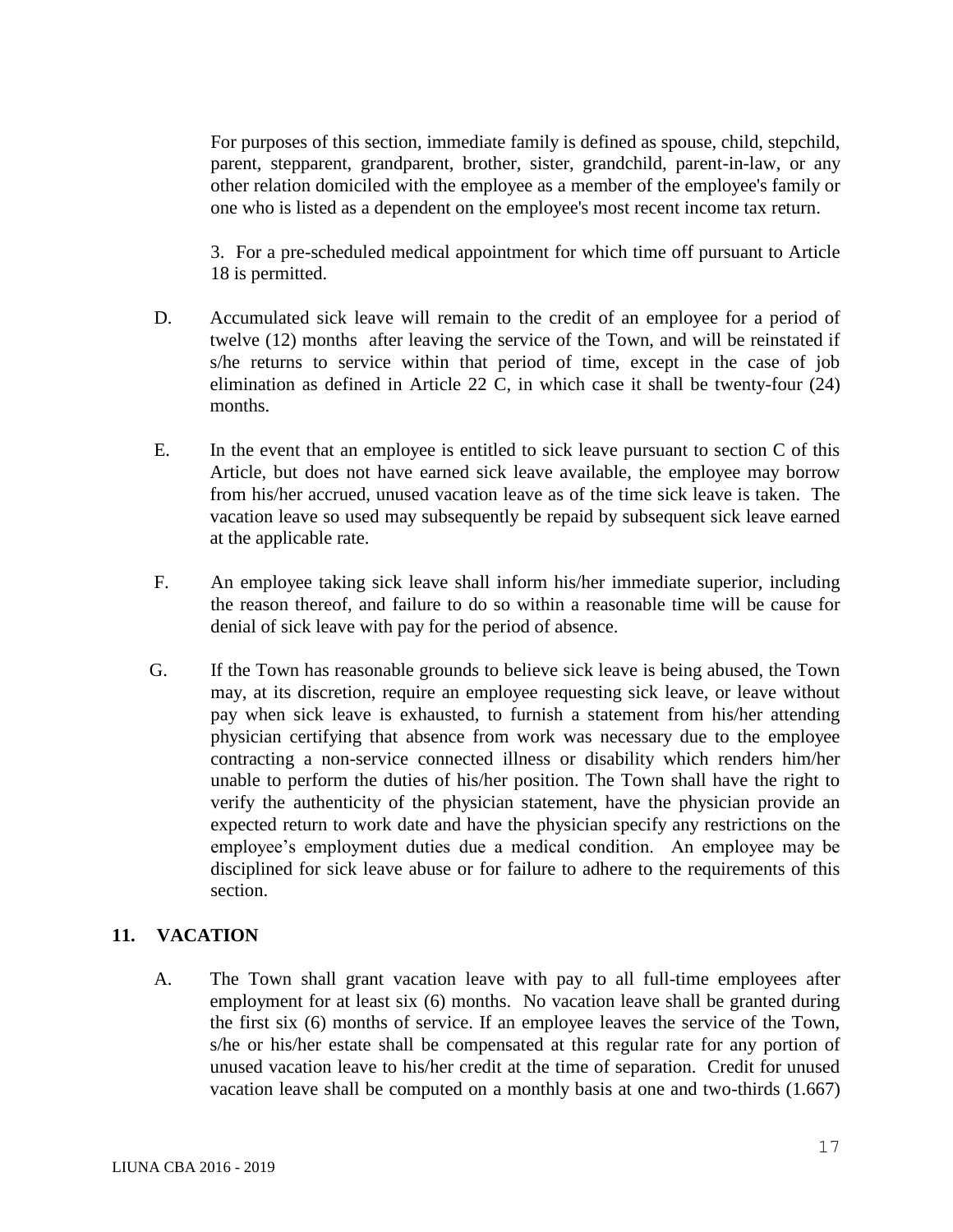days per month, only for the purposes of this section A and for the purpose of computing the pro-rata vacation for the first (1st) year.

- B. Annual vacations with pay shall be as follows: (1) upon the request of an employee for a prorated vacation after six (6) and before eleven (11) months of a continuous employment, one and two-thirds (1.667) days times the number of months worked to the commencement of the vacation; (2) twenty (20) working days after eleven (11) and before twenty-four (24) months of continuous employment unless a prorated vacation has been taken in which case only the balance of twenty (20) days remaining shall be allowed; and (3) commencement of third (3rd) year of continuous employment and thereafter, twenty (20) working days.
- C. In computing vacation leave, no municipal holidays granted under Article 9 shall be counted.
- D. The department head, or designee, shall schedule the vacation period in accordance with the requirements of his/her department. The department head, or designee, shall give consideration to the desires of the employee when acting on employees' vacation request. The department head shall reschedule approved vacation periods only by mutual agreement with the employee, except in a bona fide emergency, in which event either party may reschedule the vacation .
- E. If an employee agrees to waive his/her rights to vacation during a particular year at the request of the department head, the department head shall permit such employee to take part or all of the earned vacation leave during the following year without regard to any limitations regarding carryover of vacation days, vacation days to be taken at a consecutive interval, or total vacation days to be taken during any year. Any such permission shall be in writing and given to the Director of Human Resources and the employee at the time the determination to request the work is made. Employees shall also be entitled to carry forward unused vacation leave from one year to the next, but in no event may an employee carry forward more than twenty-five (25) working days of unused vacation leave. An employee shall not be entitled to take more than the accrued number of vacation days during any year. Vacation days not used during any current year and not entitled to be carried forward to the next year shall be lost only at the end of the current year, and anticipated loss under this provision shall not entitle an employee to any special consideration in the scheduling of his/her vacation leave.
- F. After twenty-four (24) months of continuous employment, an employee shall be entitled to anticipate earning and take his/her full vacation at any time during each year. The employee shall be paid at upon separation from Town employment, in addition to any accrued unused vacation the employee had approval to carryover from the prior fiscal year, for accrued unused vacation that is earned at the rate of 1.667 days per month for each month worked in the fiscal year in which the employee separates from Town employment. However, in the event the employee takes anticipated vacation that becomes excess over what the employee actually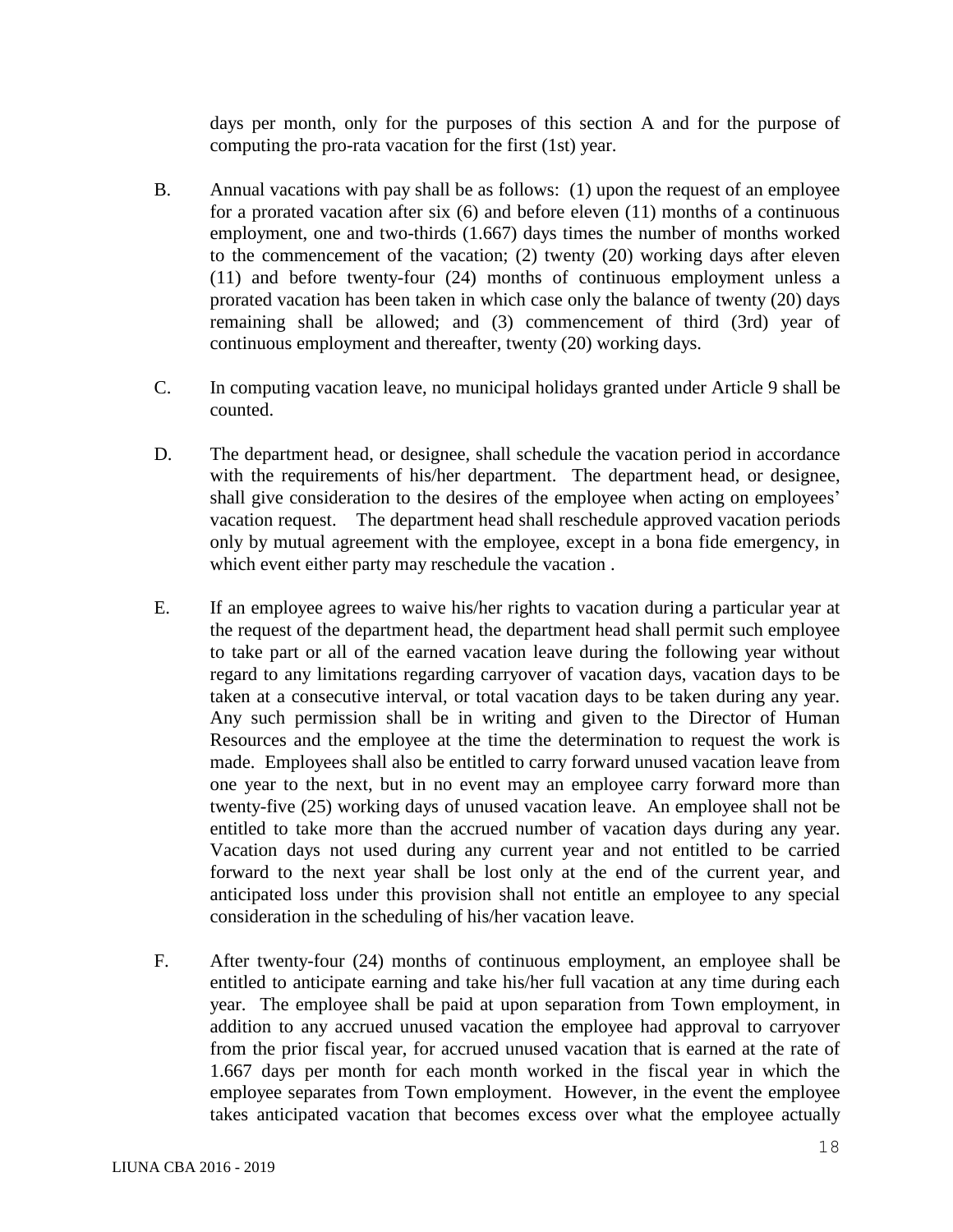earned in the final fiscal year of employment, the employee shall have deducted from his or her final paycheck the value of the excess vacation taken but not earned.

- G. Permanent part-time employees, except employees assigned to Nathaniel Witherell, shall be granted ten (10) working days of vacation with pay after completion of one (1) year of continuous service with the Town. The pay for such days shall be an amount prorated on the basis of that part of the standard work week which they are regularly scheduled to work. Part-time employees assigned to Nathaniel Witherell are not eligible to earn paid vacation leave.
- H. A nurse assigned to Nathaniel Witherell who agrees to work rather than to take a designated vacation, shall be paid at the regular straight time rate of pay for the day plus pay for the earned vacation.

## **12. PERSONAL LEAVE**

Employees shall be entitled to one (1) day of paid personal leave each year except employees assigned to Nathaniel Witherell. Employees assigned to Nathaniel Witherell shall be entitled to one (1) day of personal leave for the period of their initial date of hire through 24 months of work inclusive; and following 24 months of work, four (4) days of paid personal leave annually. Employee requests for personal leave shall be made in advance and approval shall not be unreasonably denied. Part-time employees are not eligible for paid personal leave.

## **13. INSURANCE**

- A. The Town retains the sole and exclusive right to select and/or change the medical plan administrators. In the event the Town changes medical plan administrators and if there is a disagreement on the level of benefits, coverage or services provided with the new medical administrator(s), the Union may grieve such disagreement pursuant to Article 20 of the Agreement, except that the size and scope of the innetwork providers shall not be arbitrable.
- B. All medical benefits that were in effect on June 30, 2016, shall continue to June 30, 2017, and such portions of the  $2013 - 2016$  collective bargaining agreement covering such medical benefits shall be incorporated into this agreement by reference.
- C. Connecticut State Partnership Plan

(1) Effective July 1, 2017, each employee shall have the annual option to participate in the Connecticut State Partnership Plan 2.0 (SPP) for health (but not dental or vision benefits) or to waive medical insurance. The plan benefits shall be as set forth in the SPP effective on July 1, 2017, including any subsequent amendments or modifications made to the SPP by the State and its employee representatives. The administration of the SPP, including open enrollment, beneficiary eligibility and changes, and other administration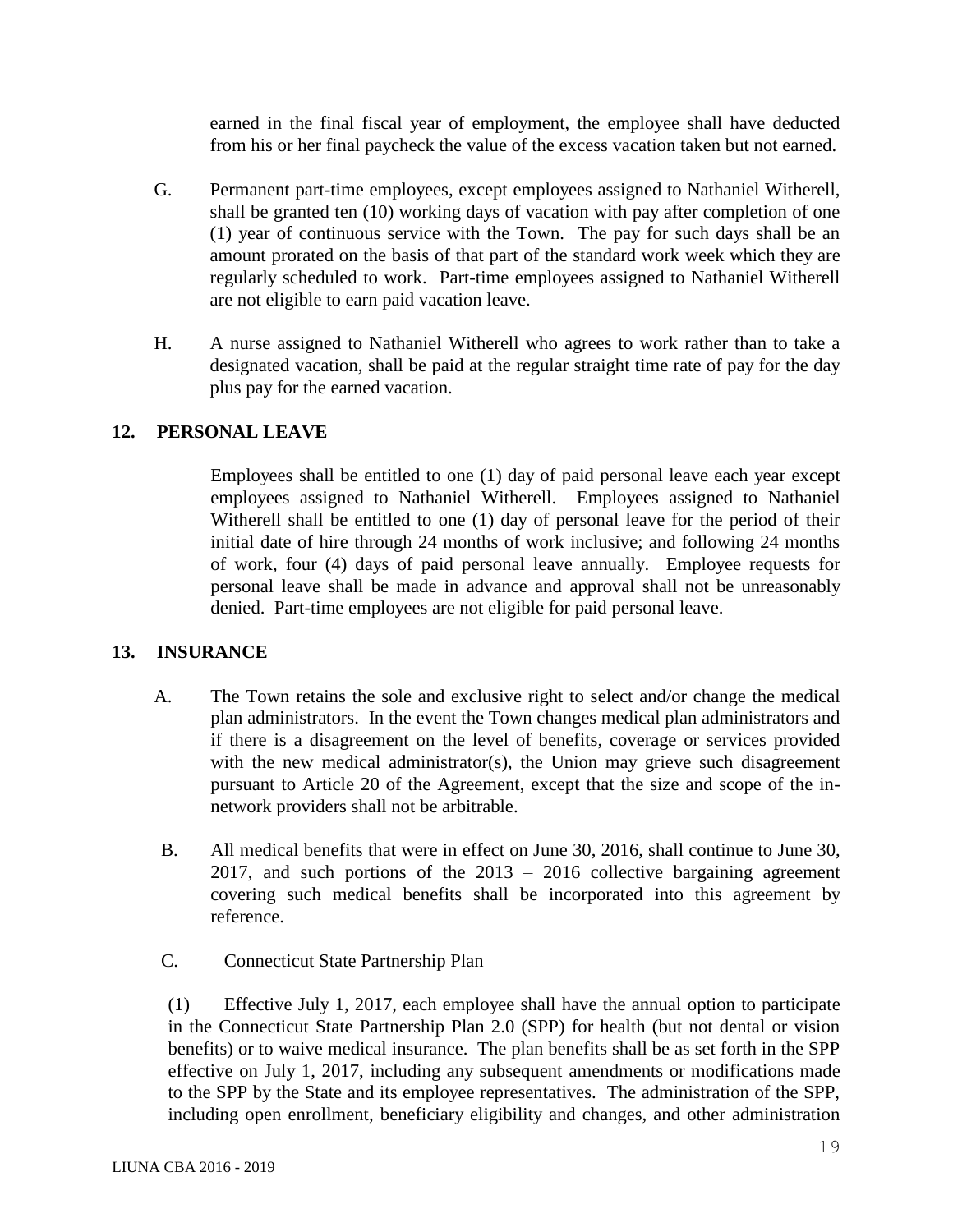provisions shall be as established by the SPP. Promptly upon ratification of this Agreement, the Town shall make application to the State to admit this bargaining unit to the SPP. Should the Town's application be rejected and reconsideration be denied, this paragraph D in its entirety shall be of no further effect and the provisions of paragraph 6 shall become effective.

(2) The premium or premium equivalent rates shall be set by the SPP.

(3) The percentage share of such premium cost shall be ninety percent (90%) for the Town and ten percent (10%) for the employee. The employee's annual premium cost share shall be deducted in prorated equal amounts from each biweekly paycheck on a pretax basis (premium conversion option).

(4) The SPP contains a Health Enhancement Plan (HEP) component. All employees participating in the SPP will be subject to the HEP terms and provisions.

(5) Participation in the SPP and the HEP are conditioned upon the employee completing and submitting necessary enrollment forms (written or electronic as determined by the administrator) during the specified enrollment period, and also signing an authorization for the deductions of premium cost shares through payroll deductions. In the event SPP administrators impose a premium or benefit penalty on insureds who fail to participate in the HEP, those sums shall be paid 100% in their entirety by the non-participating or noncompliant employee. No portion or percentage shall be paid by the Town. Any such additional premium cost increase imposed upon the employee as a result of any failure to participate in HEP shall be implemented through payroll deduction, and the annual deductible shall be implemented through claims administration. Notwithstanding the above, any amendments to the terms of the HEP shall be applicable to employees participating in the SSP.

(6) In the event any of the following occur, the Town or the Union may reopen negotiations in accordance with Conn. Gen. Stat. Section 7-473c as to the sole issues of health insurance, including plan design and plan funding, premium cost share and/or introduction of replacement medical insurance in whole or in part.

- i) A material change in plan design (for example conversion in the benefit plan from a co-pay plan to a high deductible plan, or elimination of the SPP HEP program) or premium rate calculation for the health benefits plan procured under Conn. Gen. Stat. Section 5-259 (a) and (m) are modified as a result of a change in the State's collective bargaining agreement or state statute;
- ii) Public Act No. 15-93 or successor legislation is amended as to rate calculation, imposition of additional fees or administrative charges on participating non-state public employers or a change in the method used to calculate premium rates, or any other substantive amendments;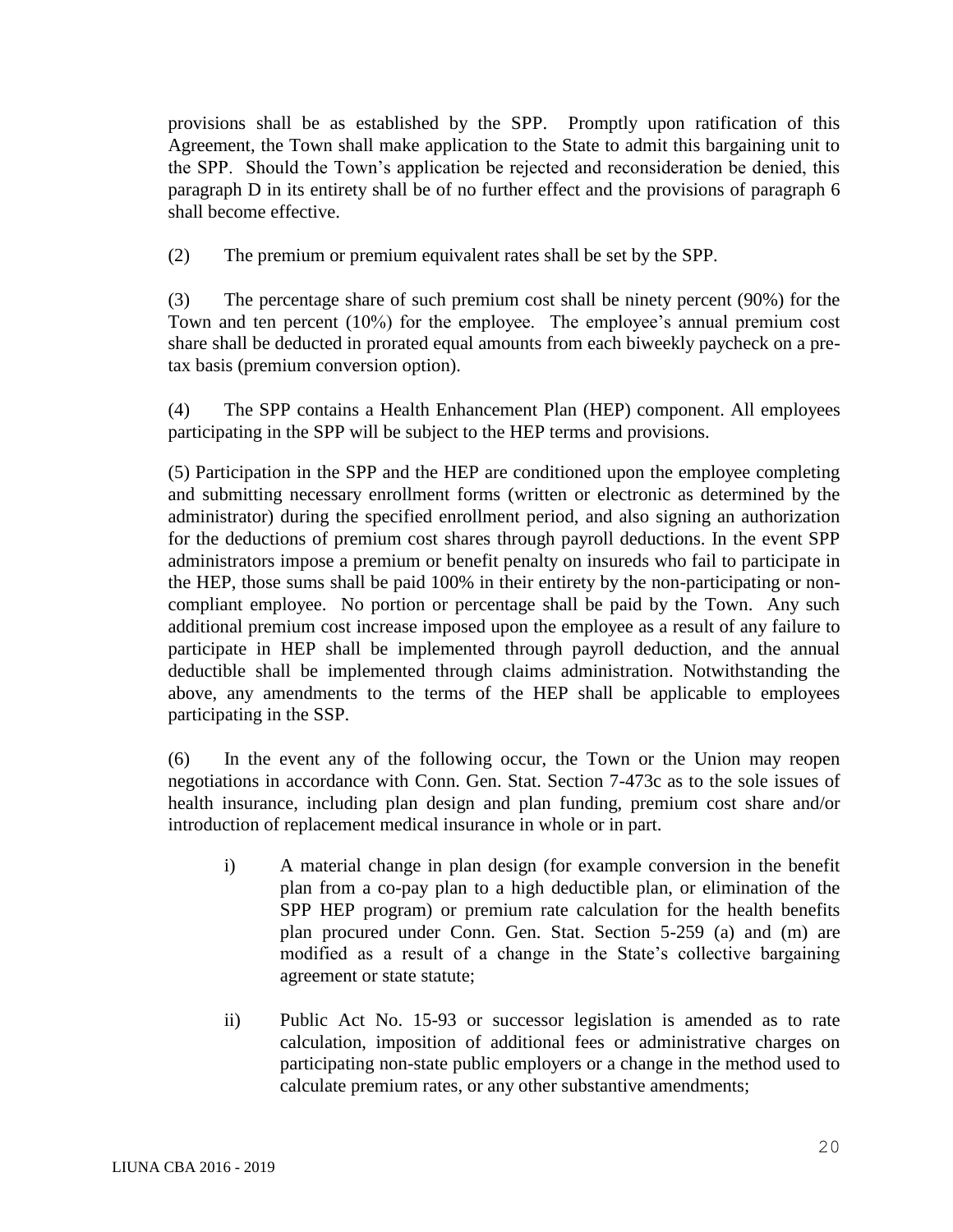- iii) If the cost of medical insurance plan offered herein is expected to result in the triggering of an excise tax under The Patient Protection and Affordable Care Act ([ACA; P.L. 111-148], as amended, inter alia, by the Consolidated Appropriations Act of 2016 [P.L. 114-113]) and/or if there is any material amendment to the ACA that has direct impact on the cost incurred by the Town on providing medical insurance pursuant to this Agreement. Reopener negotiations shall be limited to health insurance plan design and funding, premium cost share and/or introduction of an additional optional or alternative health insurance plan.
- iv) If during the month of September, the Town, based on the claims experience of the bargaining unit participants for the prior plan year of the SPP (July through June), determines that premiums or premium equivalents for the HDHP insurance plan (including the Town's HSA contributions) that was in effect June 30, 2017, would be lower than the current SPP premiums.

(7) In the event the Town and/or the Union at any time during the contract term or in negotiations over a successor collective bargaining agreement make a proposal to leave the SPP, the baseline for such negotiations shall be the medical benefits as referenced in section B of this Article.

(8) Should the Town's application to admit this bargaining unit into the SSP be rejected and reconsideration be denied, paragraph D in its entirety shall be of no further effect, and in such case the parties shall negotiate in accordance with Conn. Gen, Stat. Section 7- 473c over medical benefits to become effective commencing July 1, 2017.

- D. Dental coverage pursuant to the Town of Greenwich Dental Plan as annexed hereto as Appendix VIII shall be continued. The calendar year deductible shall be one hundred dollars (\$100) per person and three hundred dollars (\$300) per family. The employee shall pay ten (10%) percent of the cost of the premium or premium equivalent of such plan by payroll deduction on a pre-tax basis pursuant to Section 125 of the Internal Revenue Code (premium conversion option).
- E. A bargaining unit employee shall be eligible to participate in the Town's Flexible Spending Account Plan in accordance with the terms of that Plan.
- F. A surviving spouse of an employee shall continue to be entitled to purchase health and medical insurance provided by this Article.
- G. 1) Employees who retired prior to July 1, 1995, shall be allowed to continue to be enrolled in the Town's group hospital or the Town's group hospital, surgical-medical and major medical insurance plans.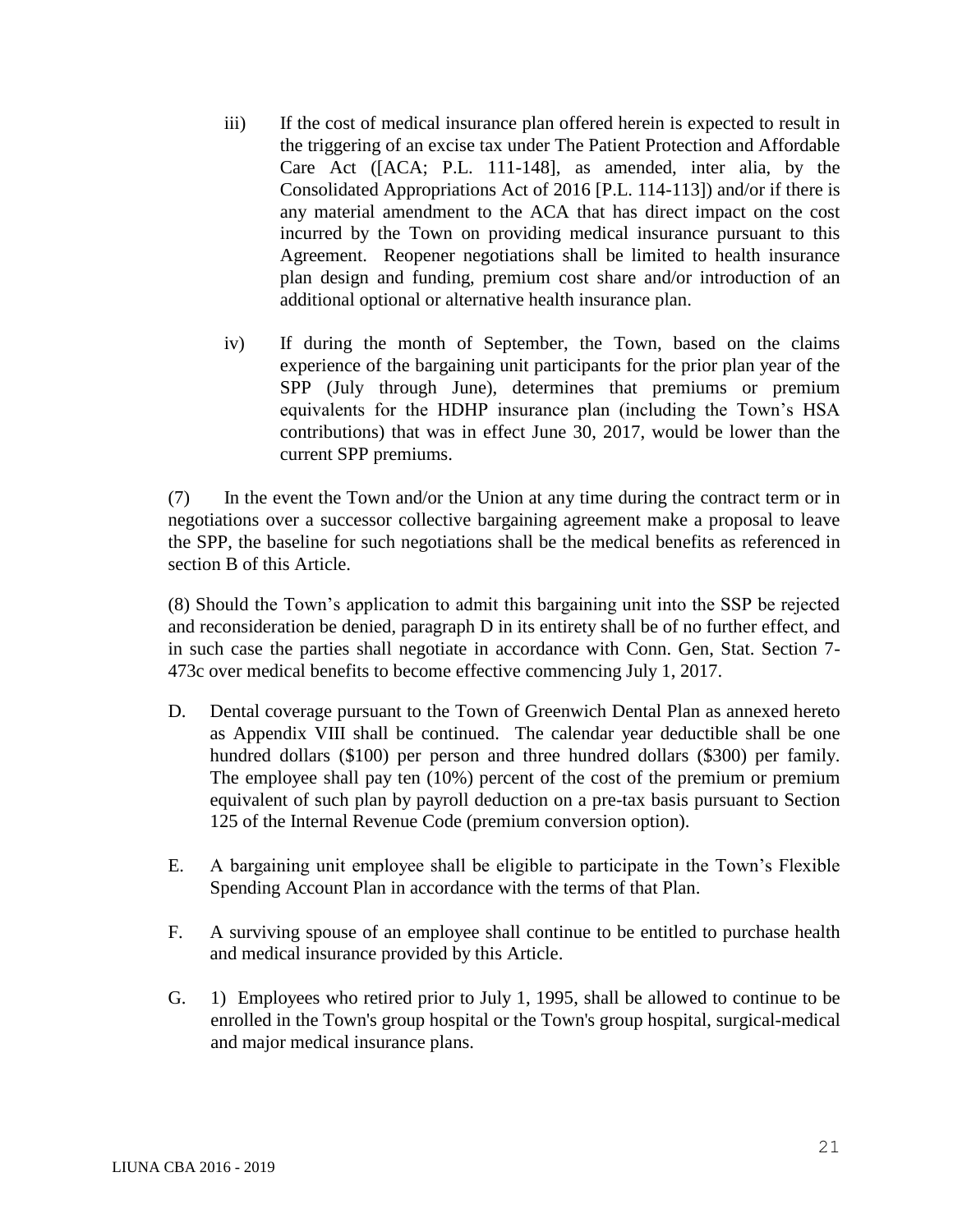2) Employees hired prior to July 1, 1995, who retire on or after July 1, 1995, shall be allowed to continue enrollment in said plans only if they have ten (10) or more years of credited service in the Town retirement system as of the date of retirement.

3) Employees hired on or after July 1, 1995, shall be allowed to continue enrollment in said plans only if they have twenty (20) or more years of credited service in the Town retirement system as of the date of retirement.

4) For eligible individuals who retire during the term of this agreement and subsequently elect to so enroll, the Town shall pay up to a maximum of \$760 annually for individual coverage and up to a maximum of \$1,970 annually for family coverage toward the premium for the coverage in which the individual enrolls. For any period of time that the individual is eligible for coverage under some other group health insurance plan (e.g. as a dependent under a spouse's plan or another employer's plan as an employee or dependent) this provision shall not apply. This provision shall not apply to the Town's prescription drug rider.

5) A retiree, who at the time of his/her retirement, elects to discontinue with the Town's health insurance and has no alternative health insurance, shall be re-eligible to enroll in the Town medical and prescription drug plans upon future election on a one-time basis during the Town's annual open enrollment period.

6) Full-time employees hired on or after January 1, 1996, shall not be eligible for the benefits of paragraph G(4) of this Article but in lieu thereof, shall enroll and become a participant of the Town sponsored Retiree Health Care Savings Plan. The Retiree Health Care Savings Plan shall require the following mandatory contributions: 1) the Town shall make a contribution of 0.5% of the employee's base salary and 2) the employee shall make a pre-taxed contribution of 0.5% of the employee's base salary. In the event it is determined that the Internal Revenue Code (IRC) permits the Town to offer a one-time option to existing employees to enroll in the Town's Retiree Health Savings Plan the Town will amend its plan to permit such election.

H. The Town shall provide a group life insurance policy for full time active employees in an amount equal to two times the employee's annual salary computed to the nearest one thousand dollars (\$1,000.00). Such coverage shall also include an equal amount of accidental death and dismemberment coverage applicable only to active employees.

The employee may buy from the Town's insurer additional group life insurance at the actual prevailing rate charged the Town, provided the employee purchases an amount equal to the employee's annual salary computed to the nearest one thousand dollars (\$1,000.00).

I. The Town shall provide Long Term Disability coverage to replace income lost due to total disability for each eligible employee. The initial plan provision shall be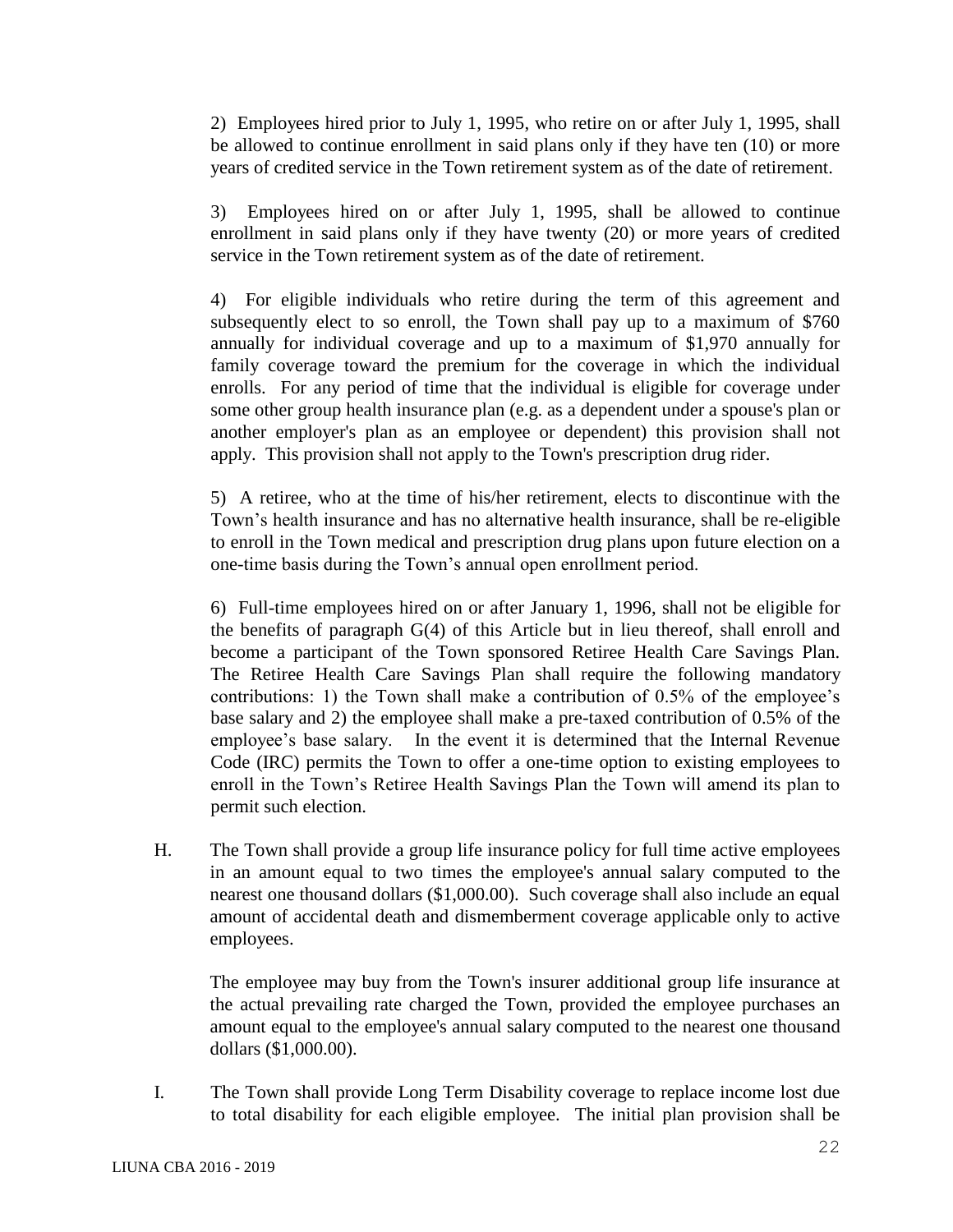identical to the coverage in force as of this date for MC-Range Management employees, i.e.,

| Monthly Income Benefit | $\overline{\phantom{a}}$ | $66\frac{2}{3\%}$ of basic |
|------------------------|--------------------------|----------------------------|
|                        |                          | monthly earnings           |
| Maximum Benefit        | $\overline{\phantom{a}}$ | $$5,000/m$ onth            |
| <b>Waiting Period</b>  | $\overline{\phantom{0}}$ | 1st 90 days of disability  |

Basic monthly earnings excludes bonuses, overtime pay, shift differential and all other special payments.

#### **14. RETIREMENT**

- A. A full-time eligible employee shall become a member of the Retirement System of the Town of Greenwich (Retirement System) in effect for general and library employees as established by Article 14 of the Town Charter, this Agreement and as administered by the plan document on file with the Retirement Board.
	- 1. Notwithstanding any provision of this Agreement to the contrary, an employee hired or re-hired on or after November 1, 2008, shall be ineligible for Retirement System membership; provided, however, an individual who is reemployed on or after November 1, 2008, who was vested under the terms of the Retirement System in effect as of his or her prior termination from service date, will be eligible to resume participation in the Retirement System. The provisions of Article 14 of the Town Charter and paragraphs A of this Article shall not be applicable to employees who are ineligible to participate in the Retirement System. (Such employees who are full-time regular employees may be eligible to participate in the Town's Defined Contribution Retirement Plan as set forth in paragraph B of this Article.)
	- 2. A permanent employee with credited service in the Retirement System who leaves Town employment and is subsequently rehired, may be reinstated in the Retirement System with all prior credited service if the break in Town employment is not longer than the total prior service period of the employee with the Town up to the date of withdrawal of accumulated deductions and, upon the employee restoring to the Retirement System within six (6) months from the date of rehire the entire amount of accumulated deductions together with interest up to the date of restoration.
	- 3. The contribution for all employees shall be four percent (4%) of pensionable earnings deducted from the employee's biweekly paycheck on a pre-taxed basis. Effective July 1, 2003, all newly hired full-time employees shall be required, as a condition of employment to participate in the Retirement System and to make the applicable employee contributions for such participation.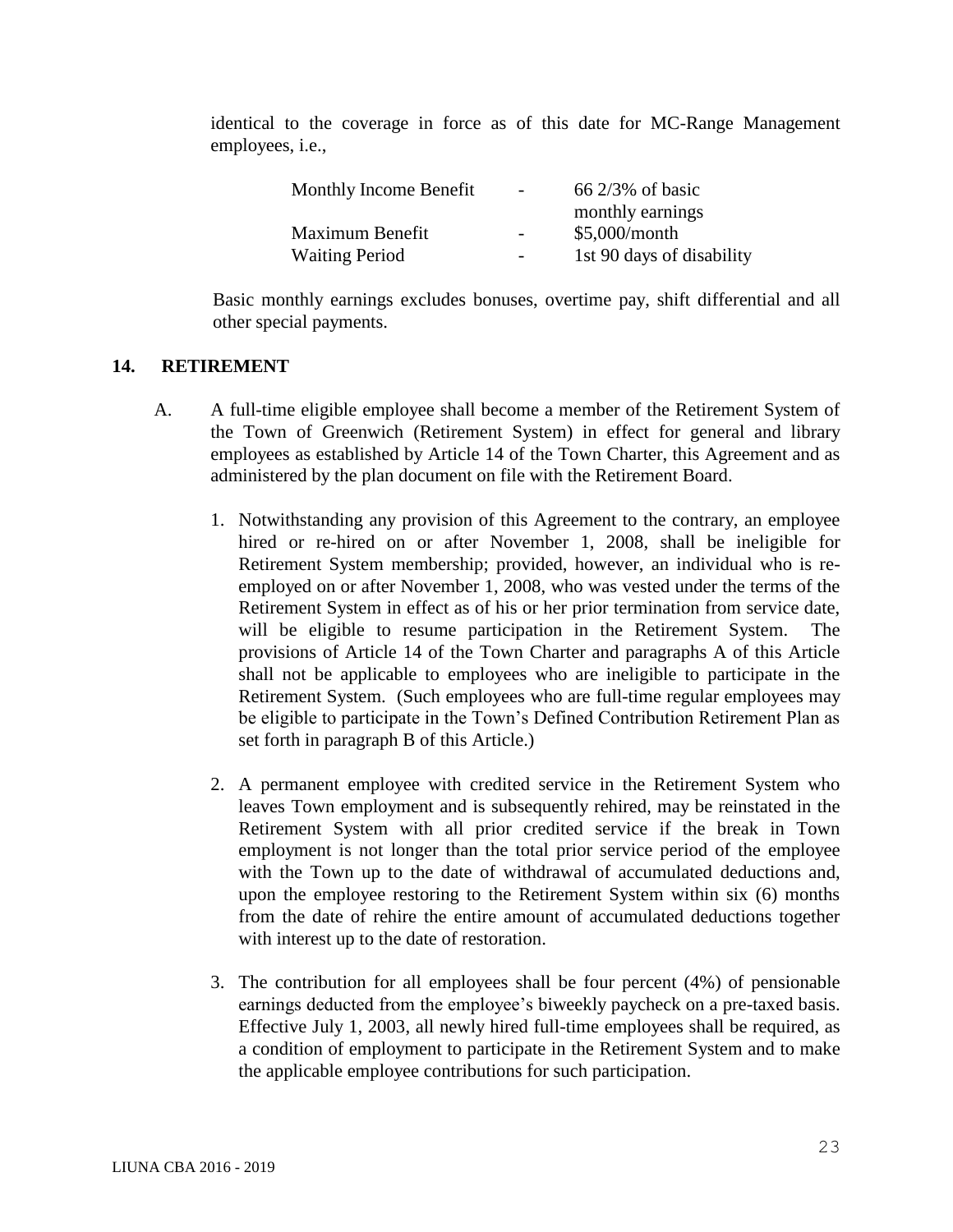- 4. An employee shall vest after five (5) years of creditable service with the commencement of benefits deferred to the minimum eligibility requirement for the receipt of a retirement allowance. The amount of such deferred retirement allowance shall be based on the benefits in effect at the time the vested member terminates his/her employment. An employee who ceases employment with the Town and is vested in the Retirement System may withdraw his/her contributions and such withdrawal shall not in any way effect the employee's vested rights under the plan.
- 5. An employee shall be eligible for normal retirement upon the earlier of: (1) the sum of the employee's age and the number of years of creditable service equals at least eighty (80); or (2) when the employee attains age sixty-five (65).
- 6. The rate of benefit in the Retirement System upon retirement as defined in Section 179 of Article 14 of the Greenwich Municipal Code (Charter) shall be 2% for each year of creditable service (1/50).
- 7. The Town will grant a beneficiary(s) benefit for vested (five years of creditable service) employees who die prior to qualifying for a Service or Disability Retirement. Their designated beneficiary(s) shall be eligible to receive a one hundred percent (100%) Joint and Survivor Benefit based upon the employee's accrued benefit account calculated as if the employee had retired on the date of death.
- 8. Each employee with an honorable discharge from prior active military service in a branch of the United States Armed Forces shall be given credit as creditable service for purposes of determining his/her retirement allowance for each year of military service that the employee makes an additional contribution to the Town. Said additional contribution for each year of military service for which the member wishes to buy credit shall be the product of the employee's existing rate of contribution as defined in paragraph 3 of this Article and the pensionable earnings received by the member over the twenty-six consecutive bi-weekly payroll periods immediately prior to the application for military buyback being submitted to the Retirement Board for approval. In no event may an employee buy credit for more than four years of service. The creditable service purchased pursuant to this paragraph shall not be applied to the five year (5) vesting requirement or to meet the minimum service requirement.
- 9. The retirement allowance of an employee who retires shall be determined by the use of pensionable earnings including income an employee elects to defer to a 401-k (457, 403-b) plan. Pensionable earnings shall mean the annual earned compensation including deferred income, but excluding overtime and shift differential, if applicable, earned by a member during the highest 26 consecutive pay periods of pensionable earnings. The maximum retirement allowance of an employee at retirement shall be 66.667% of pensionable earnings.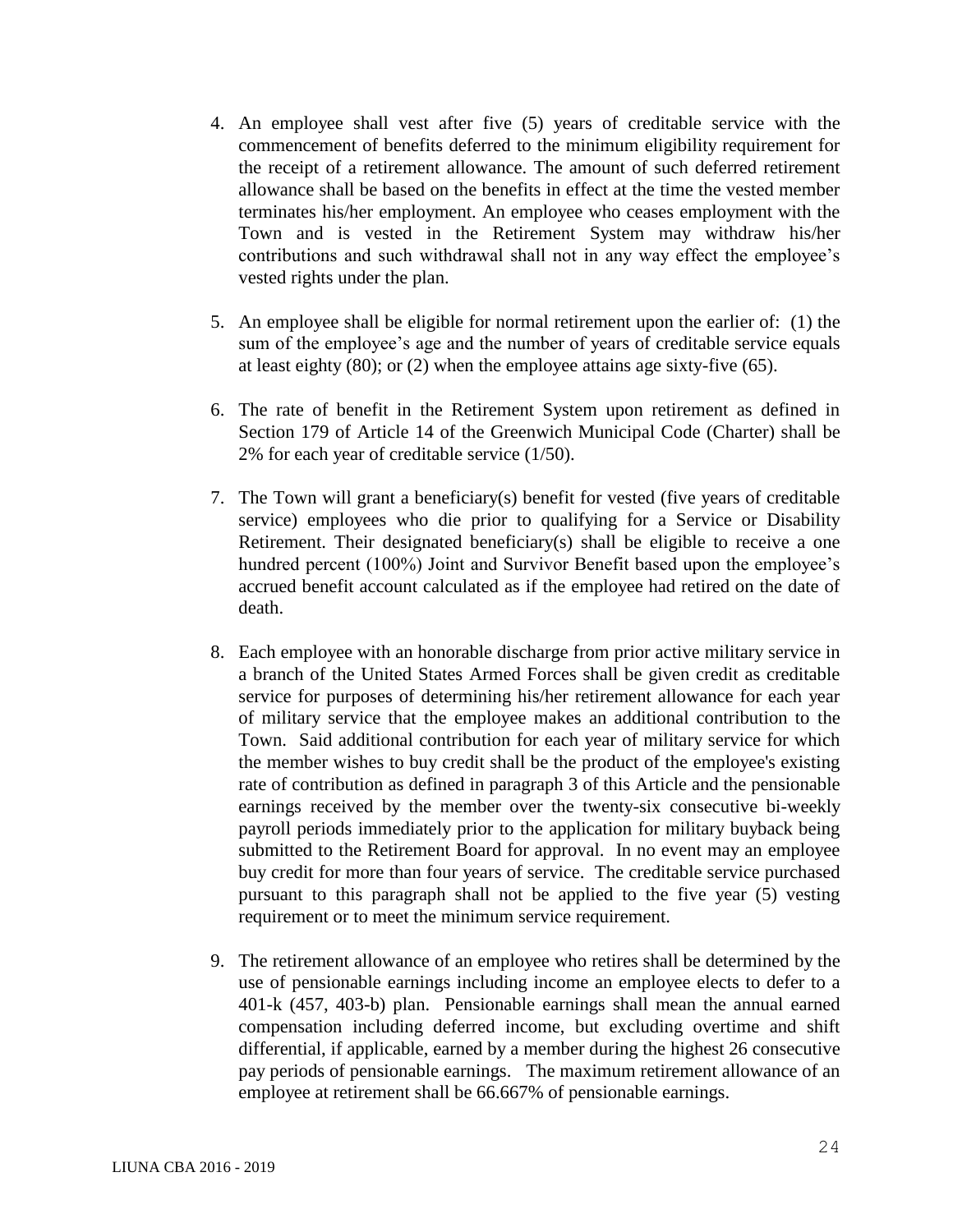- 10. A retiring employee who elects Option 1, Straight Life Annuity with Cash Refund, shall not be required to reduce his/her pension benefit to ensure that his/her beneficiary receives the unamortized balance of his/her contributions, with interest, in the event of his/her death after retirement. All other options shall include a reduction from Option 1 and no balances shall be returned under these options.
- 11. Effective July 1 of each year, retirees age 62 and older, who retired prior to July 1 of the previous calendar year, shall be eligible for a cost of living adjustment (COLA) in their retirement allowance. Subject to the conditions set forth below, the COLA shall be 100% of the annual increase in the Consumer Price Index for Urban Wage Earners and Clerical Workers for the New York-Northern New Jersey-Long Island, NY\_NJ\_CT\_PA (CPI), not to exceed 3%, measured from May as reported in June of the previous calendar year through April as reported in May of the current calendar year. In no event shall a retiree's annual retirement allowance exceed 150% of the allowance at which the employee retired. In the event the annual increase in the CPI is less than one percent (1%) no COLA shall be due. This paragraph "11" shall be applicable to employees who retired on or after July 1, 2009.
- B. Town of Greenwich Retirement Savings Plan: A full-time regular employee covered by this Agreement who is not eligible, pursuant to the terms of paragraph A (1) of this Article for membership in the Town's Retirement System, shall become a participant in the Town of Greenwich Retirement Savings Plan (Savings Plan) as of his or her date of hire. Participation in the Savings Plan shall be mandatory for such eligible employees.
	- 1. Mandatory Contributions: Immediately upon commencing participation in the Savings Plan, each participant shall contribute on a pretax basis through payroll deduction, five percent (5%) of his or her pensionable earnings, as defined in section (A) (9) if this Article, and the Town shall contribute an amount equal to five percent (5%) of the participant's pensionable earnings to the participant's Savings Plan account.
	- 2. Vesting Each Participant is always 100% vested in his or her employee contributions deposited in the employee's account. Employer (Town) contributions shall be vested pursuant to the following schedule: 20% upon completion of 12 months of active full-time employment, 40% upon completion of 24 months of active full-time employment, 60% upon completion of 36 months of active full-time employment, 80% upon completion of 48 months of active full-time employment and 100% upon completion of sixty (60) months of active full-time employment.
	- 3. Discretionary employee contributions To the extent permitted by applicable law and regulations, each Participant shall be permitted to defer amounts (in addition to the mandatory 5% employee contribution described in paragraph 1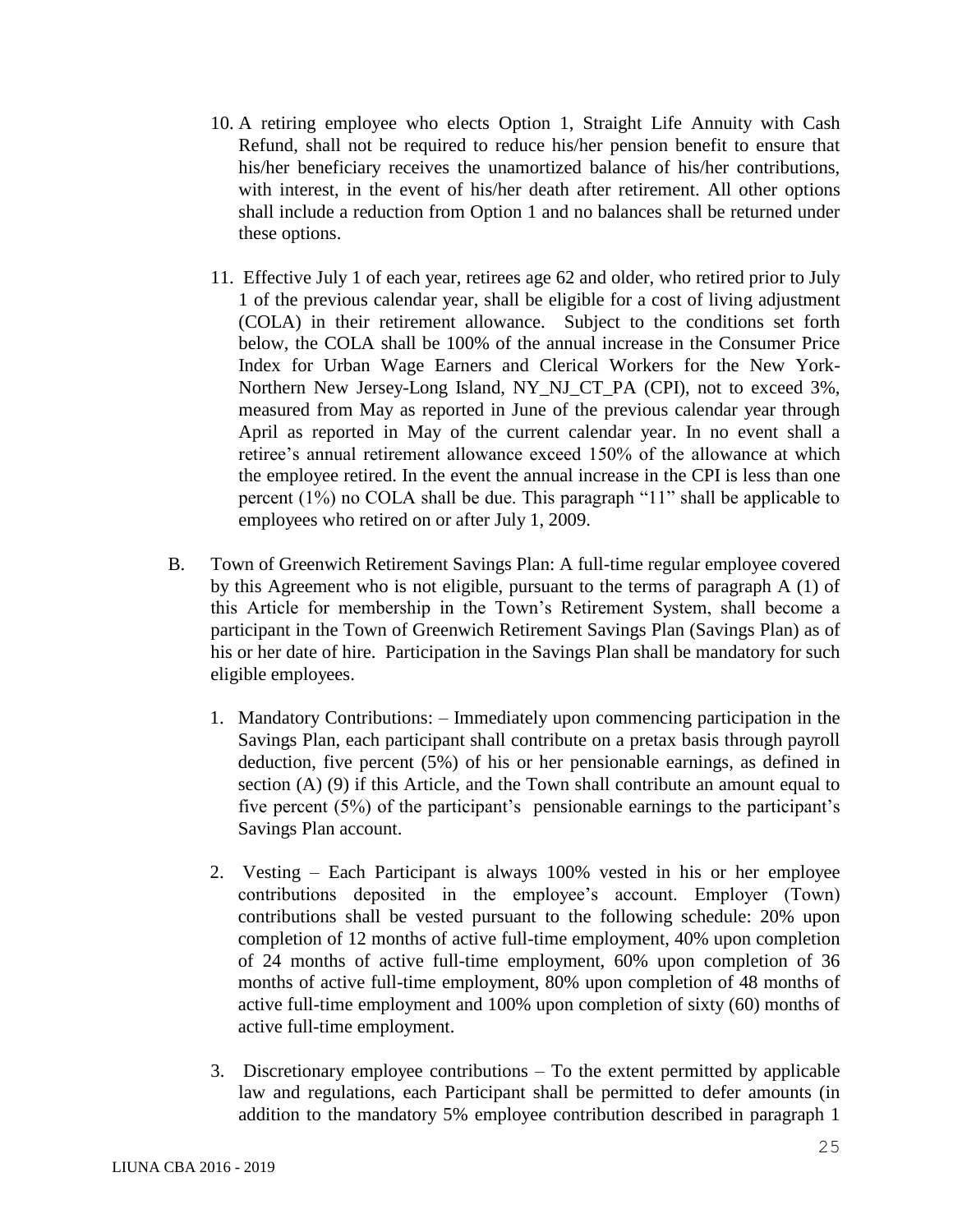above) to the Savings Plan, on an after-tax basis, subject to Internal Revenue Code limitations.

- 4. Other The Town shall be responsible for establishing and administering the Savings Plan and may retain vendors, carriers, firms or agents for this purpose. Without limiting the generality of the foregoing, the Town shall (a) determine investment alternatives that are available under the Savings Plan, and (b) amend the Savings Plan, from the time-to-time, in order to maintain its qualified status under the Internal Revenue Code. Each Participant shall direct the investment of his or her account.
- D. The Town shall continue the deferred compensation plans, which are available to employees via payroll deduction.
	- 1. During the month of January the Town shall match a full-time employee's prior calendar year's contributions to the deferred compensation account (401-k, 457 and 403-b) to a maximum of two thousand three hundred dollars (\$2,400). No new 403-b accounts will be opened for employees. Employees with existing 403-b accounts may continue to defer compensation to such accounts. All permanent full-time employees will have the option to defer compensation to a 457 account and/or to a 401-k account. The Town match for employees who elect to contribute to both 401-k and 457 accounts shall first be made to the employee's 401-k account prior to any match to the 457 account.

2. Permanent part-time employees may elect to defer compensation to a 457 account.

E. The Town shall provide each employee with on-line access to their retirement and deferred compensation contributions, balances and years of credited service.

## **15. INJURY LEAVE**

- A. Each employee who incurs an injury or illness which is covered under the Connecticut Workers' Compensation Act shall be entitled to injury leave pay equal to the difference between the compensation received pursuant to said Act and his/her normal base rate of pay for the number of days of necessary absences up to a maximum of one month following the date of injury. An employee may supplement his/her workers' compensation payments by using sick leave in no less than one half-day increment to maintain his/her salary at the same level prior to the injury.
- B. If it is necessary to continue leave beyond one (1) month, the employee shall be entitled only to compensation as established by the Act.
- C A complete report of each accident shall be made to the employee's immediate supervisor as soon as practical after it occurs. Each department head shall be responsible for the proper enforcement of this requirement.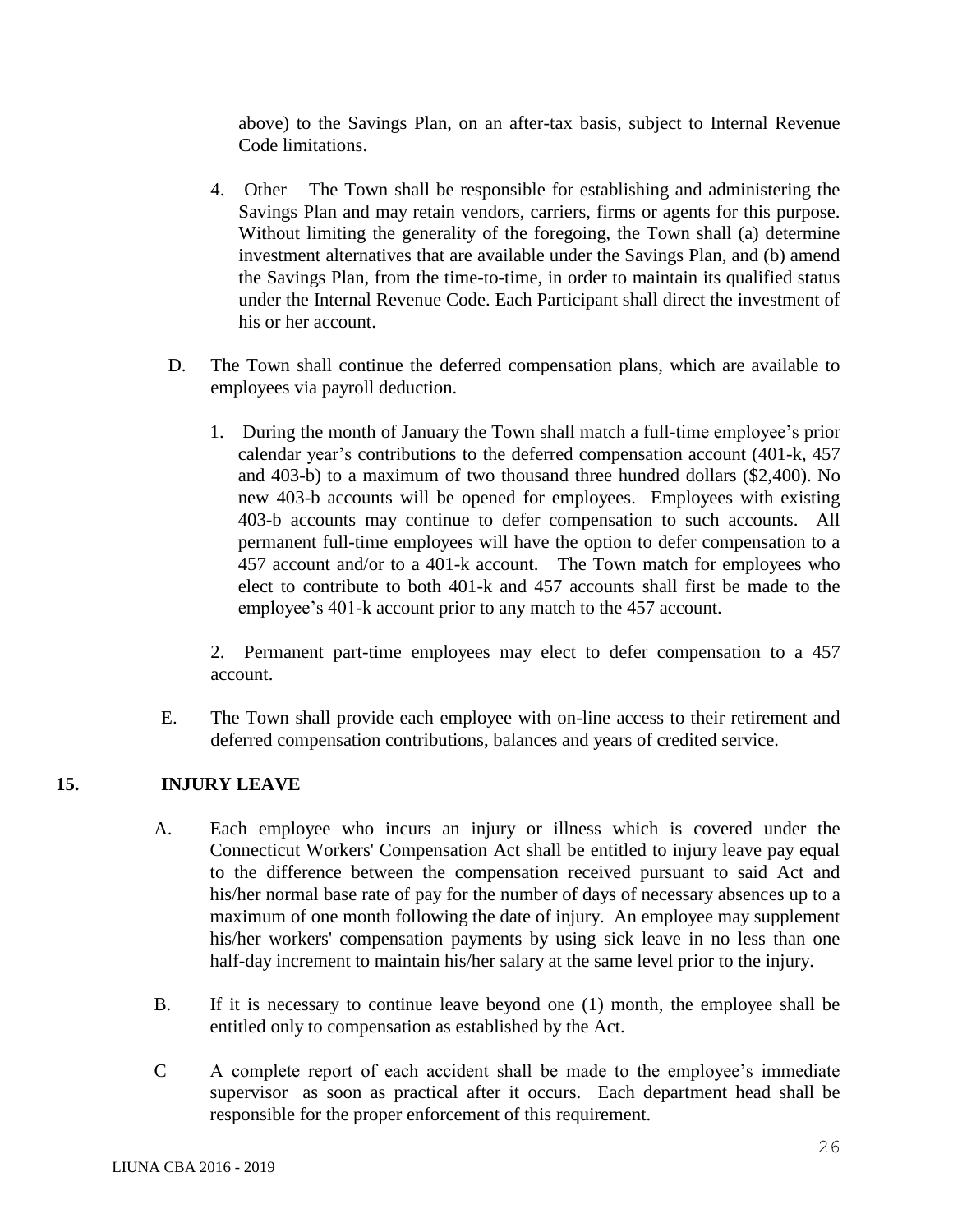- D. The salary benefits provided under this Article 15 shall be in lieu of and not in addition to the salary benefits provided by the Connecticut Workers' Compensation Act.
- E. The Town and the injured employee shall have all the rights and obligations set forth in Section 31-293 of the Connecticut General Statutes, as amended, insofar as applicable.
- F. LIUNA agrees that the Town may, without further negotiation, implement a managed medical care plan network for employees' work related medical treatments. In the event the Town changes its workers' compensation administrator/carrier any new medical care plan network shall be comparable to the prior medical care plan network.

### **16. BEREAVEMENT LEAVE**

- A. Employees are entitled to up to five (5) consecutive working days bereavement leave with pay in the event of the death of a member of the "immediate family" (as defined in Section  $10(C)(2)$  of this Agreement) and three (3) consecutive working days bereavement leave with pay in the event of the death of a brother-in-law, sister-in-law, son-in-law, or daughter-in-law for the purposes of attending the funeral and a period of bereavement. At the discretion of the department head where unusual circumstances and equity dictate, an employee shall be entitled to one (1) working day in the event of the death of any other person not described in this Section.
- B. Bereavement leave shall not be deducted from sick leave.
- C. The actual number of working days granted for this purpose shall be based on actual need.

## **17. FAMILY MEDICAL LEAVE ACT AND AMERICANS WITH DISABILITIES ACT**

The Town shall comply with the provisions of the federal Family Medical Leave Act (FMLA) and the federal Americans With Disabilities Act (ADA) that are applicable to the Town pursuant to such federal statutes. An alleged violation of the FMLA, ADA or this Article shall not be subject to the terms of Article 20, paragraph A, Step 3 of the collective bargaining agreement.

#### **18. HEALTH APPOINTMENTS**

A. Employees may be excused from work without loss of pay or charge to accrued leave for reasonable time off necessary to attend pre-scheduled medical (excluding dental appointments), which cannot, with reasonable practicality, be scheduled outside of the normal workday. The granting of such time off shall be at the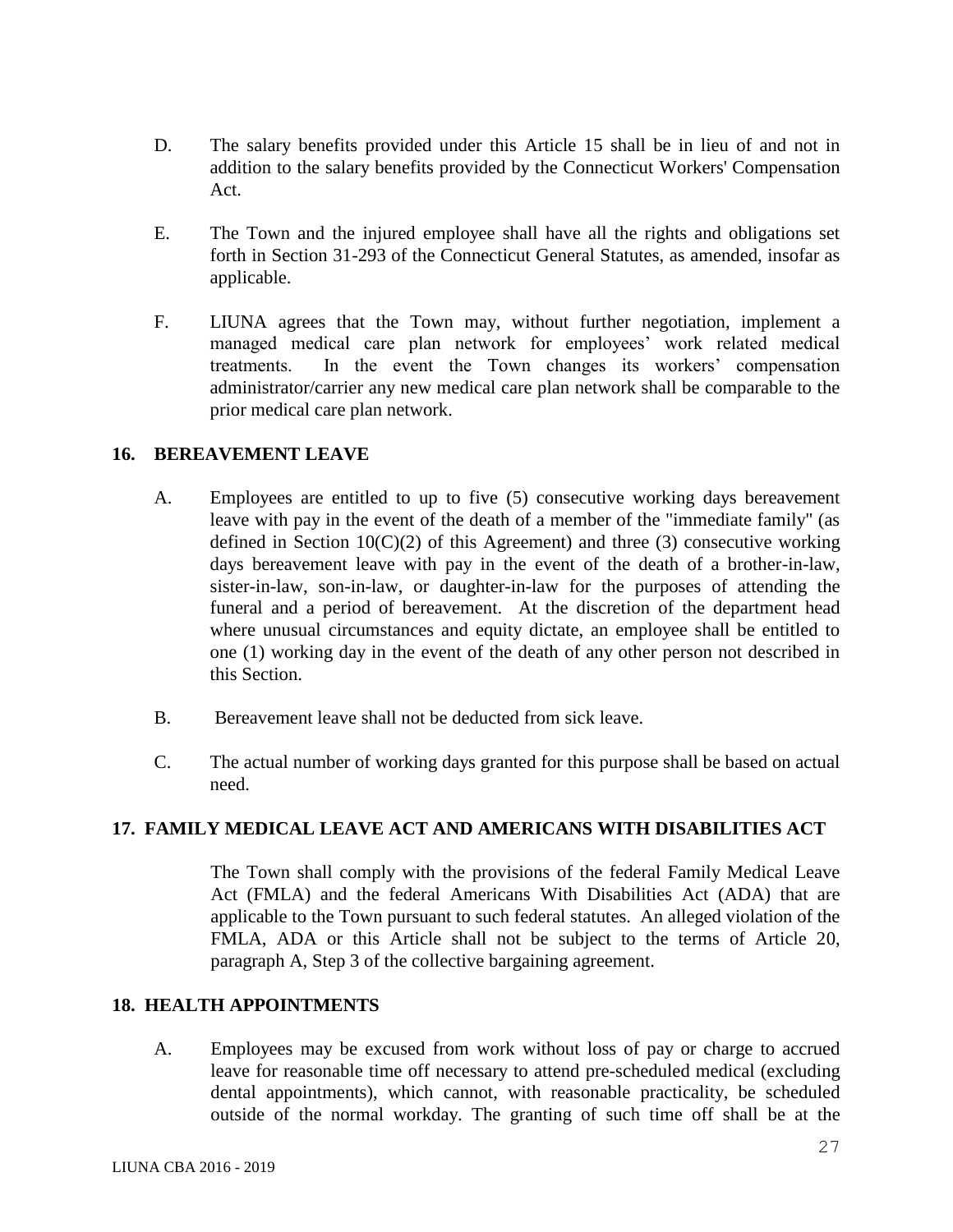discretion of the department head and shall require the employee to submit a written request to be excused from work to the department head or designee at least three (3) working days in advance and may require the employee to provide written confirmation from the treating physician confirming the date and time of the appointment. The Town may require that employees schedule such appointments at either the beginning or end of the workday and excused time off from work without loss of pay or charge to accrued leave shall not exceed two hours. For purposes of this Article, medical appointments are defined as appointments with the employee's physician scheduled in advance at the beginning or end of the employee's workday. An employee, who schedules an appointment with his or her physician other than at the beginning or end of the workday, or requires in excess of two hours of work time, may be excused from work subject to the terms of this Article with such time off charged to accrued sick leave.

B. Effective with the beginning of the fiscal year following the employee completing twelve consecutive months of full-time work, a full-time employee shall be eligible for a biennial reimbursement of the cost of prescription eyeglasses and contact lenses not to exceed three hundred fifty dollars (\$350.00). A request for reimbursement shall be submitted to the Department of Human Resources within sixty (60) days of the date of purchase on the appropriate form and shall include the original receipt of purchase. In the event multiple requests for reimbursement are made, the total of all such reimbursements shall not exceed three fifty hundred dollars (\$350.00) in any biennial fiscal year period

#### **19. TRANSPORTATION ALLOWANCE**

- A. The Town shall reimburse each employee for use of his/her private vehicle on Town business at the rate established by the Internal Revenue Service. Each January or within thirty (30) days following official promulgation of a change in the IRS rate, the reimbursement rate shall be prospectively adjusted accordingly. There shall be only one such adjustment annually. Each employee shall report this mileage on forms and in the manner determined by the department head.
- B. Transportation reimbursement covering the previous month will be paid on or about the tenth  $(10<sup>th</sup>)$  of each month.
- C. An employee who is authorized by his or her department head to regularly and customarily use their personal vehicle for Town business will be paid an annual amount of two hundred fifty dollars (\$250) in July for automobile expenses incurred during the prior fiscal year. The payment shall be prorated for an employee who becomes eligible for the reimbursement for a period of less than the entire the fiscal year. The term regularly and customarily shall mean (i) the employee is authorized to use his or her personal vehicle in performing essential duties of his or her position excluding non- essential duties and travel to conferences and meetings and (ii) the extent of the use of the personal vehicle in performing these essential duties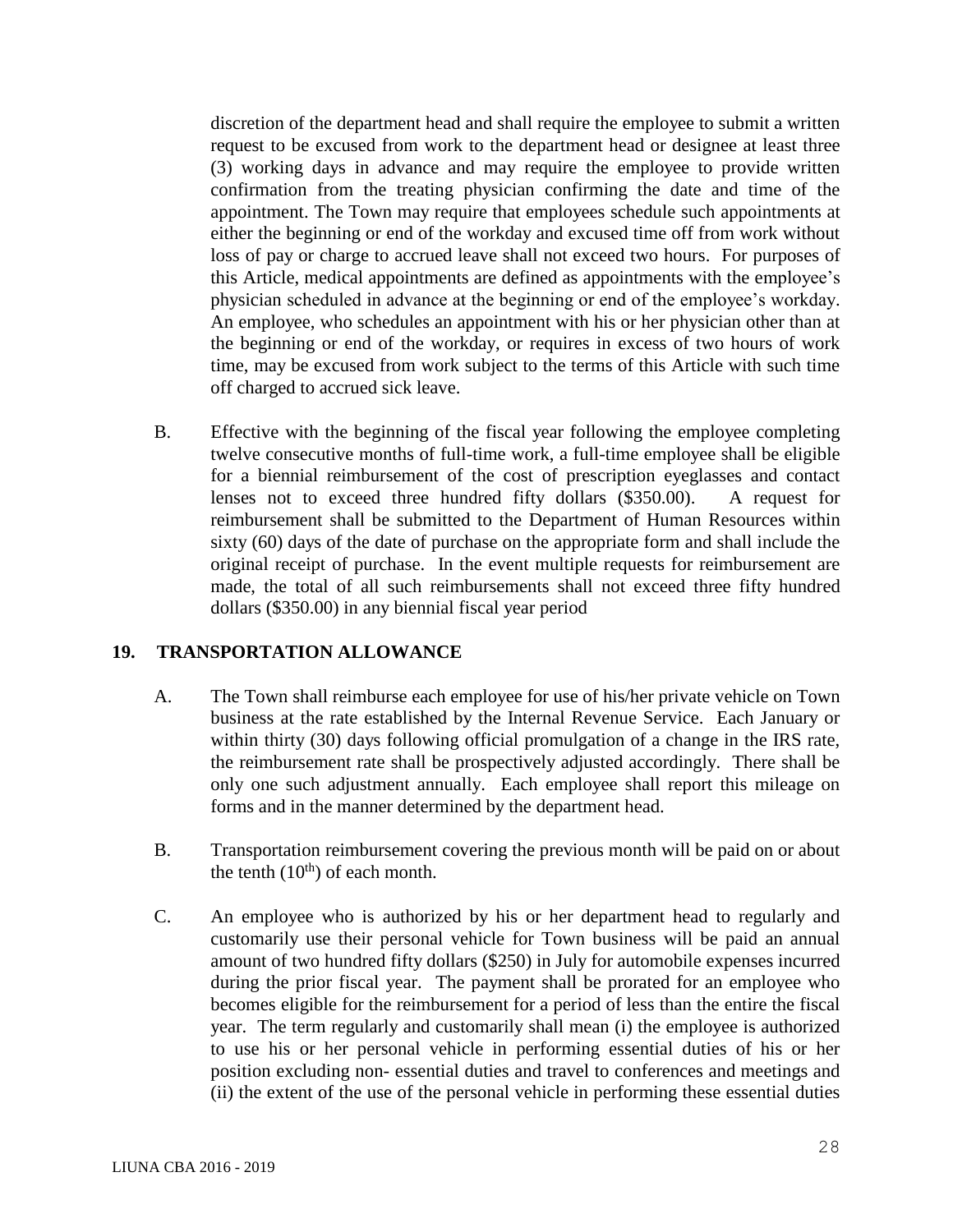is on multiple occasions during each month of the year or pro-rated year for partial payment eligibility.

D. Any employee, who is involved in a motor vehicle accident causing damage to such vehicle while conducting Town business, may be eligible for reimbursement up to a maximum of the employee's collision deductible but not more than one thousand dollars (\$1,000) for repairs to the employee's private vehicle not otherwise covered by the employee's automobile insurance. To be eligible for reimbursement the employee's supervisor or department head had reasonable knowledge that the employee was using his/her private vehicle to perform Town business and the employee must have been engaged in such Town business when the accident occurred. The employee shall be required to submit the receipt indicating the cost of the repairs, a description of the repairs that were completed along with a copy of the insurance policy indicating the amount of the employee's insurance coverage.

Notwithstanding the above, an employee shall not be eligible for reimbursement if the employee was cited and fined for a traffic infraction or violation, found at fault , or the employee did not otherwise meet the conditions set forth above for reimbursement.

The parties and employees shall be governed by the terms of Appendix VII to this Agreement regarding the employee use of Town owned vehicles.

#### **20. GRIEVANCE PROCEDURE**

A. Any disagreement or dispute regarding the application, meaning or interpretation of any provision of this Agreement shall be resolved pursuant to the following procedure:

Step 1: The Union shall present the grievance in writing within twenty (20) working days from the date the grievance occurred or when the Union should have reasonably known of the occurrence, to the department head or, if the grievance arises in the school system, to the Superintendent of Schools. Within ten (10) working days after receipt of the written grievance, the department head, Superintendent and/or his/her designee shall meet with representatives of the Union for the purpose of resolving the grievance. The department head or Superintendent designee shall provide a written answer regarding the grievance to the Union no later than twenty (20) working days after said meeting. In the cases of a suspension and/or discharge Step 1 may be waived and the grievance may be filed directly at Step 2. A grievance alleging a violation of Article 5, 13, 14, 15, 21, 22, or 23 may be filed with the Director of Labor Relations at Step 2.

Step 2: If the grievance is not resolved at Step 1, or it is a Step 2 filing, the Union may, within ten (10) working days of the Step 1 response, or in the case of suspension and/or discharge within twenty (20) working days of the imposition of discipline, file the grievance with the First Selectman or designee. Within ten (10)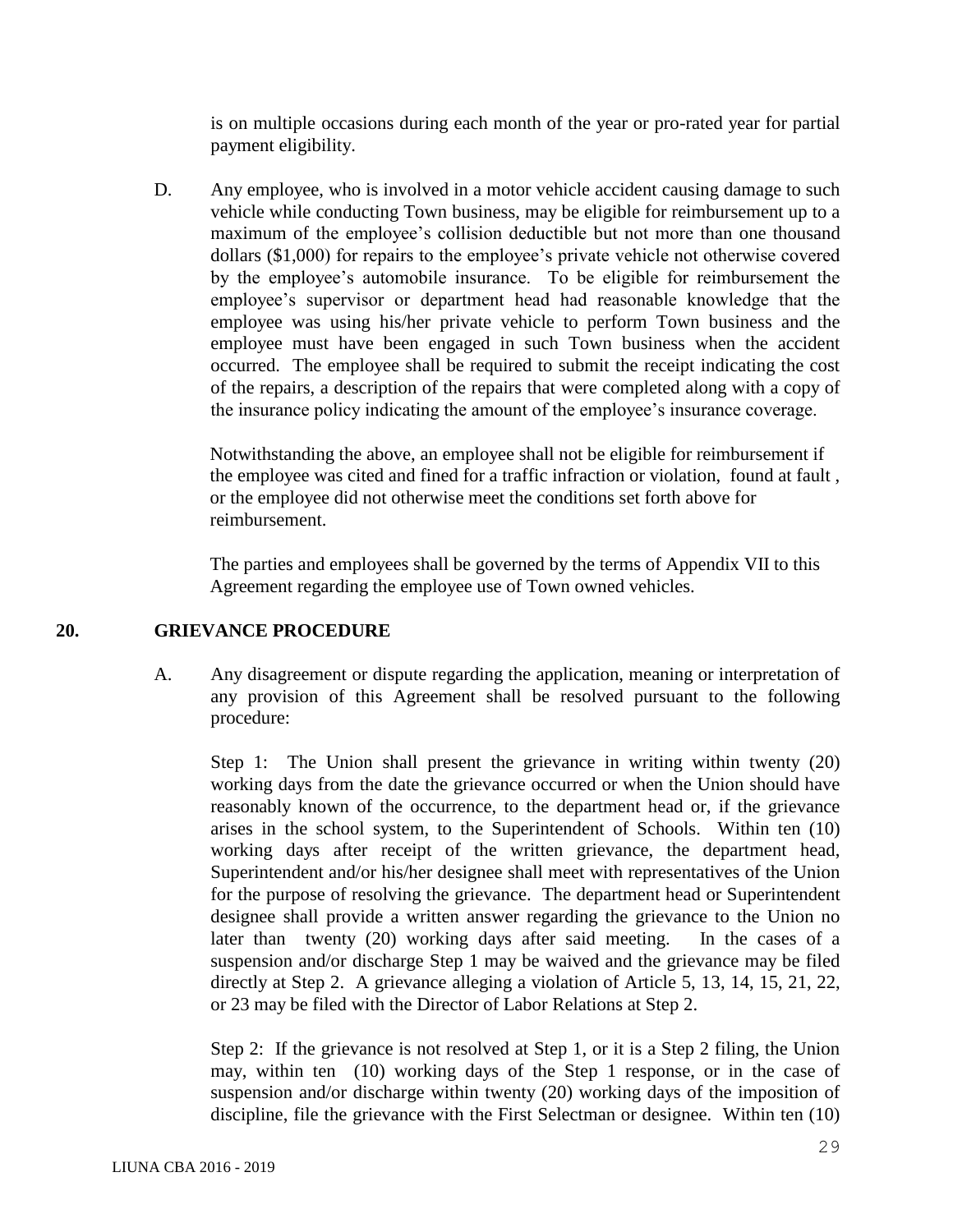working days of receipt of said grievance the First Selectman or his/her designee shall meet with representatives of the Union. Within twenty (20) working days of such meeting the First Selectman or his/her designee shall provide a written answer regarding the grievance to the Union.

Step 3: If the grievance is not resolved and if it involved an alleged violation by the Town of an express provision of this Agreement, the Union may, within ten (10) working days of receipt of the Step 2 response, file the grievance in writing, with a copy to the Town, with the American Arbitration Association or American Dispute Resolution Center for selection of an arbitrator. Said Arbitrator shall hear and act upon the grievance in accordance with American Arbitration Association or American Dispute Resolution Center's rules and the terms of this Agreement. The decision of the Arbitrator shall be final and binding upon all parties.

- B. If the grievance is not filed at Step 1 within twenty (20) working days of the time the grievant knew or should have reasonably known of the act, occurrence or event being grieved, the grievance shall be waived and there shall be no right to arbitration.
- C. The arbitrator shall have no power to add to, subtract from or modify any of the provisions of this Agreement nor to imply any obligation on the Town or the Union which is not specifically set forth in this Agreement. Awards may not be retroactive beyond thirty (30) days prior to the date the grievance was filed at Step 1.
- D. During the pendency of a grievance concerning separation from service or suspension, the employee shall be entitled to keep his/her insurance as set forth in Article 13(C) and (D) of this Agreement in effect by making payments to the Town of the total amount of the insurance premiums for his/her coverage, and if a final decision in favor of the employee is rendered, the Town shall reimburse the employee for the total amount of insurance premiums paid by the employee less the employee's required premium contribution.
- E The cost of arbitration shall be borne equally by the parties, however, each party shall bear the expenses of its own representatives and witnesses.
- F. Any time limit specified in this Article, except for the initial submission of the grievance under Step 1 and/or Step 2 of the grievance procedure, may be extended by mutual written agreement of the Town and the Union.
- G. When the Town does not respond to a grievance within the time limits specified in the grievance procedure, the Union may proceed to the next Step of the grievance procedure. Such non-response on the part of the Town shall be construed as a rejection of the grievance by the Town.
- H. Nothing in this Article shall prohibit the parties from mutually arranging informal meetings at any Step of the grievance procedure in an attempt to resolve the dispute.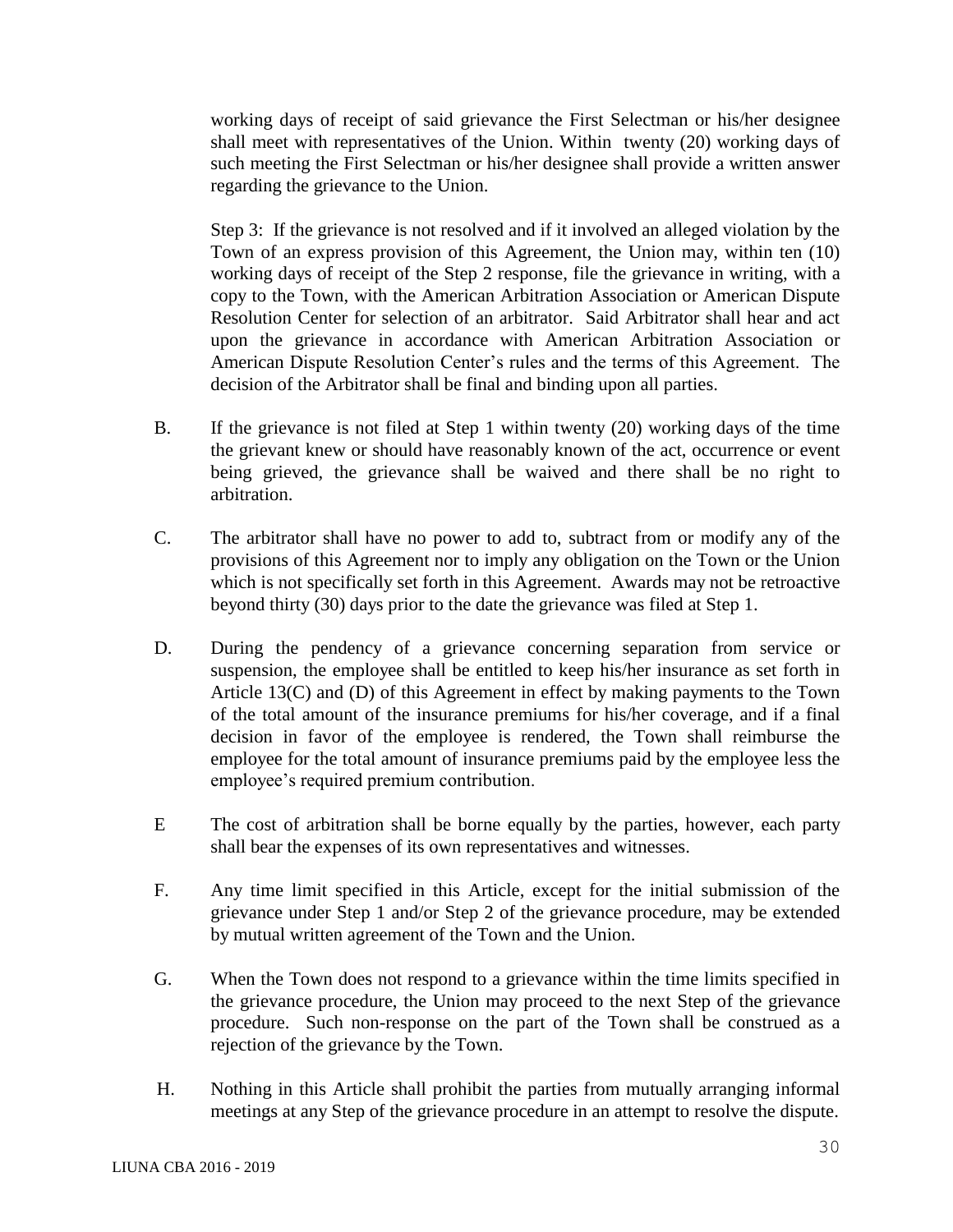### **21. APPOINTMENTS**

- A. The Town shall fill any vacancy or new position in the bargaining unit which it determines to fill by first giving preference to a current employee of the bargaining unit if such employee is qualified to fill the position; provided, however, that the Town may fill any such vacancy or new position by hiring an applicant with significantly better qualifications who is not in the bargaining unit. A candidate shall be deemed to have significantly better qualifications if his/her overall examination score as posted on the Eligibility List is at least five points higher than the overall score of a bargaining unit employee.
- B. The Town may also fill any vacancy or new position in the bargaining unit, which it determines to fill by a temporary appointment where there is no current employee of the unit who the Town determines is qualified to fill the position. Whenever practical, the Town shall make such a temporary appointment by the temporary transfer of a current employee of the unit who is already filling a position in the same classification in another Town department or, if there is no such person, then by the temporary promotion of a current employee of the bargaining unit.
- C. To meet the requirements of an emergency condition which threatens life, property, or the general welfare of the Town, the Town may employ such persons as may be needed for the limited term of the emergency without regard to the regulations as to appointments in this Article.
- D. The Town shall post all job openings and shall send a copy of the notice to the Union.
- E. The Town shall provide a copy of the job description of any new classification to the Union as early as practical before its release to the public.
- F. In the event job classification surveys are made by questionnaire each employee may review his/her own questionnaire and the official comments made by the department head and the member of the survey team, and the Town shall send a copy of the final report to the Union.
- G. The Town shall not reduce the compensation of any employee by a change in the title or description of the job classification of the employee without a substantial bona fide change in the duties or responsibilities of the employee.
- H. During the period of suspension of any employee, or during the pendency of grievance procedures concerning separation from service, or demotion, the Town may fill the vacancy created only by a temporary appointment.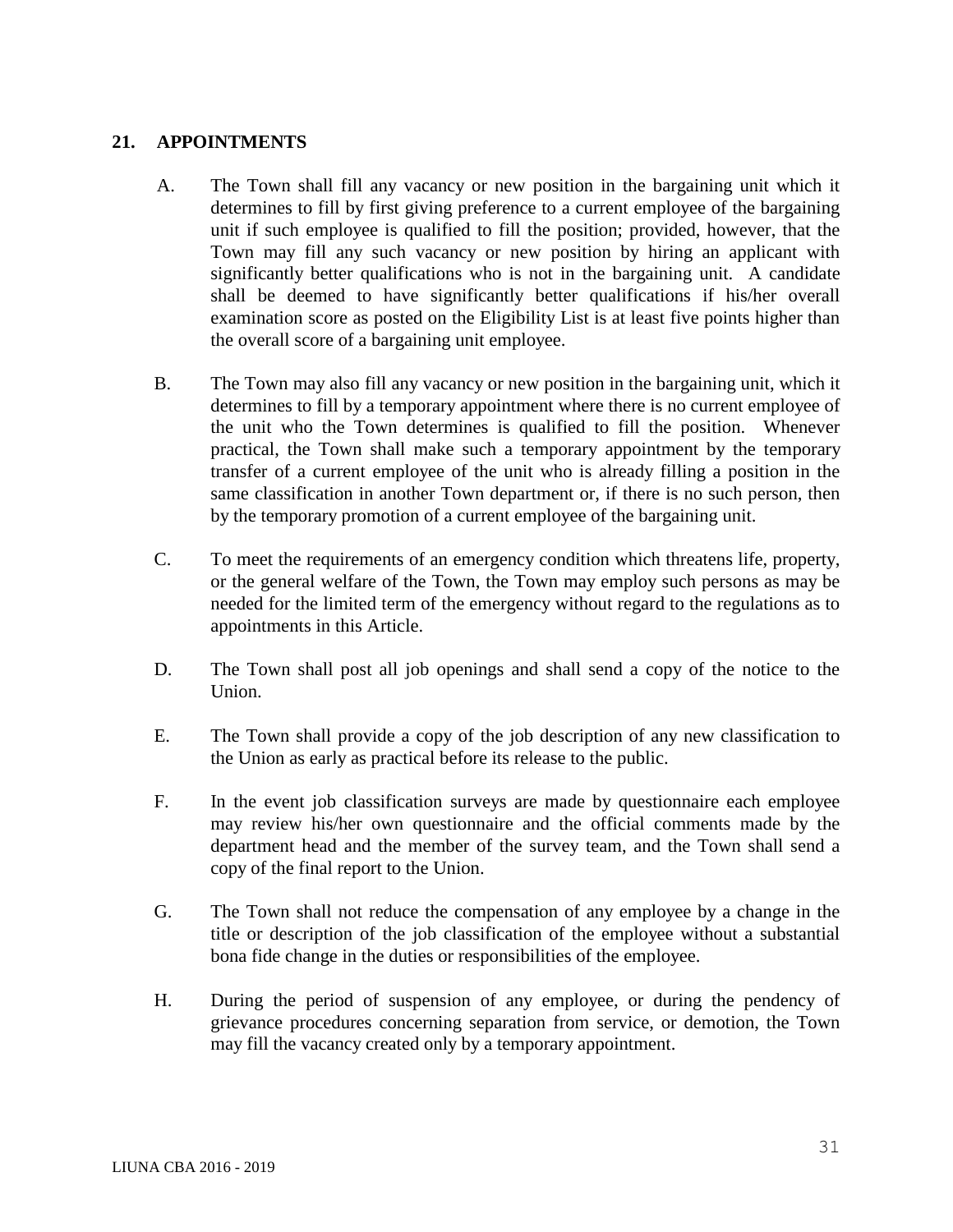- I. Qualifications of an employee to fill a position may be the subject of a grievance where the determination of the Town is arbitrary, discriminatory or an abuse of discretion.
- J. Upon promotion to a classification in a higher pay grade, the employee shall be allocated to a salary step in the higher pay grade that is at minimum one hundred ten percent (110%) of the current salary but in no event greater than the maximum for that grade.

An employee who is promoted shall serve a trial period of six (6) months in the new position classification. The employee may be returned to the former position title and salary rate at any time during the trial period. The return may be the subject of a grievance only where the Town's decision is arbitrary, discriminatory or an abuse of discretion. The six (6) month trial period may be extended for one additional three (3) month period at the written request of the department head provided the employee and the Union agree in writing to such extension.

- K. Upon reasonable request the Town will furnish electronically to the Business Manager a list of bargaining unit employees to include title, department, salary and date of employment with the Town. Business Manager or his or her designee may be provided with a reasonable opportunity during working hours to meet with new hires for a reasonable period of time to discuss union membership during a time as to not interfere with business operations.
- L. An employee, prior to employment at Nathaniel Witherell, shall be required to submit to and be found qualified for employment by the Connecticut Department of Health pursuant to Connecticut General Statutes 19a-491c. An employee, prior to employment at the Board of Education, shall be required to submit to and be found qualified for employment pursuant to Connecticut General Statutes 10-221d and any and all other statutory requirements.

## **22. SENIORITY AND LAYOFFS**

- A. An employee's seniority shall commence on the date s/he is first hired by the Town and shall be based on continuous service with the Town.
- B. Seniority shall govern in layoffs and rehiring within a title. In the event any employee is laid-off, s/he may exercise their seniority to bump into an equal or lower rated position within the department provided s/he has the ability to perform the duties of the position and provided their seniority is greater than any incumbent. Excluded from the foregoing shall be those employees in Group A. Group A employees may only bump into a lower rated position within the department provided s/he has the ability to perform the duties of the positions and provided their seniority is greater than any incumbent. For purposes of layoff and rehiring, the two Town libraries shall be treated as a single department.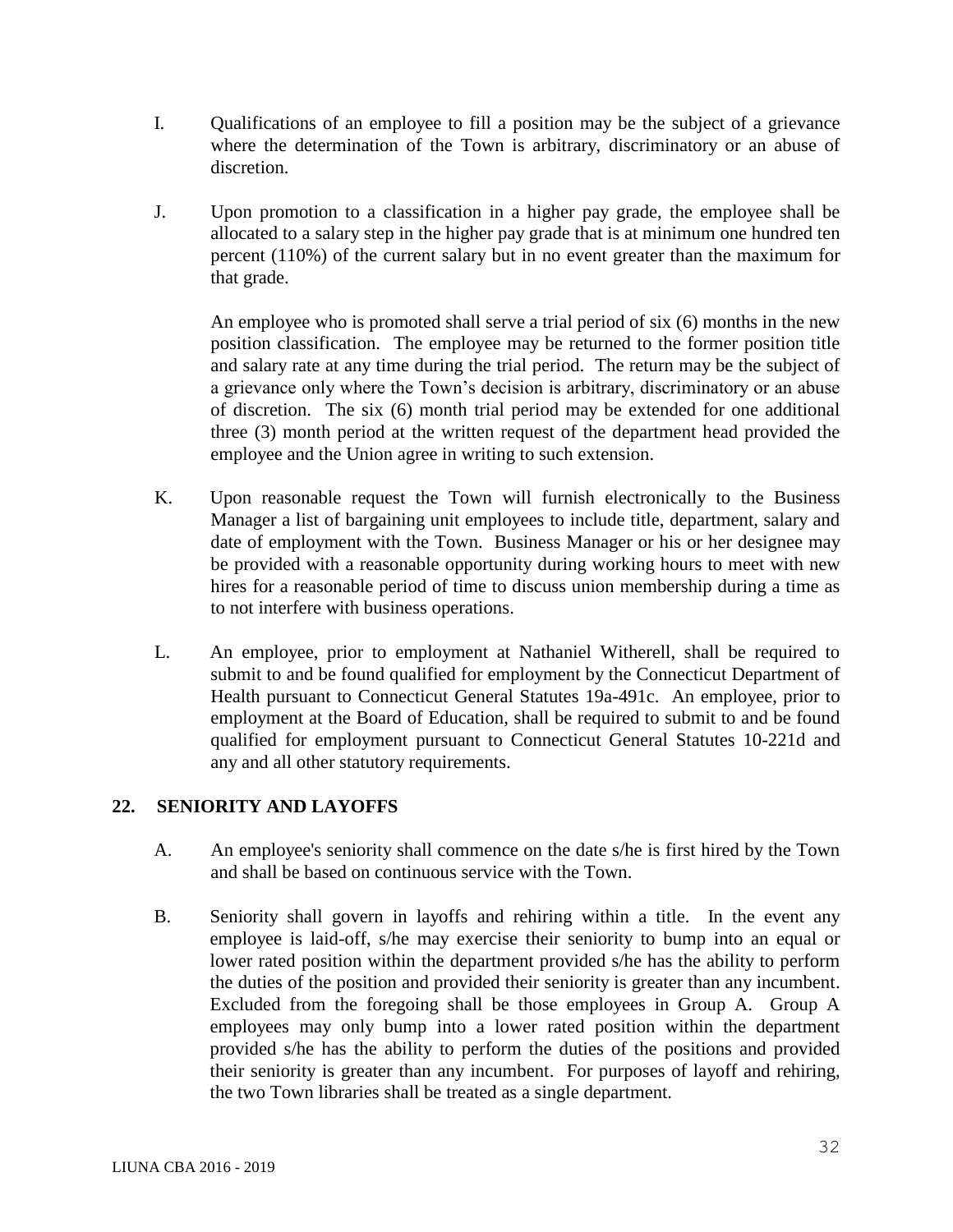- C. An employee laid off because of elimination of position shall be entitled to return to the employment of the Town in the position or any other similar position for which s/he is the best qualified applicant as soon as such position again becomes available within twenty-four (24) months of the layoff date; provided that such employee exercises this right within one (1) month of the position being available. The only obligation of the Town shall be to give to the Union and to mail to the employee at the last address supplied to the Town, a notice of the availability of the position from which the employee was laid off or similar position in the employee's former department. An employee who declines a proper offer of recall hereunder shall be removed from the layoff list.
- D. Layoff shall be defined, for the purposes of this Article, as a termination of a fulltime or permanent part-time employee resulting from the elimination of the employee's position by the Town or being displaced by an employee whose position was eliminated. The Town shall notify LIUNA of any intended layoffs as soon as practicable prior to the notification to any affected employees. An employee subject to layoff, shall receive written notice of such layoff no less than thirty (30) days prior to the effective date of such layoff or pay in lieu thereof.

#### **23. DEDUCTION OF UNION DUES**

The Town shall deduct from the bi-weekly wages of the employees regular Union dues for those employees who sign authorizations permitting such action, and an agency fee (not to exceed Union dues) for those employees who have not joined the Union by signing said authorization. The Town shall remit the amount deducted to the Union on a monthly basis along with a list of employees for whom such deductions were made. The agency fee is solely for the purpose of administering and negotiating the labor agreement and any individual paying said fee should have the right to object and the Union shall have the obligation to justify said fee pursuant to the procedures outlined in Appendix V.

The Union shall indemnify and save the Town harmless against any and all claims, demands, damages, suits, or other forms of liability that may arise out of or by reason of action taken by the Town for the purposes of complying with any of the provisions of this section or in reliance on any certification, notice or authorization furnished under it provisions of this section.

## **24. SAVINGS CLAUSE**

All benefits and obligations not described in this Agreement or in any other documents referred to in this Agreement and which are now enjoyed by or required of the employees are specifically included in this Agreement by reference just as though each such benefit and obligation was specifically set forth.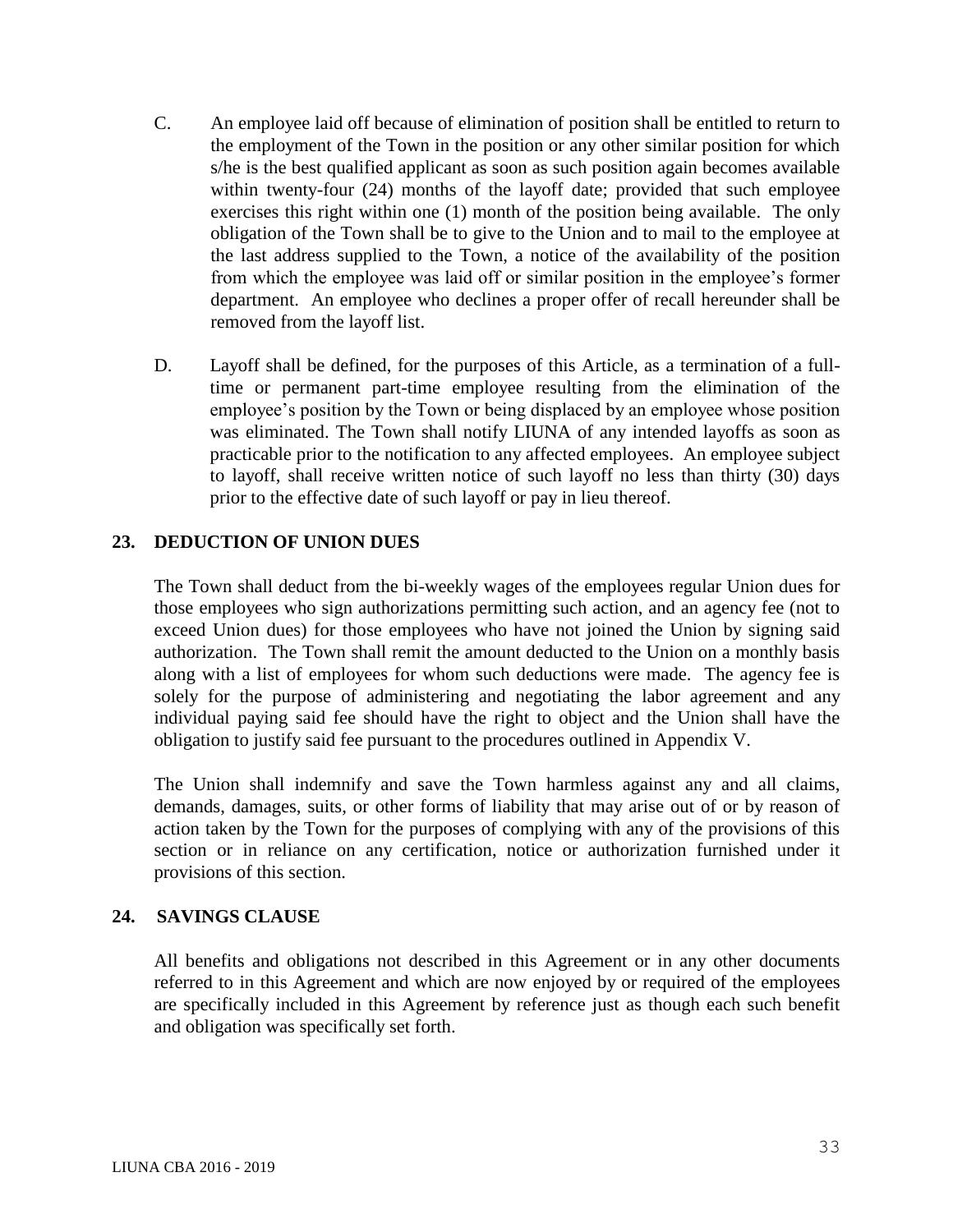#### **25. OUTSIDE ACTIVITIES**

Each employee has a right to engage in outside activities of whatever sort of his/her choosing without interference of any kind from the Town so long as the activities are not in a capacity where the employee is representing the Town or so long as the activities do not interfere with the employee's ability to perform the duties of his/her employment with the Town. In the event the employee, while performing their duties for the Town, is required to transact Town business with an individual or entity that such employee is engaged with in such outside activity, the employee shall be required to make a disclosure to their department head of such relationship prior to conducting such Town business. The department head shall determine the appropriateness of the employee in conducting such transaction, and if found to be inappropriate, shall assign another employee to such conduct such transaction. An employee shall have the right to serve on any town governmental body consistent with Connecticut General Statutes 7-421.

#### **26. DISCIPLINE OR DISCHARGE AND RESIGNATION**

A. The Town shall not discipline or discharge an employee, except an employee who has less than six months seniority, except for just cause. The Town shall provide any such employee to be disciplined or discharged with a written statement of the just cause. The Town shall send a copy of a notice of discipline and/or discharge to the Union Business Manager.

In the event an employee is laid off due to the elimination of a bargaining unit position, such employee shall be entitled to receive as severance pay, fifty percent (50%) of his/her accumulated sick leave subject to the maximum of ninety (90) days' sick leave and other conditions set forth in Article 10 of this Agreement. Employees hired on or after September 23, 1997, shall not be entitled to benefits provided by this paragraph. Such employees shall not receive any payment for unused accumulated sick leave at retirement.

- B. Recognizing that no political test or qualification has been permitted or given consideration in the past and to insure that none is permitted or given consideration in the future, no political test or qualification is to be permitted or given consideration in the discipline or discharge of an employee or in the addition or elimination of a position.
- C. Each employee shall give at least two (2) weeks written notice of resignation to his/her department head.

#### **27. UNIFORMS**

A. The Town shall pay to any employee who is required to wear a uniform an annual allowance of two hundred ten dollars (\$210) except for employees assigned to Nathaniel Witherell who shall receive an annual uniform allowance of two hundred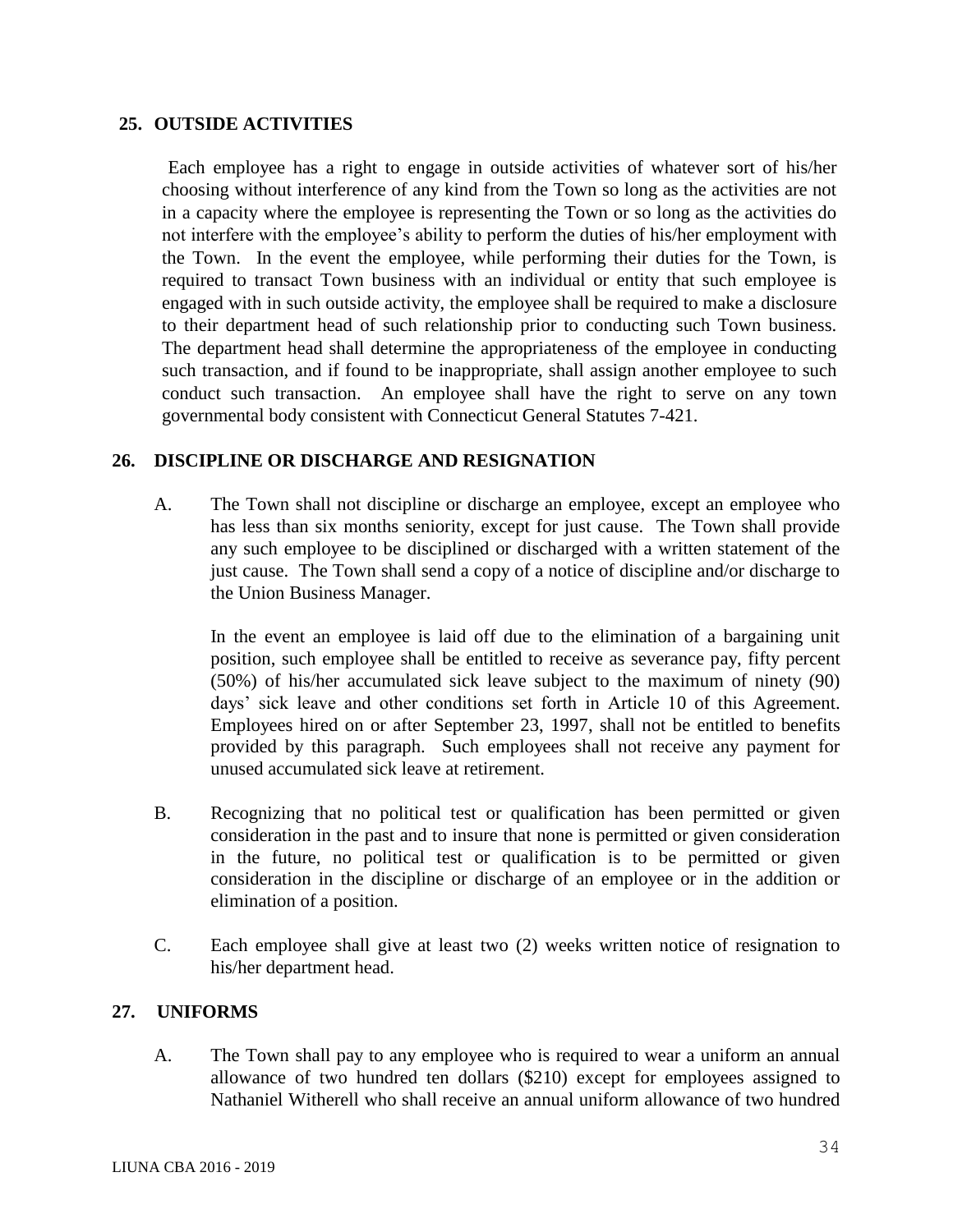fifty dollars (\$250). There shall be no pro-ration of the annual allowance for parttime employees.

B. The Town shall supply at no cost to the employee personal protective clothing and safety equipment as required by Federal and/or State OSHA regulations. All items as provided herein, remain the property of the Town and are only to be used in accordance with departmental work rules. Upon separation of service, all items must be returned to the Town prior to the issuance of the final paycheck.

## **28. DURATION**

- A. This Agreement, except for those provisions specifically stated to take effect as of another date, shall take effect as of the date on which the Representative Town Meeting approves the resolution with respect to this Agreement, within fifteen (15) days after which the parties shall sign this Agreement. Any provisions of the Agreement which are retroactive, shall be retroactive for employees and retirees, but not for former employees who have been terminated or have resigned prior to the date on which the Agreement was signed by both parties.
- B. This Agreement shall remain in full force and effect to and including June 30, 2019. All matters subject to collective bargaining between the parties have been covered, and this Agreement may not be reopened with respect to any subject matter except as expressly provided herein.

## **29. DEFINITIONS**

The "Union" in this Agreement shall be interpreted to mean the Executive Committee of the Union acting through such officers, agents, or employees as it deems appropriate unless another interpretation is specifically made or unless required by law.

## **30. SUBSTANCE ABUSE TESTING**

The Town's Drug and Alcohol Free Workplace Section 8.9 of the "Human Resources Policy Manual" dated September, 2012, or as thereafter amended, is made part of this Agreement and shall apply provided the employee is at risk of disciplinary or other adverse action or manifests performance problems. Such Policy shall not apply in the event an employee on a voluntary basis self refers.

# **31. PERFORMANCE REVIEW**

Employees are required to submit to and participate in performance reviews. The Town reserves the right to determine the methodology of the performance review process subject to the following conditions:

- The performance review evaluation form used by the Town shall include a section for the employee to respond to the evaluation.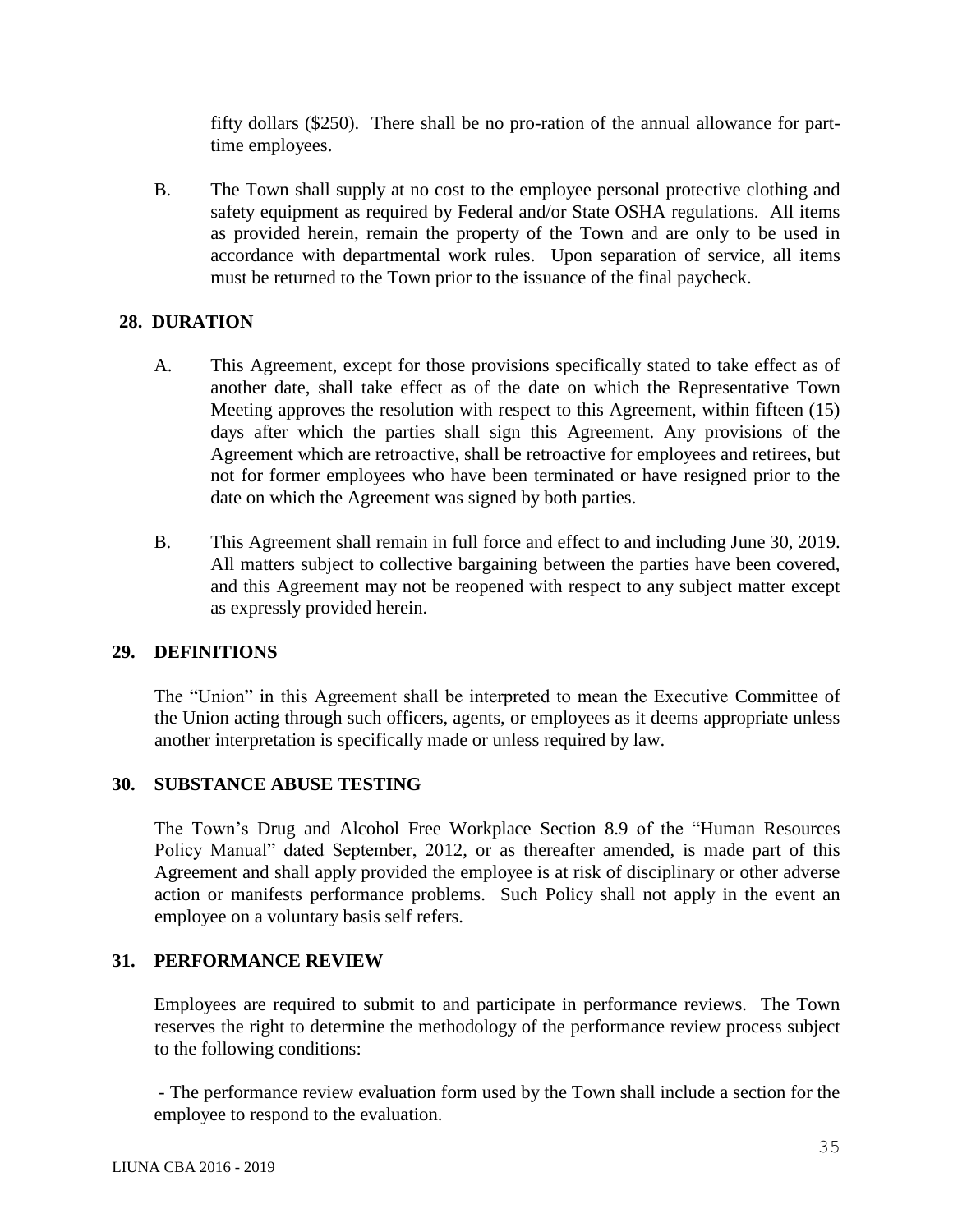- The performance review process shall include a meeting between the employee being evaluated and the supervisor performing the evaluation for the purpose of discussing the evaluation.

- Employees shall be given a copy of performance review evaluation forms.

- An unsatisfactory evaluation shall not result in the withholding of a salary increment the employee would otherwise be entitled to receive.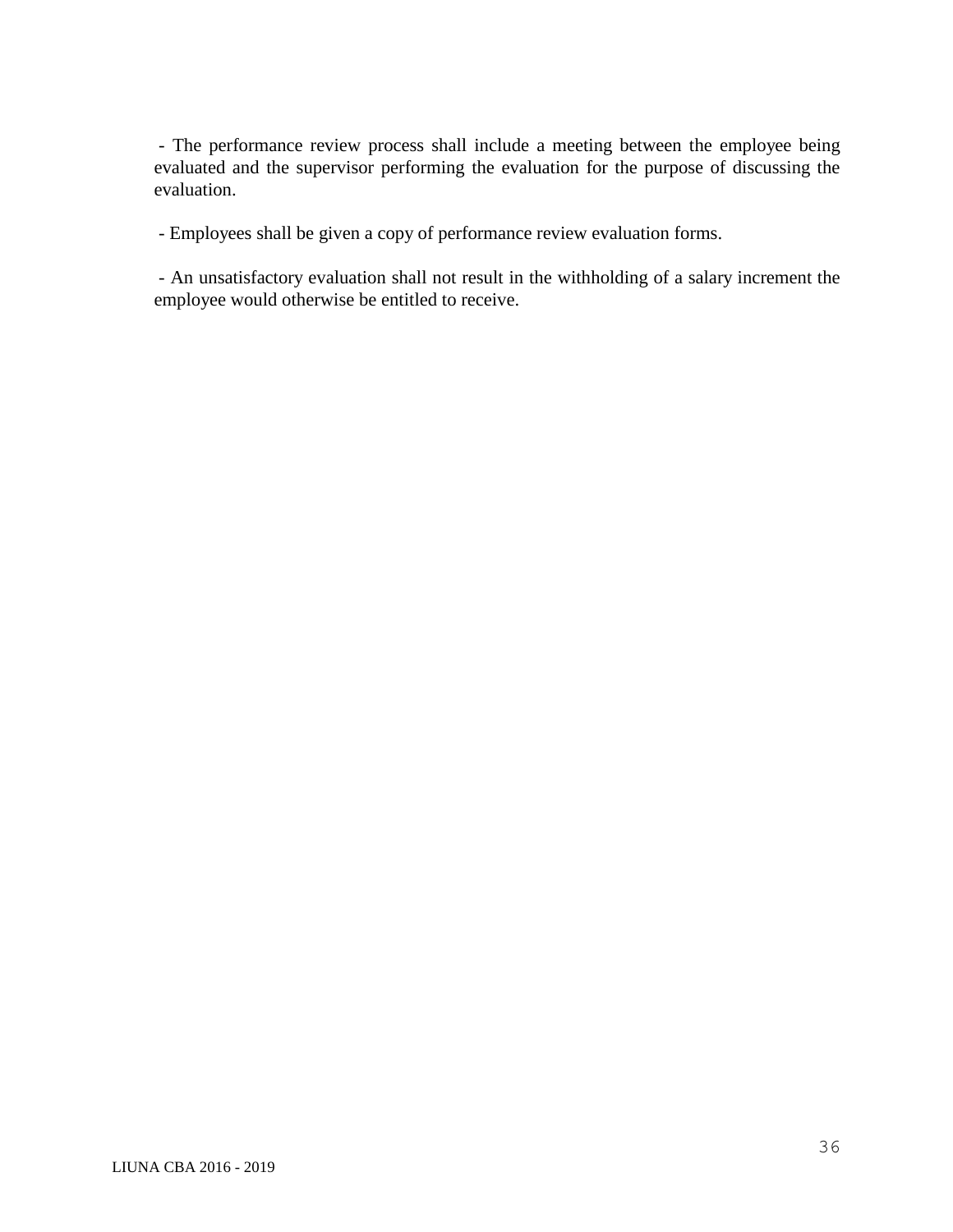IN WITNESS WHEREOF, the parties hereto have set their hands.  $\frac{06}{26}$  /18

CONNECTICUT LABORERS DISTRICT COUNCIL, ON BEHALF OF CONNECTICUT PUBLIC SERVICE EMPLOYEES LOCAL 136 of LABORERS INTERNATIONAL UNION OF NORTH AMERICA, AFL-CIO

By.

Keith R. Brothers, Business Manager Connecticut Laborers' District Council

By: William McCormick, Business Manager

Craig Whitcomb, President

For the Town of Greenwich

 $\mathcal{L}$ Ż.

Peter Tesei, First Selectman

**By** 

Alfred C. Cava, Director of Labor Relations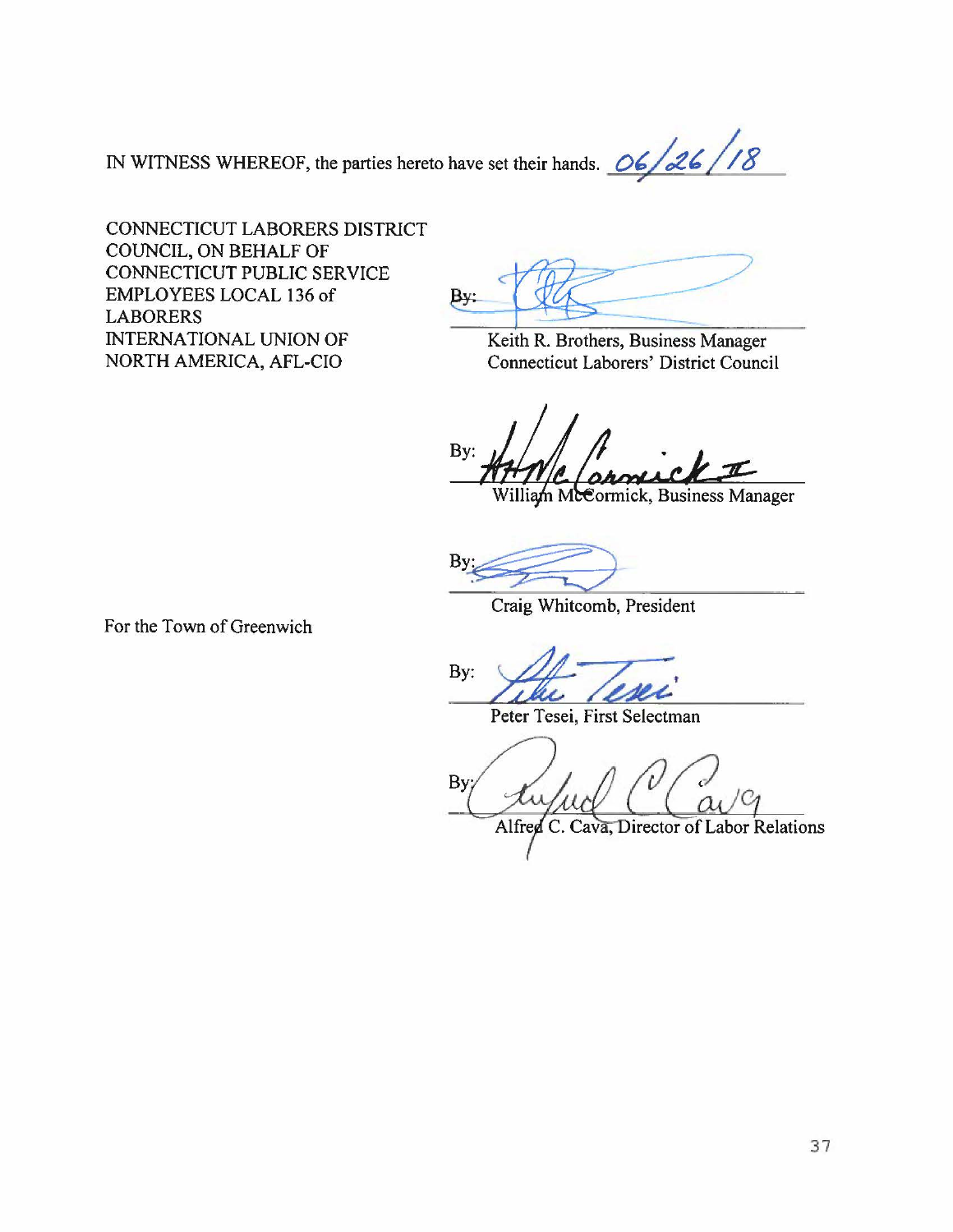### **APPENDIX 1**  *JOB CLASSIFICATION TABLE*

#### **Job Group A**

Building Official Director of Environmental Services Director of Family Health Highway Superintendent Wastewater Division Manager Superintendent, Building, Construction & Maintenance Superintendent of Parks & Trees/Tree Warden Superintendent of Marine & Facility Operations Superintendent of Recreation Supervisor School Health Nurse

#### **Job Group B**

Building Code Engineer Commercial Real Estate Appraiser Deputy Building Official Digital Content Editor Director Facility Operations, NW Director of Case Management (Human Services) Director School Safety Services Director of Social Service Programs (Human Services) Food Services Director GIS Coordinator HRIS Manager Library Manager Library Manager – Information Services Library Manager – Resource Management Public Relations Officer (Library) Senior Buyer/Warehouse Supervisor (BOE) Senior Civil Engineer Technical Support Manager (BOE) Technology Solution Specialist Zoning Enforcement Officer

#### **Job Group C**

Accounts Payable Supervisor Assistant Tax Collector Branch Librarian Business Services Manager, Public Works Civil Engineer II Commercial/Real Estate Appraiser Director of Admissions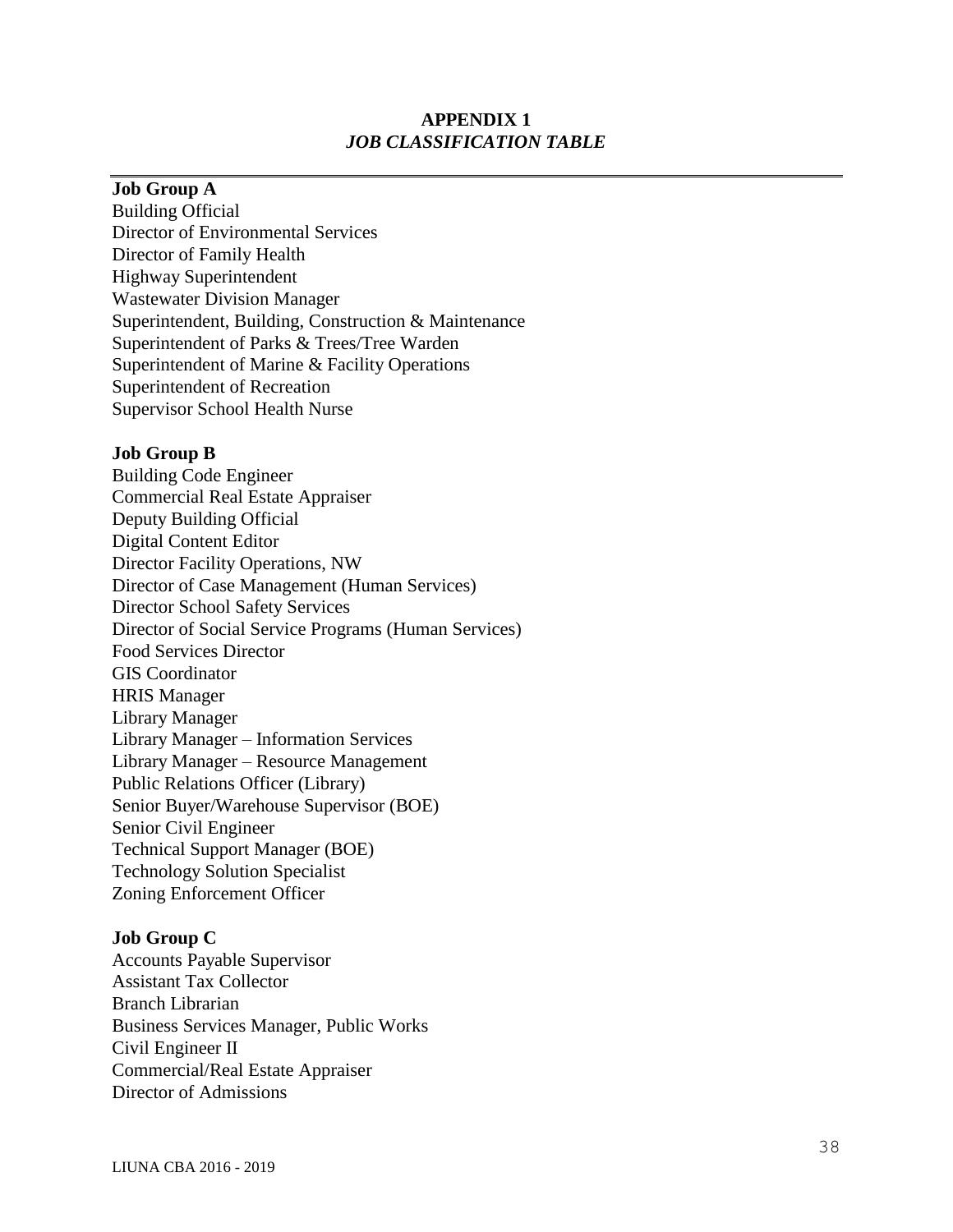#### **Job Group C, continued**

Director of Special Clinical Services Environmental Health Supervisor Environmental Operations Manager Finance Supervisor (BOE) Golf Course Turf/Grounds Manager Head of Youth Services - Librarian III - Perrot Library Highway Operations Manager Highway Planning and Program Manager HRIS Supervisor Laboratory Director Librarian III Maintenance Manager Sewer Operations Manager - MFO Operations Manager – Boats & Harbors Park Operations Manager Process Control Manager Project Designer Project Manager – BC&M Tree Operations Manager Turf Operations Manager Workers' Compensation Administrator

#### **Job Group D**

Administrative Operations Supervisor - DPW Assistant to the Chief Accountant/Treasurer Assistant Budget and Systems Manager Benefits and DC Plan Administrator Budget Supervisor (Library) Building Operations Manager Business Services Administrator - NW Civic Center Director Civil Engineer I Database Administrator Facilities Manager - Library GIS Programmer/Analyst Health Department Operations Administrator HR Specialist - BOE Human Resources Administrator Occupational Therapist, BOE Plan Examiner Physical Therapist, BOE Public Health Preparedness Administrator (P/T) Senior Buyer Senior Center Administrator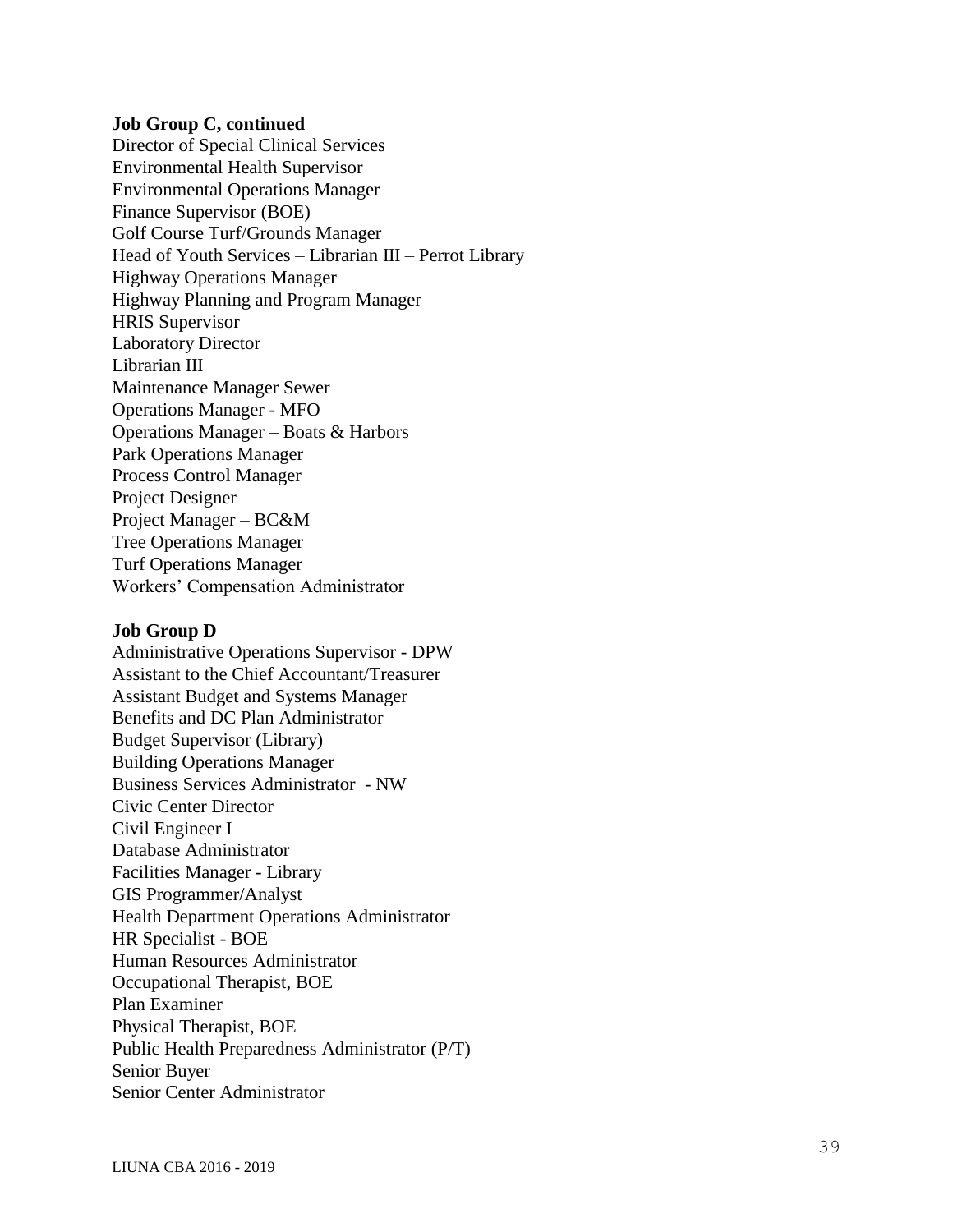#### **Job Group D, continued**

Senior Inlands Wetlands Analyst \* Senior Network Specialist - Library Senior Network Specialist - BOE Senior Planner Social Services Provider III Supervisor, Social Work NW Technical Program Administrator Therapeutic Recreation Administrator, NW Transportation Manager - BOE Volunteer Recruitment & Retention Coordinator Youth Service Bureau Coordinator

#### **Job Group E**

Assistant Operations Manager – Golf Course Bacteriologist Business Office Manager – Human Services Business Office Manager - Health Buyer II Contract Systems Manager Digital Communications Specialist Environmental Analyst \* Environmental Asset Engineer Food Service Manager , H.S. Food Service Manager, K-8 GIS Planning Analyst Highway Asset Engineer Human Resource Analyst Information System Analyst (BOE) \* Laboratory Supervisor (Sewers) Librarian II Network Specialist \* Para-Legal<sup>\*</sup> Planner II Program and Operations Supervisor - Library Recreation Supervisor Safety Analyst Social Services Provider II Social Services Provider II NW

#### **Job Group F**

Admissions Representative - NW Applications Coordinator \* Business Services Coordinator – NW Buyer I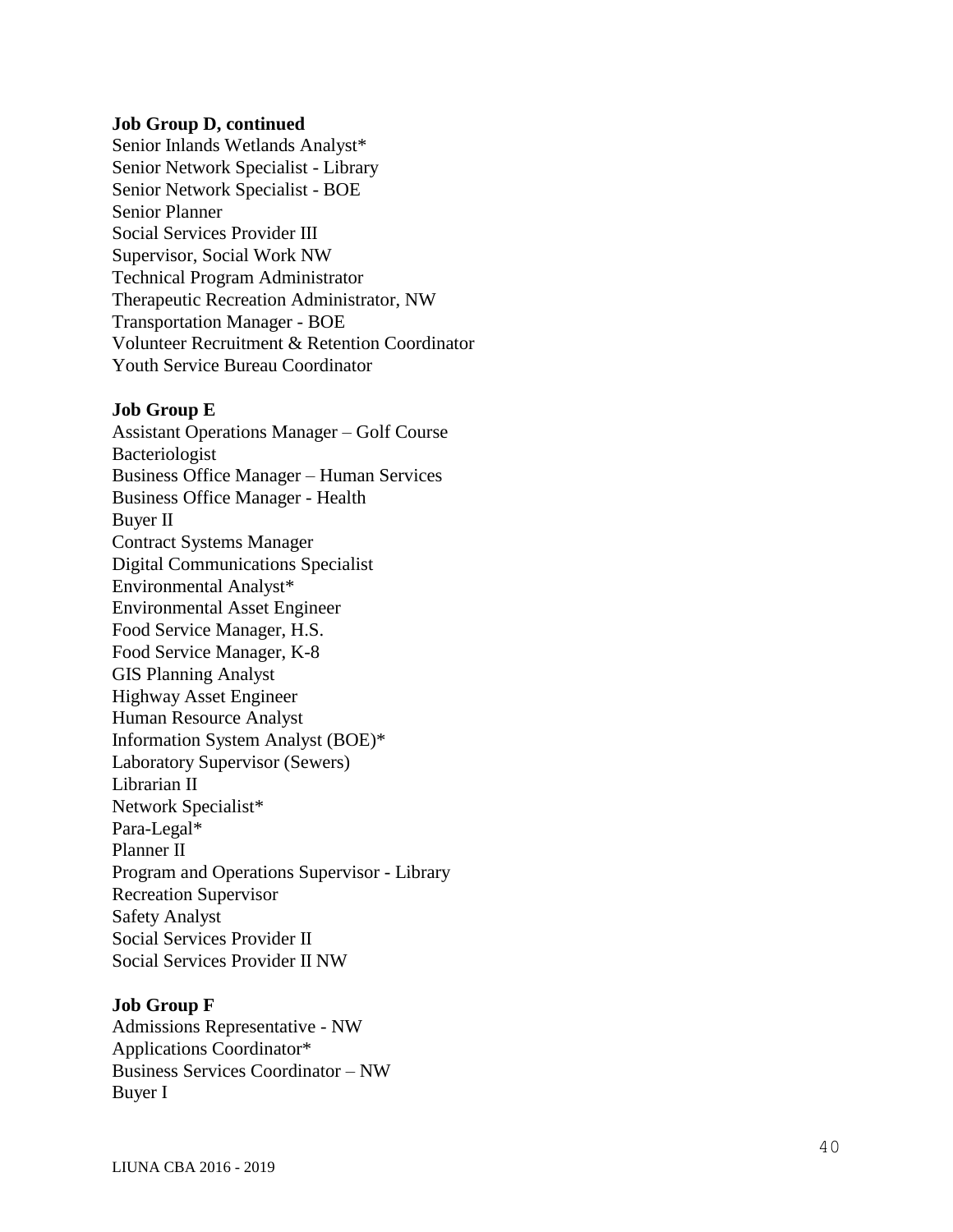#### **Job Group F, continued**

Children's Services Librarian I Conservation Assistant\* HRIS Analyst – BOE Information Tech Support Specialist - Library Laboratory Technician\* Librarian I PC Applications Support Specialist\* Permit Coordinator Planner I Program and Operations Supervisor - DPW Sewage Plant Lab Technician\* Social Services Provider I Social Services Provider I NW\*\* Senior Center Program Specialist Student Data Systems Analyst Web Specialist - Library Wetlands Compliance Officer\*

### **Job Group G** Assistant Wetland Compliance Officer\* Recreation Therapist

\* non-exempt position

\*\* An employee in the classification of Social Service Provider 1 NW who has of July 1 has a valid Master's degree and is a licensed clinical social worker shall receive on the first payroll period of the following December a lump sum annual pensionable stipend of \$2,000 provided the license is valid at the time the payment is made.

Note: Nursing Classifications – Appendix III Assistant Town Attorney Classifications – Appendix IV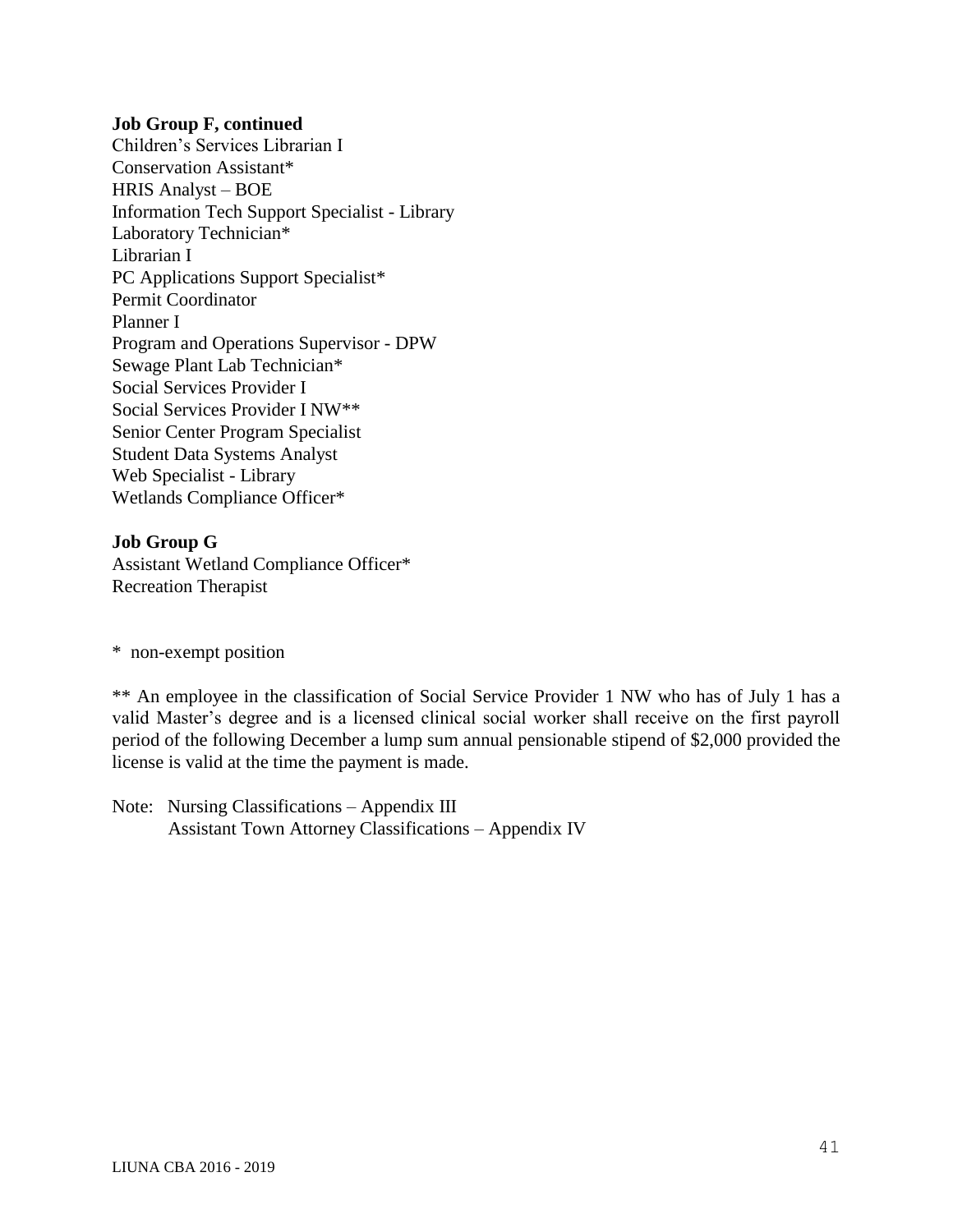## **APPENDIX II**

# **Effective July 1, 2016**

| Group | Step 1   | Step 2   | Step 3    | Step 4    | Step 5    | Step 6    | Step 7    | Step 8    | Step 9    |
|-------|----------|----------|-----------|-----------|-----------|-----------|-----------|-----------|-----------|
| А     | \$96,712 | \$99,807 | \$103,001 | \$106,297 | \$109,698 | \$113,207 | \$116,831 | \$120,570 | \$124,791 |
| В     | \$86,803 | \$89,577 | \$92,447  | \$95,404  | \$98,457  | \$101,608 | \$104,860 | \$108,214 | \$112.002 |
|       | \$78,309 | \$80,814 | \$83,401  | \$86,069  | \$88,824  | \$91,666  | \$94,600  | \$97,628  | \$101,045 |
| D     | \$71,564 | \$73,853 | \$76,217  | \$78,655  | \$81,172  | \$83,770  | \$86,450  | \$89,216  | \$92,340  |
| E.    | \$66,318 | \$68,439 | \$70,630  | \$72,889  | \$75,222  | \$77,628  | \$80,114  | \$82,677  | \$85,570  |
| F     | \$61,820 | \$63,799 | \$65,841  | \$67,949  | \$70,122  | \$72,367  | \$74,682  | \$77,071  | \$79,769  |
| G     | \$58,074 | \$59,932 | \$61,849  | \$63,829  | \$65,872  | \$67,980  | \$70,155  | \$72,400  | \$74,933  |
|       |          |          |           |           |           |           |           |           |           |

# **Effective July 1, 2017**

| Group | Step 1   | Step 2    | Step 3    | Step 4    | Step 5    | Step 6    | Step 7    | Step 8    | Step 9    |
|-------|----------|-----------|-----------|-----------|-----------|-----------|-----------|-----------|-----------|
| A     | \$98,888 | \$102,052 | \$105,318 | \$108,689 | \$112,166 | \$115,755 | \$119,460 | \$123,283 | \$127,598 |
| B.    | \$88,756 | \$91,592  | \$94,527  | \$97,550  | \$100,673 | \$103,894 | \$107,219 | \$110,649 | \$114,522 |
| C     | \$80,071 | \$82,633  | \$85,277  | \$88,006  | \$90,823  | \$93,729  | \$96,729  | \$99,824  | \$103,318 |
| D     | \$73,174 | \$75,515  | \$77,932  | \$80,425  | \$82,999  | \$85,655  | \$88,396  | \$91,224  | \$94,418  |
| E.    | \$67,810 | \$69,979  | \$72,219  | \$74,529  | \$76,914  | \$79,375  | \$81,916  | \$84,537  | \$87,496  |
| F.    | \$63,211 | \$65,235  | \$67,323  | \$69,478  | \$71,700  | \$73,995  | \$76,362  | \$78,805  | \$81,564  |
| G     | \$59,381 | \$61,280  | \$63,241  | \$65,265  | \$67,354  | \$69,510  | \$71,733  | \$74,029  | \$76,619  |

# **Effective July 1, 2018**

| Group | Step 1    | Step 2    | Step 3    | Step 4    | Step 5    | Step 6    | Step 7    | Step 8    | Step 9    |
|-------|-----------|-----------|-----------|-----------|-----------|-----------|-----------|-----------|-----------|
| A     | \$100.372 | \$103,583 | \$106,898 | \$110,319 | \$113,848 | \$117,491 | \$121,252 | \$125,132 | \$129,512 |
| B     | \$90,087  | \$92,966  | \$95,945  | \$99,014  | \$102,183 | \$105,453 | \$108,827 | \$112,309 | \$116,240 |
| C.    | \$81,272  | \$83,872  | \$86,556  | \$89,326  | \$92,185  | \$95,135  | \$98,180  | \$101,322 | \$104,868 |
| D     | \$74,272  | \$76,648  | \$79,101  | \$81,631  | \$84,244  | \$86,940  | \$89,722  | \$92,592  | \$95,834  |
| Е     | \$68,827  | \$71,029  | \$73,302  | \$75,647  | \$78,068  | \$80,566  | \$83,145  | \$85,805  | \$88,808  |
| F     | \$64,159  | \$66,213  | \$68,332  | \$70,520  | \$72,775  | \$75,105  | \$77,508  | \$79,987  | \$82,787  |
| G     | \$60,271  | \$62,199  | \$64,189  | \$66,244  | \$68,364  | \$70,553  | \$72,809  | \$75,139  | \$77,768  |
|       |           |           |           |           |           |           |           |           |           |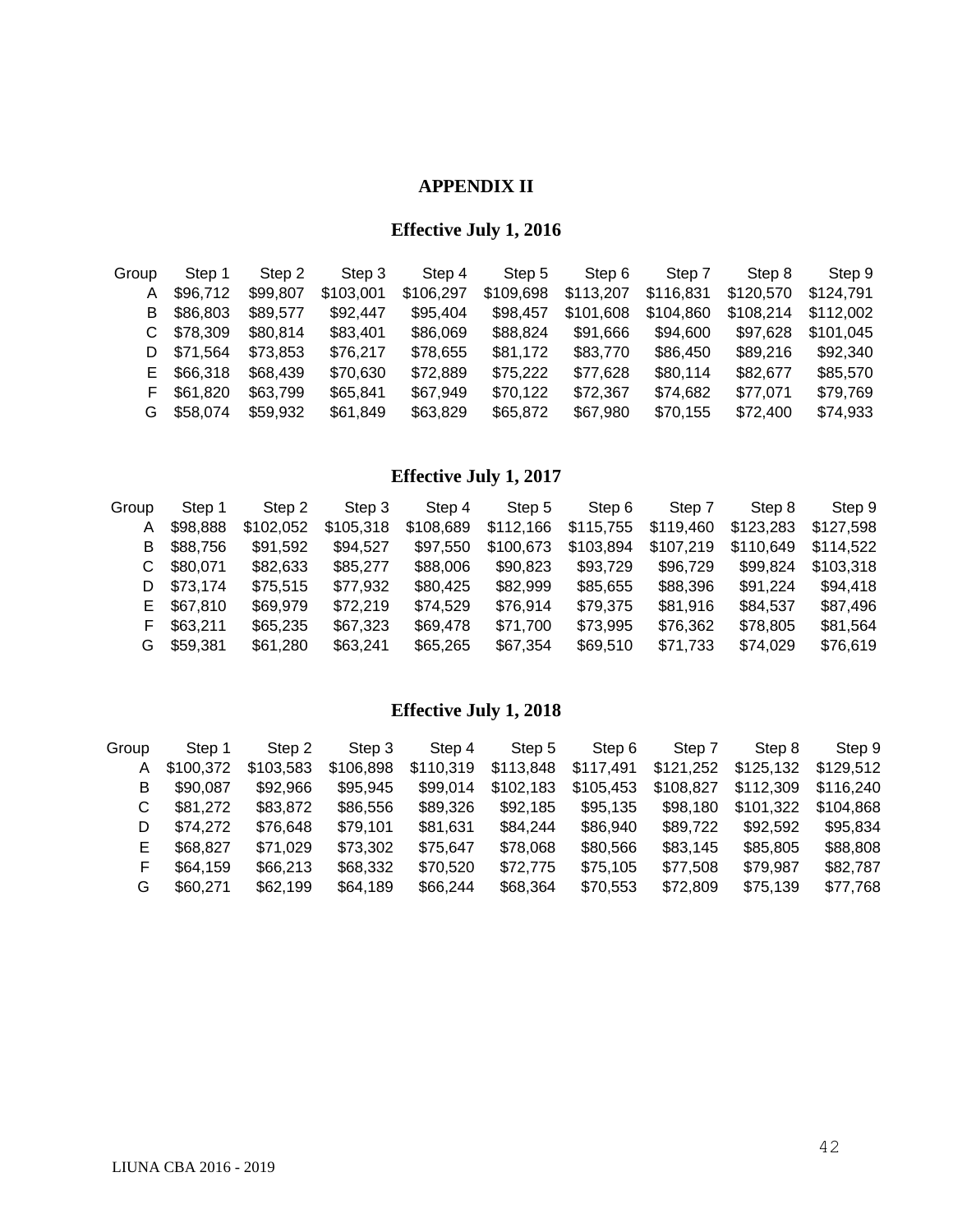## **APPENDIX III**

# **NURSE CLASSIFICATIONS SALARY SCHEDULE**

| Classification                       | <b>Regular</b><br><b>Hours</b> | <b>Salary</b>          |           | <b>Hourly</b> | <b>Other Compensation</b>                                                   |
|--------------------------------------|--------------------------------|------------------------|-----------|---------------|-----------------------------------------------------------------------------|
| Associate Director of Nursing        | $40+$                          | Effective July 1, 2016 |           |               |                                                                             |
|                                      |                                | <b>Hire Salary</b>     | \$114,393 | Salaried      |                                                                             |
|                                      |                                | Complete 24 months     | \$117,252 |               |                                                                             |
|                                      |                                | Complete 36 months     | \$120,184 |               | Paid Overtime at time and one-half                                          |
|                                      |                                | Complete 48 months     | \$123,189 |               | for extra hours worked as a shift                                           |
|                                      |                                | Effective July 1, 2017 |           |               | supervisor at the shift supervisor rate<br>of pay. No additional pay or     |
|                                      |                                | <b>Hire Salary</b>     | \$116,967 | Salaried      | compensation for work in excess of<br>45 hours as Associate Director.       |
|                                      |                                | Complete 24 months     | \$119,891 |               | Work over 45 hours as Associate                                             |
|                                      |                                | Complete 36 months     | \$122,888 |               | Director hour for hour of                                                   |
|                                      |                                | Complete 48 months     | \$125,961 |               | compensatory time or flexible work<br>schedule.                             |
|                                      |                                | Effective July 1, 2018 |           |               |                                                                             |
|                                      |                                | <b>Hire Salary</b>     | \$118,721 | Salaried      | Compensatory time may be accrued<br>up to a maximum of 105 hours. The       |
|                                      |                                | Complete 24 months     | \$121,689 |               | Town may elect to pay off all or a                                          |
|                                      |                                | Complete 36 months     | \$124,731 |               | portion of compensatory time earned                                         |
|                                      |                                | Complete 48 months     | \$127,850 |               | and accrued as of each June 1.                                              |
|                                      |                                |                        |           |               |                                                                             |
| <b>Assistant Director of Nursing</b> | 40                             | Effective July 1, 2016 |           |               |                                                                             |
|                                      |                                | <b>Hire Salary</b>     | \$100,684 | \$48.41       |                                                                             |
|                                      |                                | Complete 24 months     | \$103,200 | \$49.62       |                                                                             |
|                                      |                                | Complete 36 months     | \$105,781 | \$50.86       | Paid overtime at time and one-half<br>for all hours worked in excess of 40. |
|                                      |                                | Complete 48 months     | \$108,426 | \$52.13       |                                                                             |
|                                      |                                | Effective July 1, 2017 |           |               |                                                                             |
|                                      |                                | <b>Hire Salary</b>     | \$102,950 | \$49.50       |                                                                             |
|                                      |                                | Complete 24 months     | \$105,522 | \$50.73       |                                                                             |
|                                      |                                | Complete 36 months     | \$108,161 | \$52.00       |                                                                             |
|                                      |                                | Complete 48 months     | \$110,865 | \$53.30       |                                                                             |
|                                      |                                | Effective July 1, 2018 |           |               |                                                                             |
|                                      |                                | <b>Hire Salary</b>     | \$104,494 | \$50.24       |                                                                             |
|                                      |                                | Complete 24 months     | \$107,105 | \$51.49       |                                                                             |
|                                      |                                | Complete 36 months     | \$109,783 | \$52.78       |                                                                             |
|                                      |                                | Complete 48 months     | \$112,528 | \$54.10       |                                                                             |
|                                      |                                |                        |           |               |                                                                             |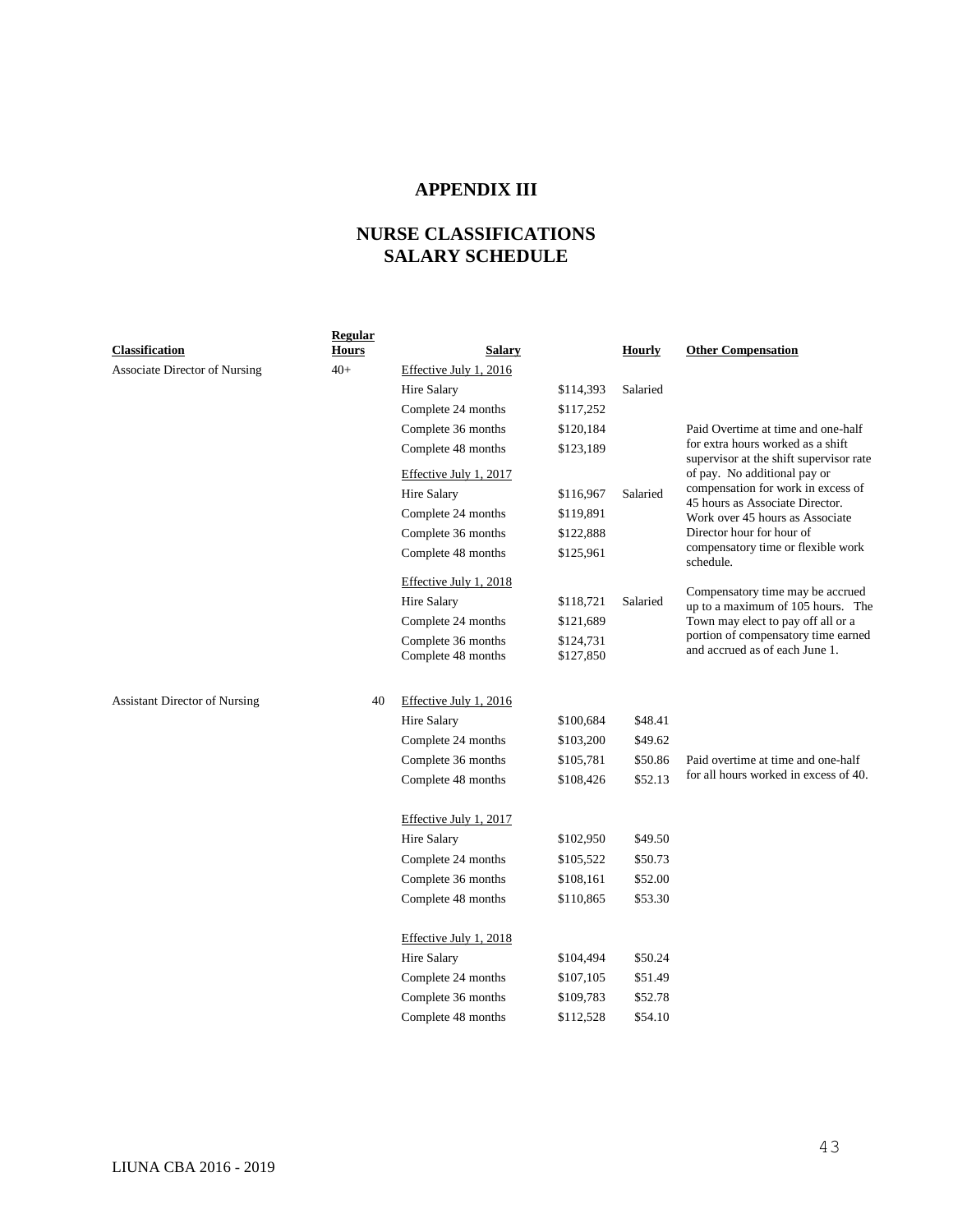## **APPENDIX III, continued**

## **NURSE CLASSIFICATIONS SALARY SCHEDULE**

|                          | Regular      |                        |           |               |                                               |
|--------------------------|--------------|------------------------|-----------|---------------|-----------------------------------------------|
| <b>Classification</b>    | <b>Hours</b> | <b>Salary</b>          |           | <b>Hourly</b> | <b>Other Compensation</b>                     |
| Patient Care Coordinator | 40           | Effective July 1, 2016 |           |               |                                               |
| Special Services R. N.   |              | Hire Salary            | \$92,011  | \$44.24       | Paid overtime at time<br>and one-half for all |
| M.D.S. Coordinator       |              | Complete 24 months     | \$94,311  | \$45.34       | hours worked in excess                        |
|                          |              | Complete 36 months     | \$96,670  | \$46.48       | of 40.                                        |
|                          |              | Complete 48 months     | \$99,086  | \$47.64       |                                               |
|                          |              | Effective July 1, 2017 |           |               |                                               |
|                          |              | Hire Salary            | \$94,082  | \$45.23       |                                               |
|                          |              | Complete 24 months     | \$96,433  | \$46.36       |                                               |
|                          |              | Complete 36 months     | \$98,845  | \$47.52       |                                               |
|                          |              | Complete 48 months     | \$101,316 | \$48.71       |                                               |
|                          |              | Hire Salary            | \$95,493  | \$45.91       |                                               |
|                          |              | Complete 24 months     | \$97,880  | \$47.06       |                                               |
|                          |              | Complete 36 months     | \$100,328 | \$48.23       |                                               |
|                          |              | Complete 48 months     | \$102,835 | \$49.44       |                                               |
| Staff Nurse R. N.        | 40           | Effective July 1, 2016 |           |               |                                               |
|                          |              | Hire Salary            | \$87,142  | \$41.90       |                                               |
|                          |              | Complete 24 months     | \$89,321  | \$42.94       |                                               |
|                          |              | Complete 36 months     | \$91,553  | \$44.02       |                                               |
|                          |              | Complete 48 months     | \$93,841  | \$45.12       |                                               |
|                          |              | Effective July 1, 2017 |           |               |                                               |
|                          |              | Hire Salary            | \$89,102  | \$42.84       |                                               |
|                          |              | Complete 24 months     | \$91,330  | \$43.91       |                                               |
|                          |              | Complete 36 months     | \$93,613  | \$45.01       |                                               |
|                          |              | Complete 48 months     | \$95,952  | \$46.13       |                                               |
|                          |              | Effective Jan 1, 2018  |           |               |                                               |
|                          |              | Hire Salary            | \$90,439  | \$43.48       |                                               |
|                          |              | Complete 24 months     | \$92,700  | \$44.57       |                                               |
|                          |              | Complete 36 months     | \$95,017  | \$45.68       |                                               |
|                          |              | Complete 48 months     | \$97,392  | \$46.82       |                                               |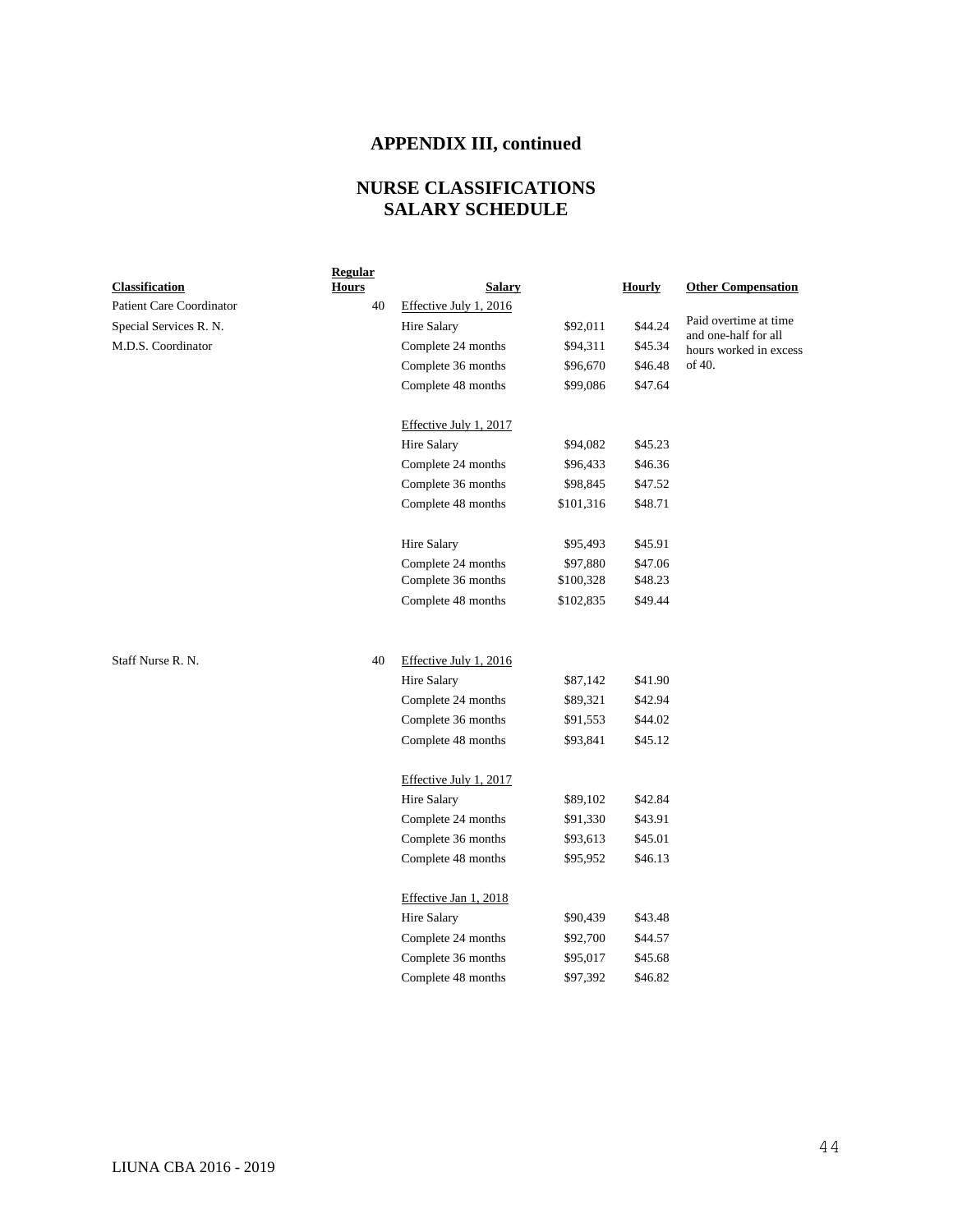### **APPENDIX III, continued**

## **NURSE CLASSIFICATIONS SALARY SCHEDULE**

Notes:

1. Town may continue the hiring bonus pursuant to Article 5 (B) (1).

2. Salary Schedule - The Town may hire above the hire salary based on the experience and qualifications of the candidate. If a candidate is hired above the hire salary, the employee advances to the next step upon completing the number of months of work between the step at which hired and the succeeding step. Employees advance to the succeeding step upon completing the required number of months of work i.e. 24, 36 and 48 months.

3. The Town shall reimburse each nurse for the reasonable cost of tuition for educational courses taken within the local geographical area to update nursing skills and knowledge not to exceed thirty (30) classroom hours per nurse in any one-year.

4. A nurse in the classification of Patient Care Coordinator shall receive an additional annual stipend of two thousand five hundred dollars (\$2,500) for the responsibility of twenty-four (24) hours on-call duties. Effective with the approval of this agreement by the RTM the annual stipend shall be increased to three thousand dollars (\$3,000). The annual stipend shall be paid in prorated amounts with each bi-weekly pay period.

5. A nurse with a valid certification in and assigned by the Director of Nursing to "Wound Care" shall receive an annualized stipend of five thousand dollars (\$5,000). To be eligible to receive the stipend a valid "Wound Care" certification must be on file with the Director of Nursing. The stipend shall be paid in the first bi-weekly payroll in December and shall cover the "Wound Care" assignment for that calendar year. A nurse with a valid certification who is assigned to "Wound Care" for a period less than the full calendar year shall receive a prorated stipend in the first bi-weekly payroll in December.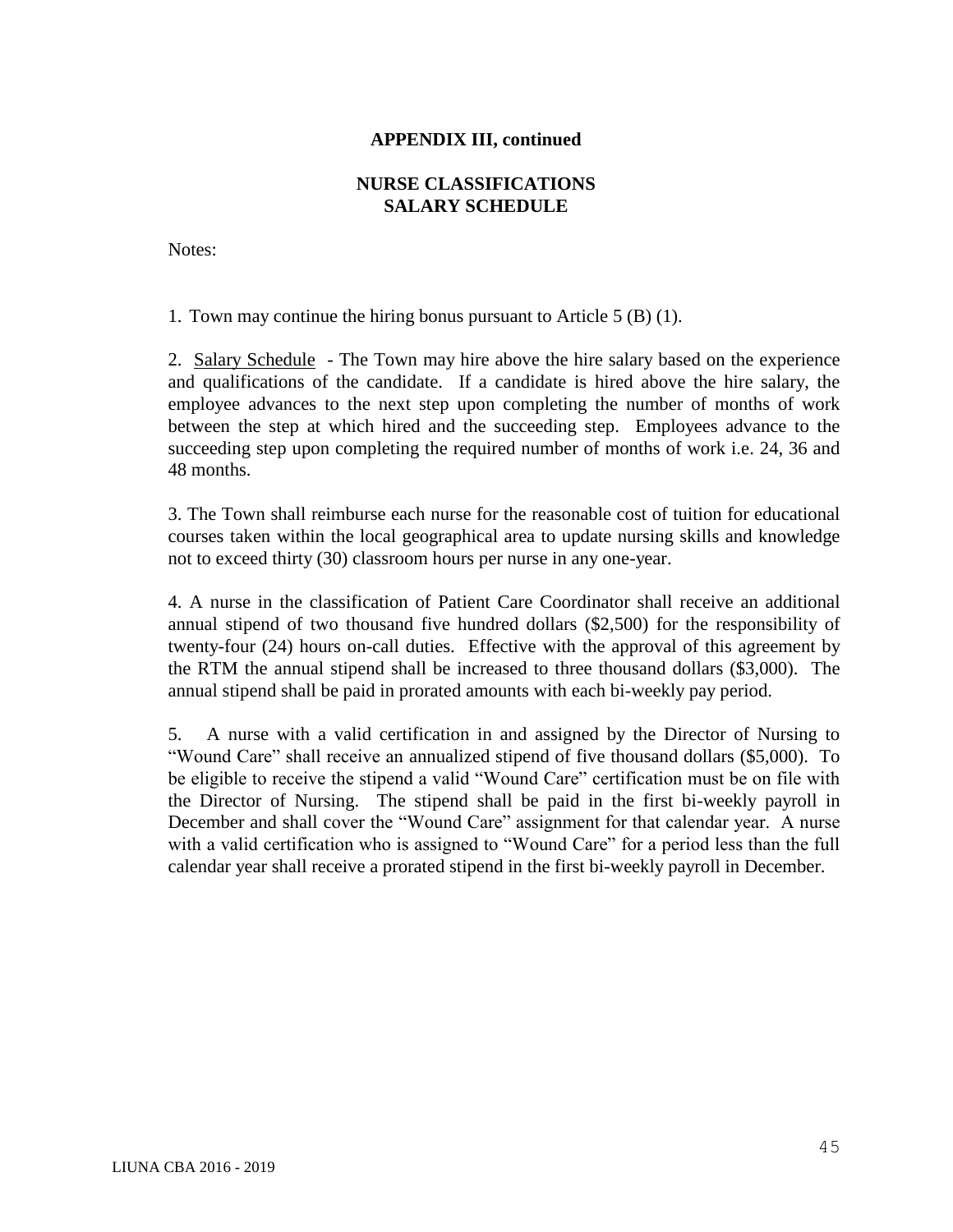#### **APPENDIX IV**

## **ASSISTANT TOWN ATTORNEY CLASSIFICATIONS SALARY SCHEDULE**

## Effective July 1, 2016 through June 30, 2019

| Group | Step A    | Step B    | Step C    | Step I    | Step 2    | Step 3    | Step 4    | Step 5    | Step 6    | Step <sup>-</sup> | Step 8    | Step 9    |
|-------|-----------|-----------|-----------|-----------|-----------|-----------|-----------|-----------|-----------|-------------------|-----------|-----------|
| Ш     | \$123.817 | \$130,557 | \$137.296 | \$144,035 | \$148,089 | \$152,143 | \$156.196 | \$160.251 | \$164,304 | \$168,357         | \$172.411 | \$176,466 |
|       | n/a       | n/a       | n/a       | \$84,768  | \$87,735  | \$90,702  | \$93,669  | \$96,636  | \$99,602  | \$102,568         | \$105.535 | \$108.985 |
|       | n/a       | n/a       | n/a       | \$76,474  | \$79,149  | \$81,826  | \$84,503  | \$87,180  | \$89.856  | \$92,533          | \$95,209  | \$98,321  |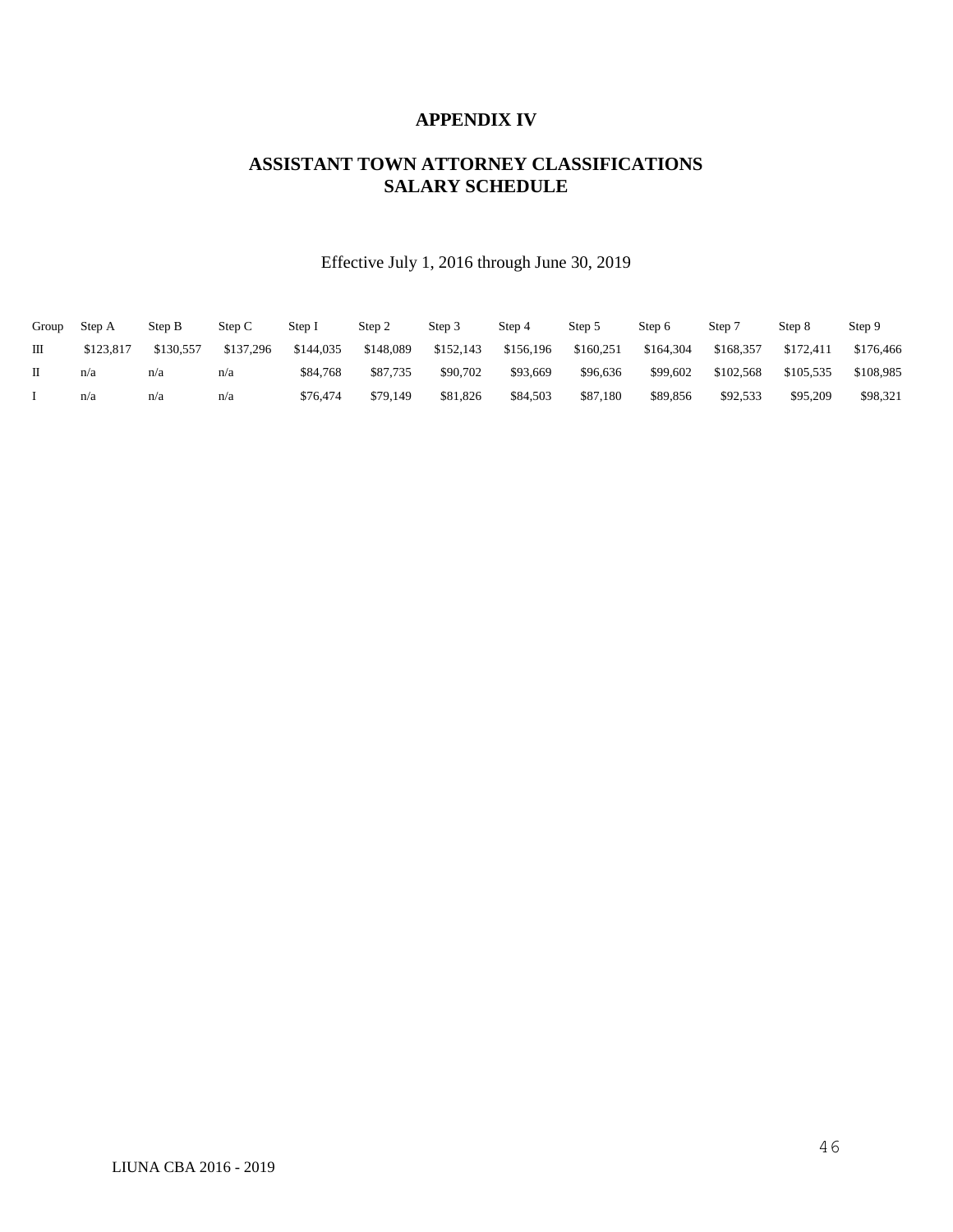### APPENDIX V

Any person making service fee payments to the Union in lieu of dues under Agency Shop provisions in the Union's Collective Bargaining Agreement, shall have the right to object to the expenditure of his/her portion of any part of an agency shop fee deduction which represents the employee's pro rata share of causes of expenditures by the organization in aid of activities or causes of political or ideological nature only incidentally related to terms and conditions of employment.

Such objection should be made, if at all, by the objector individually notifying the Secretary-Treasurer of his/her objection by registered or certified mail during the period between September 1 and September 15 of each year.

The appropriate portion of service fees spent by the Union for such purposes should be determined annually at the end of the Union's Fiscal year. Rebate of a pro-rated portion, if any, of his/her service fees corresponding to such proportions shall thereafter be made to each individual who has timely filed a notice of objection, as provided above.

If an objector is dissatisfied with the proportional allocation that has been determined on the ground that it assertedly does not accurately reflect the expenditures of the Union in the defined area, an appeal may be taken by such person to the Union Executive Board within 30 days following receipt of notice of the pro-rata share expenditure by the organization in aid of activities or causes of a political or ideological nature only incidentally related to terms and conditions of employment. The Executive Board shall render a decision on such appeal within 30 days following the receipt.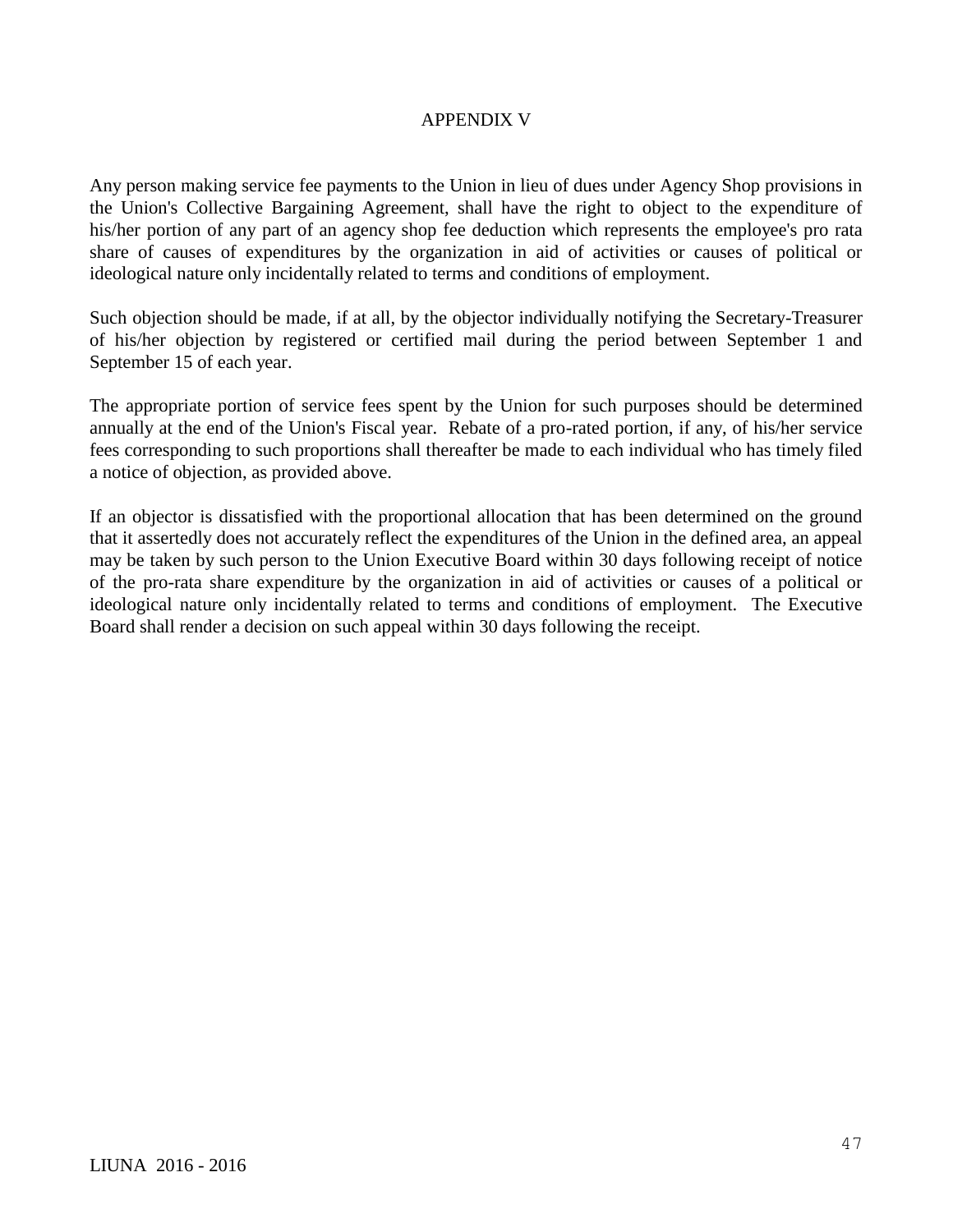#### APPENDIX VI

Appendix I provides for the salary grade placement of all positions whose salary is set forth on the Appendix II salary schedule. Appendix III provides for the salary grade placement of all nurse classification and Appendix IV provides for the salary grade placement for all assistant town attorney classifications. It is recognized that the Town is required, under "MERA" to negotiate with the appropriate bargaining representative as to the allocation to salary grades of newly created positions recognized to the bargaining unit and the re-allocation to salary grades of existing positions recognized to the bargaining unit.

LIUNA recognizes the Town's managerial right to establish new positions and to reclassify existing positions subject to the aforementioned duty to negotiate as to the salary grade placement.

In order to provide for an effective method to satisfy these requirements, the parties have agreed to follow the procedure as set forth below in determining the proper salary grade allocation for newly created positions and reclassified positions to the bargaining unit.

- 1. The Department of Human Resources shall, prior to posting, forward a copy of a new or reclassified position job classification to Business Manager of Local 136 that shall include the proposed salary grade placement.
- 2. The Business Manager shall notify, in writing, the Director of Human Resources within ten (10) business days from receipt of such job classification as to its position as to the proposed salary grade placement.
- 3. In the event of a disagreement regarding the proposed salary grade placement the following procedure shall be followed in place of the Article 21 grievance procedure. The parties shall meet to discuss the issue of salary grade placement for such position within ten (10) business days from receipt of such notice. The Town agrees not to post for such position until the aforementioned meeting. In the event the salary grade placement is not resolved at this step in the procedure, the Town may post the position and proceed to fill the position
- 4. Arbitration: Either the Town or the Union may proceed to arbitration as provided herein to resolve a dispute in the salary grade placement of a new position, an existing vacant position or reclassified position. The party requesting arbitration shall notify the other party in writing of its intent to arbitrate within five (5) business days from the date of the meeting held pursuant to paragraph 3 above. The parties may mutually agree to waive the five (5) day requirement. A notice to arbitrate shall be sent by the party seeking arbitration to the appropriate arbitrator with a copy to the other party. The notice to arbitrate shall include the title(s) in dispute. The arbitrator shall contact both parties to arrange for a mutually convenient date for the arbitration hearing. An arbitration hearing shall be scheduled by the arbitrator within twenty (20) business days from the date the notice to arbitrate is received by the arbitrator. The arbitrator shall be selected from the list of arbitrators agreed to by the parties. The arbitration hearing process shall be expedited. All evidence shall be produced at the scheduled arbitration hearing. Post hearing briefs will not be permitted but the parties may submit a post hearing written summation within three (3) business days from the date of the arbitration hearing. The arbitrator shall render a decision within ten (10) business days of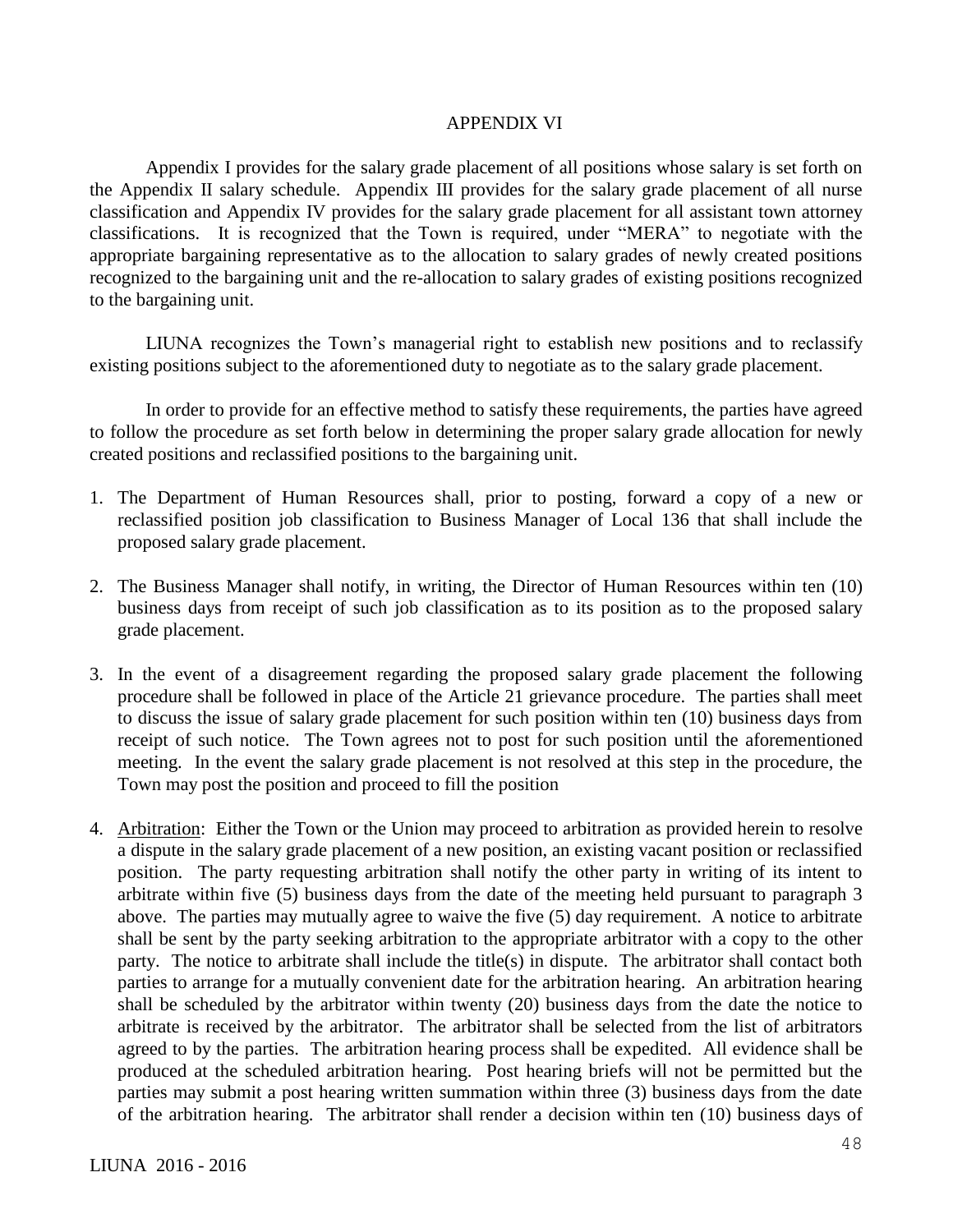receiving all documents. The authority of the arbitrator is limited to selecting from either the Town's or the Union's last best offer. Neither party shall appeal the decision of the arbitrator to the courts. The decision of the arbitrator shall be final and binding on the parties and effective the first payroll period following receipt of the decision by the Director of Human Resources.

The cost of the arbitration shall be split equally between the Town and the Union.

The arbitrators shall be selected from the list below and shall be selected in the order so listed. In the event the arbitrator is unable to agree to a hearing date within the twenty (20) business day requirement, the parties shall contact the next arbitrator on the list unless the parties mutually agree to extend the time limit to schedule the arbitration hearing.

Arbitrators: 1. Michael Wittenberg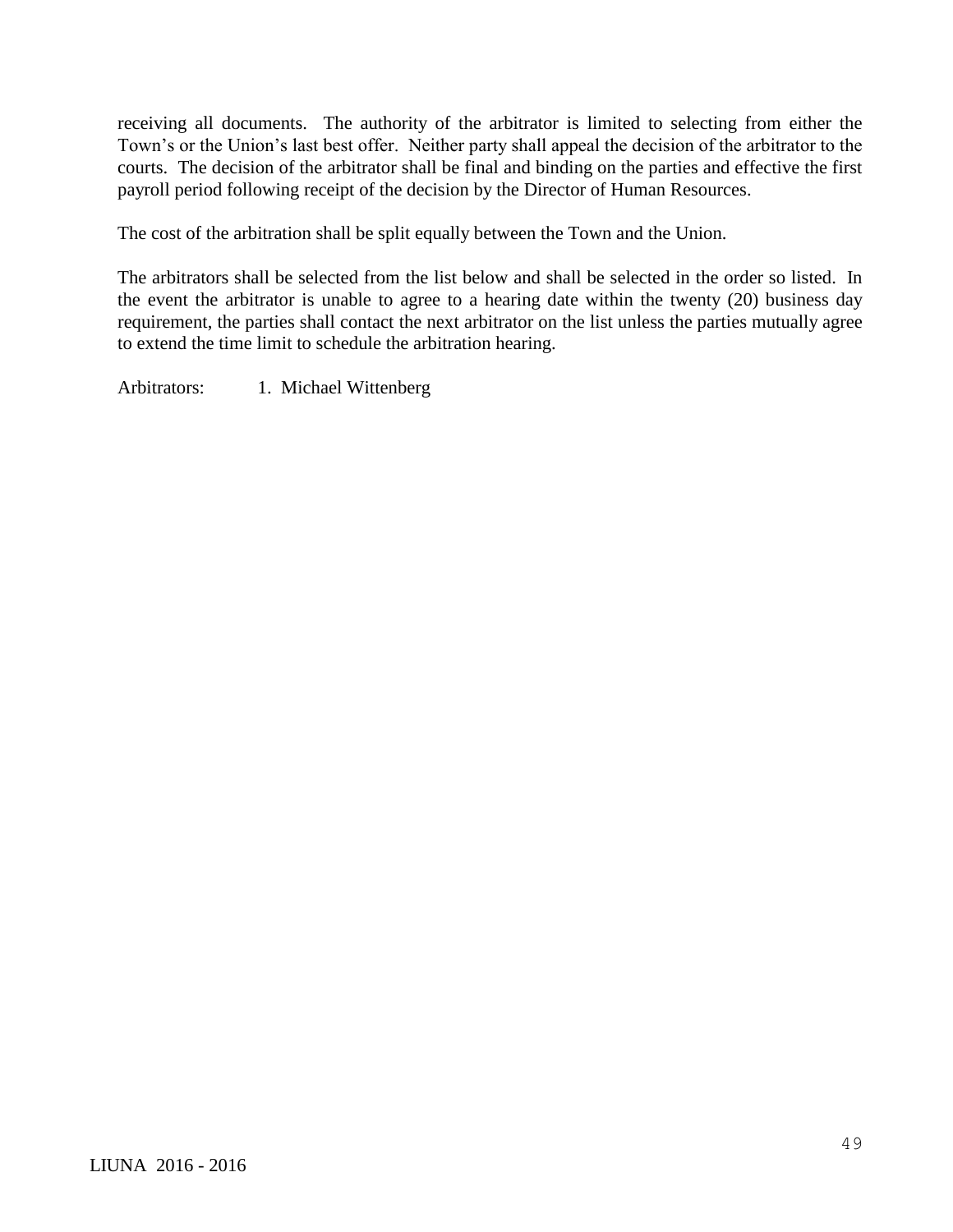#### APPENDIX VII

#### EMPLOYEE USE OF TOWN OWNED VEHICLES

As a condition of employment, an employee is responsible for commutation to and from his or her work location without any additional compensation from the Town. Due to business necessity, the Town may from time to time provide a Town owned vehicle to an employee to enable the employee to more efficiently perform his or her job responsibilities. At times this may include the ability of the employee to use the Town owned vehicle to commute to and from work from his or her residence.

- A. An employee who is provided the use of a Town owned vehicle on or after the date of this Agreement, shall have no expectation that the use of such vehicle shall become a permanent arrangement, practice or otherwise a contractual obligation on the part of the Town to the employee and that the Town may unilaterally modify or discontinued the arrangement with reasonable written notice provided to the employee. In the event the Town determines to modify or discontinue the employee's use of the Town owned vehicle, the employee shall not be entitled to any compensation for such modification and/or discontinuance and LIUNA expressly waives any right and relieves the Town of any obligation to negotiate the impact of the Town's determination in this regard. The Town shall provide for mileage reimbursement as set forth in Town Policy for use of personal vehicle for town business. In the future, the Town may, from time to time, allow an employee to take home a Townowned vehicle, in order for that employee to efficiently perform his or her duties.
- B. An employee, who is authorized by the Town to use a Town owned vehicle for commutation, to travel between work locations or for other Town business, shall be required to adhere to the Town's policy No. 414.0 on operating Town vehicles as such policy may be adopted by the Town from time to time.
- C. The Town and LIUNA expressly acknowledge that this is the complete agreement on the subject of the use of Town owned vehicles and that any practice, written or oral understanding, or other agreements of any kind are superseded and replaced by the Terms of this Appendix VII.